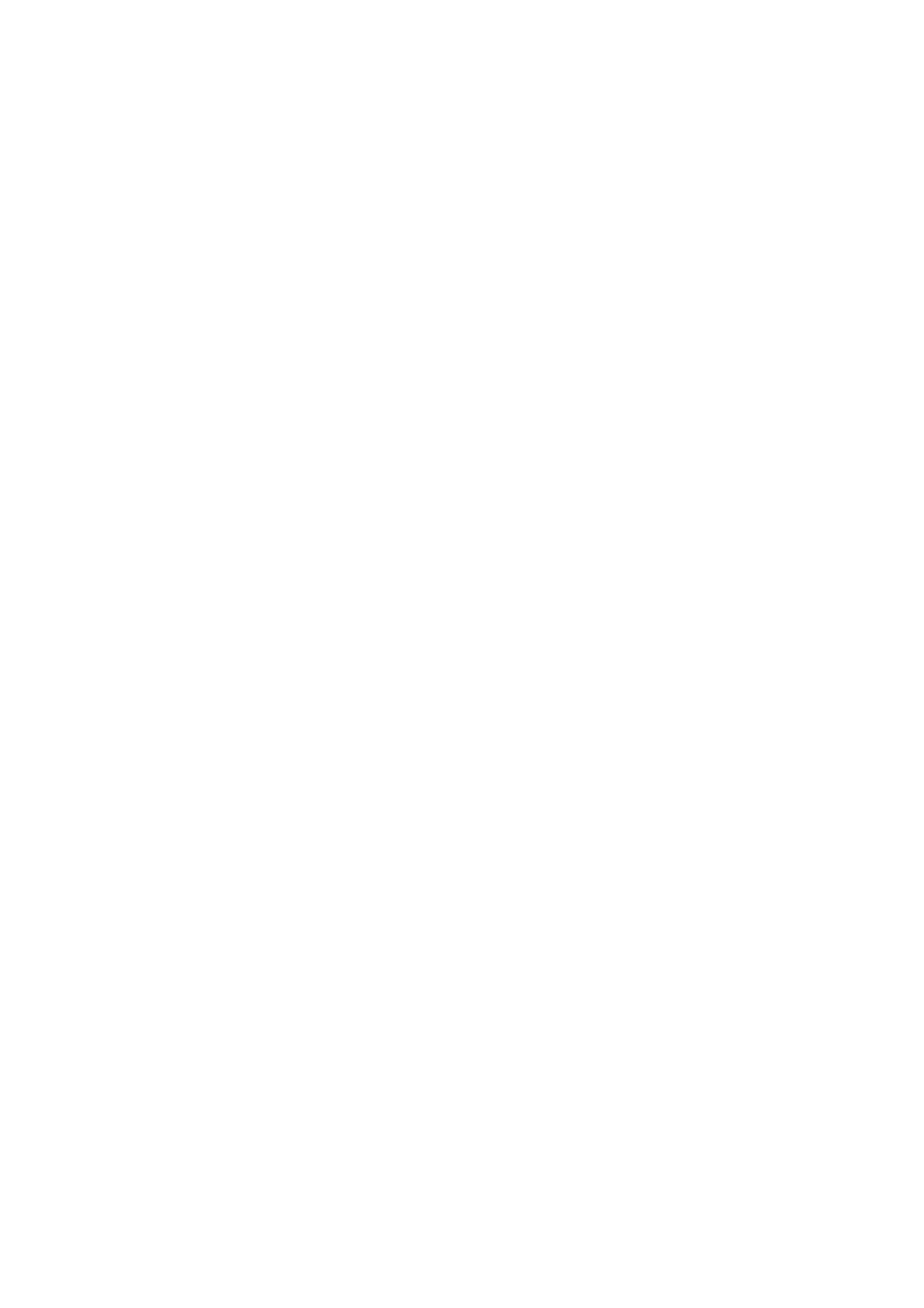REPORT OF THE DIRECTOR-GENERAL

# DECENT WORK SOME STRATEGIC CHALLENGES AHEAD

INTERNATIONAL LABOUR CONFERENCE 97th Session 2008

Report I (C)

INTERNATIONAL LABOUR OFFICE **GENEVA**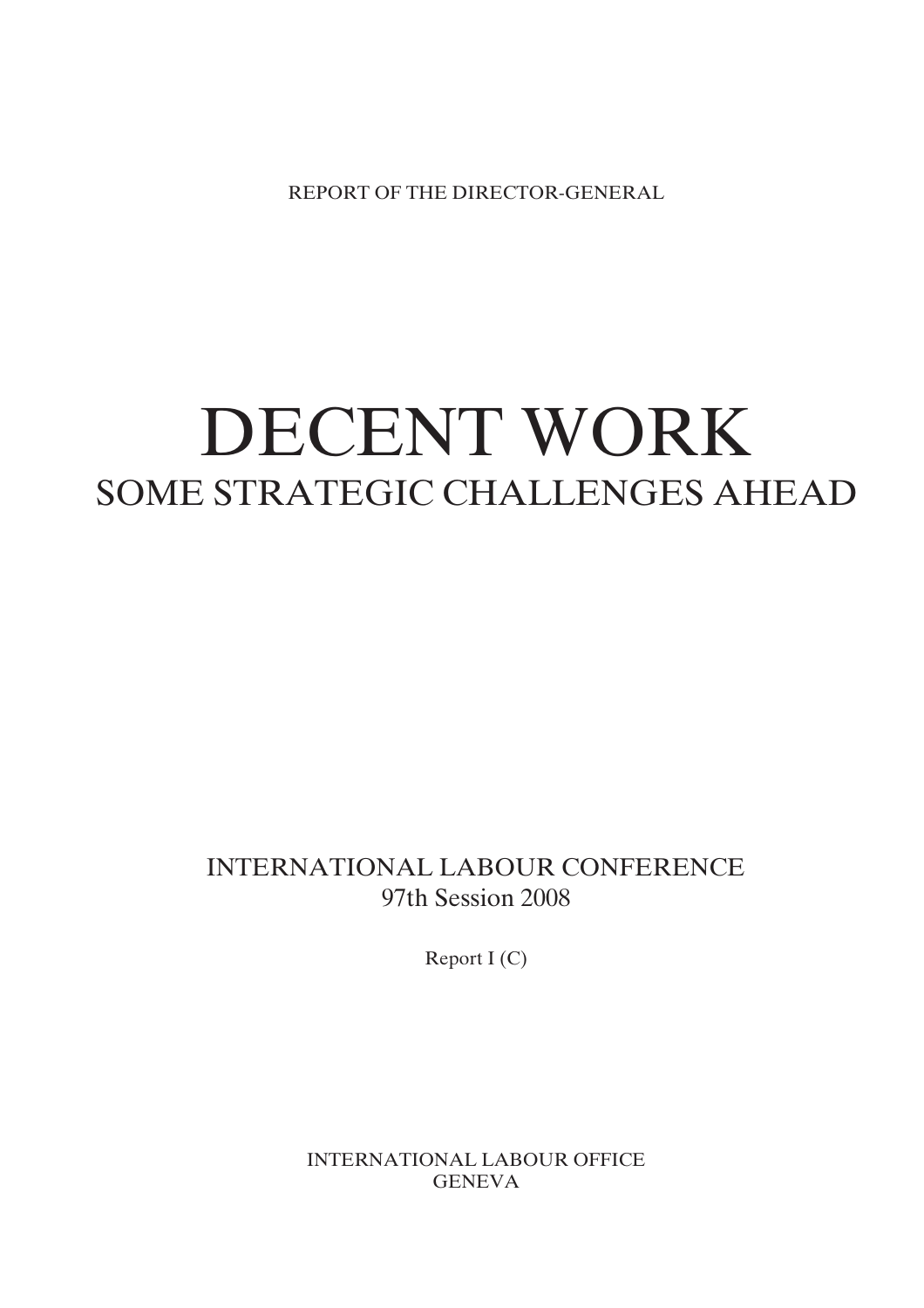ISBN 978-92-2-119500-9 ISSN 0074-6681

*First published 2008*

The designations employed in ILO publications, which are in conformity with United Nations practice, and the presentation of material therein do not imply the expression of any opinion whatsoever on the part of the International Labour Office concerning the legal status of any country, area or territory or of its authorities, or concerning the delimitation of its frontiers.

Reference to names of firms and commercial products and processes does not imply their endorsement by the International Labour Office, and any failure to mention a particular firm, commercial product or process is not a sign of disapproval.

ILO publications can be obtained through major booksellers or ILO local offices in many countries, or direct from ILO Publications, International Labour Office, CH-1211 Geneva 22, Switzerland. Catalogues or lists of new publications are available free of charge from the above address or by email: pubvente@ilo.org.

Photocomposed and printed by the International Labour Office, Geneva, Switzerland DTP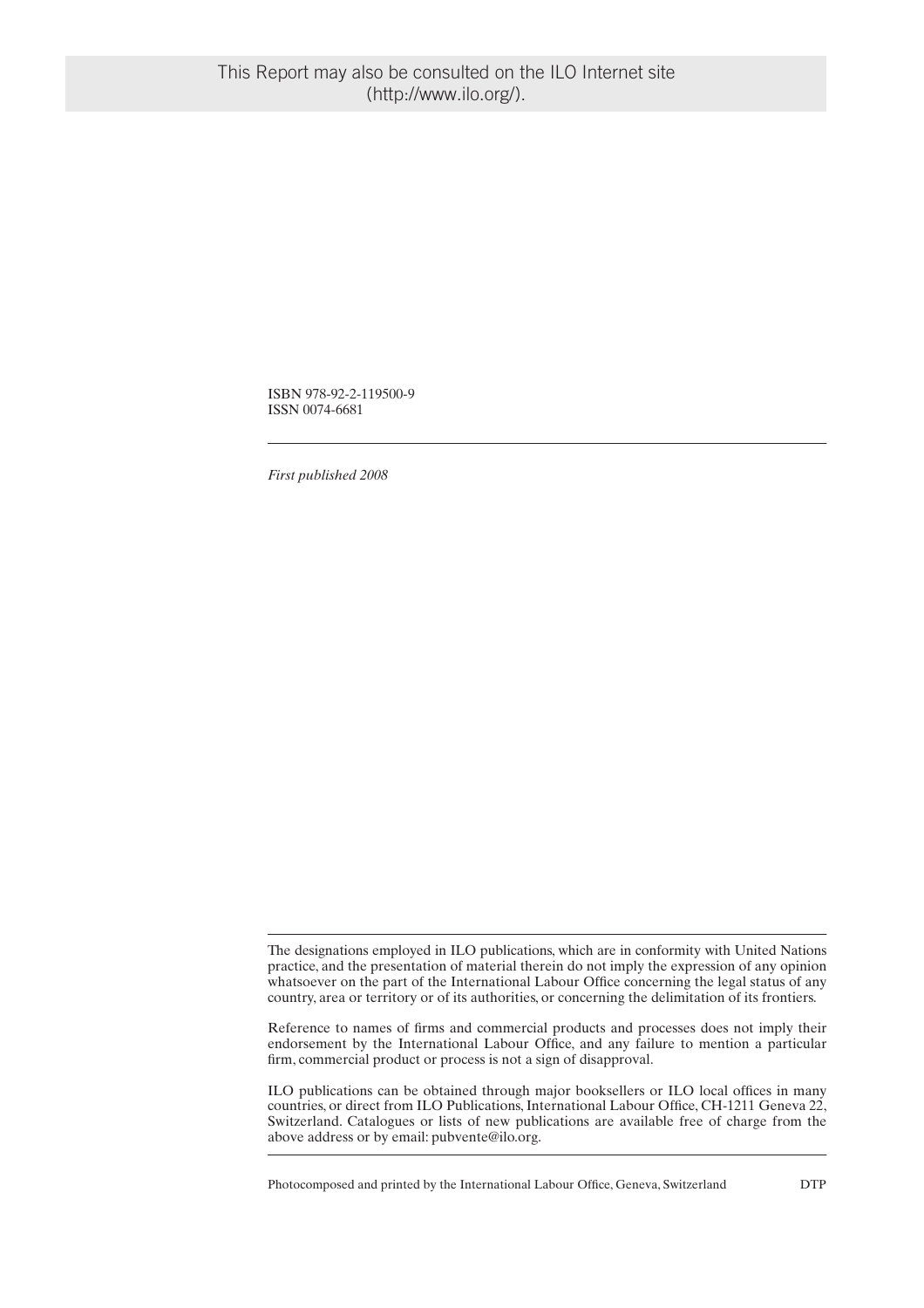# *Contents*

| 1. | Introduction: Taking the Decent Work Agenda forward                                            | $\mathbf{1}$   |
|----|------------------------------------------------------------------------------------------------|----------------|
|    |                                                                                                | $\mathbf{1}$   |
|    | Progress on the Decent Work Agenda                                                             | $\overline{2}$ |
| 2. | The financial crisis: Origins and consequences                                                 | 5              |
|    | International action needed to limit the damage to the real                                    | 5              |
|    | Inflation of the finance sector destabilizes the world                                         | 6              |
|    | Global growth and the build-up of economic and social                                          | 8              |
|    | Growth under finance-driven globalization widens social                                        | 10             |
|    |                                                                                                | 11             |
| 3. | Decent work at the heart of social, environmental                                              |                |
|    |                                                                                                | 14             |
|    |                                                                                                | 15             |
|    |                                                                                                | 16             |
|    |                                                                                                | 17             |
|    | Broad-based prosperity and the growth of the middle                                            |                |
|    |                                                                                                | 20             |
|    |                                                                                                | 22             |
|    | Creating opportunities for all through sustainable enterprises<br>and inclusive labour markets | 23             |
|    | Decent work and the green agenda                                                               | 25             |
|    |                                                                                                | 26             |
|    |                                                                                                | 26             |
|    |                                                                                                | 27             |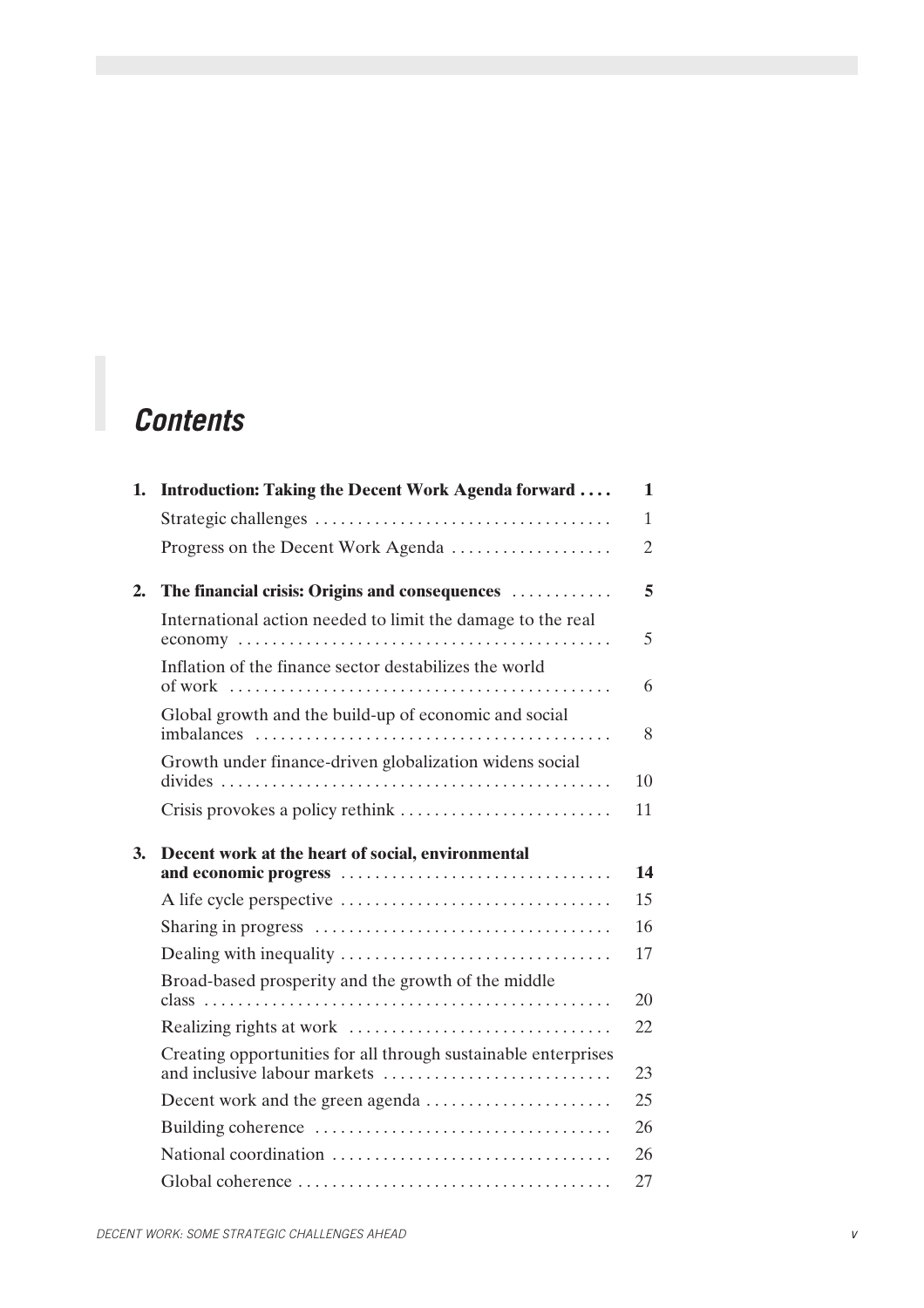|                                                              | 28 |
|--------------------------------------------------------------|----|
| Strengthening the ILO's unique tripartite governance $\dots$ | 28 |
| A stronger knowledge base for the ILO's work                 | 29 |
| Managing ILO resources effectively                           | 30 |
| A resource base commensurate with the ILO's role             | 31 |
| Celebrating the ILO's 90th anniversary                       | 31 |
| 5. Conclusion: Towards the Strategic Policy Framework        | 33 |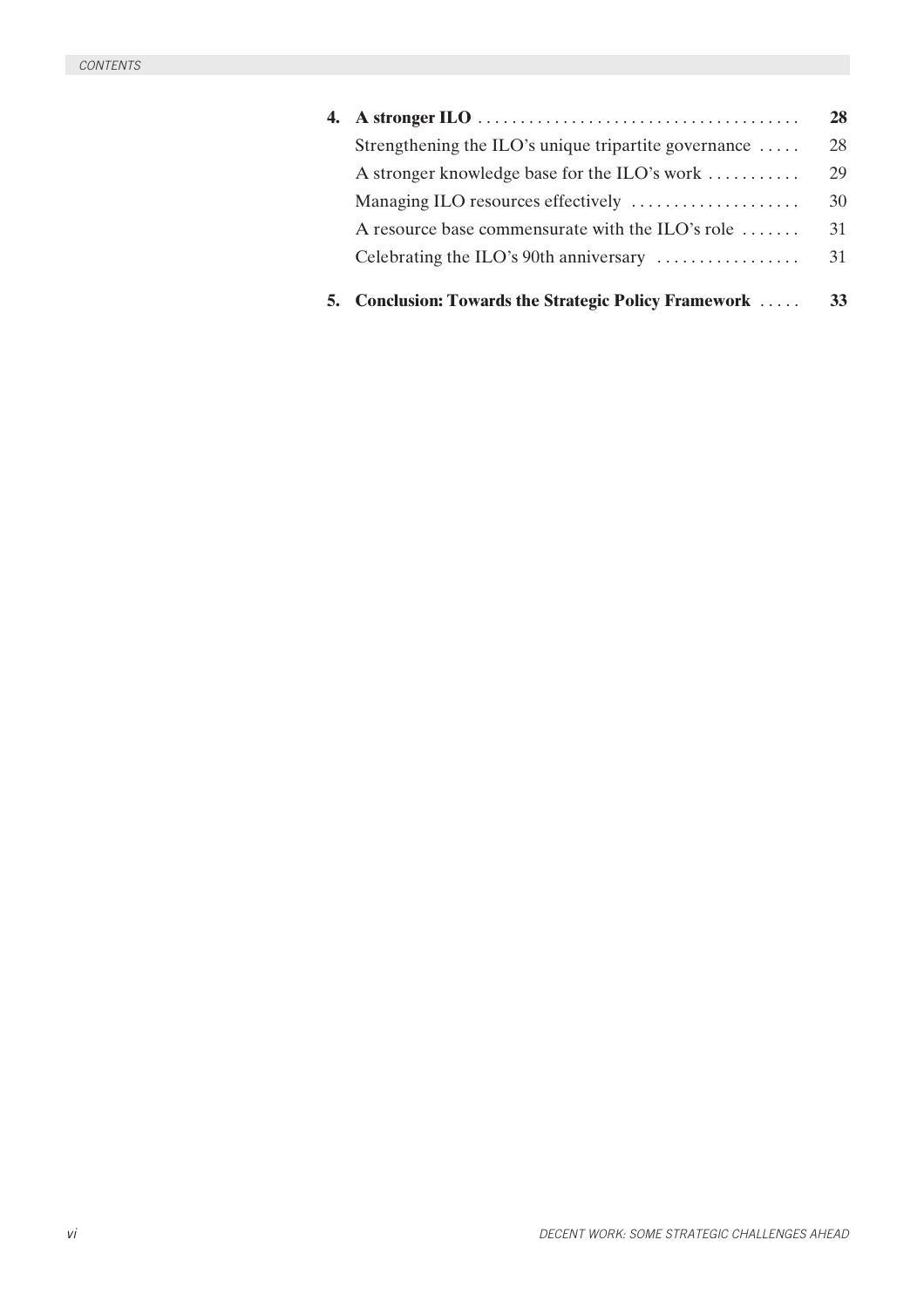# *I. Introduction: Taking the Decent Work Agenda forward*

### *Strategic challenges*

1. As I submit this Report to the Conference we find ourselves in the midst *Looking ahead* of global financial turmoil, soaring food prices and economic downturn. The extent and consequences of the crisis are still unclear, but they are a major concern both for their short-term effects on enterprises and employment and for the longer term insecurities and uncertainties that they bring to workers and their families. In this turbulent world the Decent Work Agenda can play an important part in promoting balance and equity; that is a central theme of this Report, which addresses some of the key strategic challenges facing the ILO and the Decent Work Agenda today. It follows up my Report last year, *Decent work for sustainable development*. Together the two Reports constitute an effort to identify some important issues which require reflection and debate as we prepare our Strategic Policy Framework for 2010–15. I invite all constituents of the ILO to guide the work of our Organization with their views and vision both for the immediate future and for the period up to the middle of the next decade.

### 2. The world is at an economic, social and environmental crossroads. On the *Choosing directions* one hand, we witness the transformative powers of economic globalization opening new opportunities for economic growth through technology, investment and trade. On the other, we increasingly hear questions about the quality of economic growth and its impact on the environment as well as on social cohesion and stability, an impact that includes the growth of inequality. These days, we also see real disquiet about the impact of the "financialization" of the economy on the real, productive economy, and consequently, on enterprise and jobs.

3. We have still not come to grips with the best way to harness the potential of *Balancing priorities* globalization to advance people's real development goals, something which many delegates to the International Labour Conference have called for over recent years. We know we need a better balance between the democratic voice of society, the regulatory function of the State, the innovative, productive function of the market, and the needs and aspirations of individuals, families and communities. The right combinations can sustain broad economic growth, social progress and environmental protection. This report argues that our Decent Work Agenda, because it is a productive vision grounded in the daily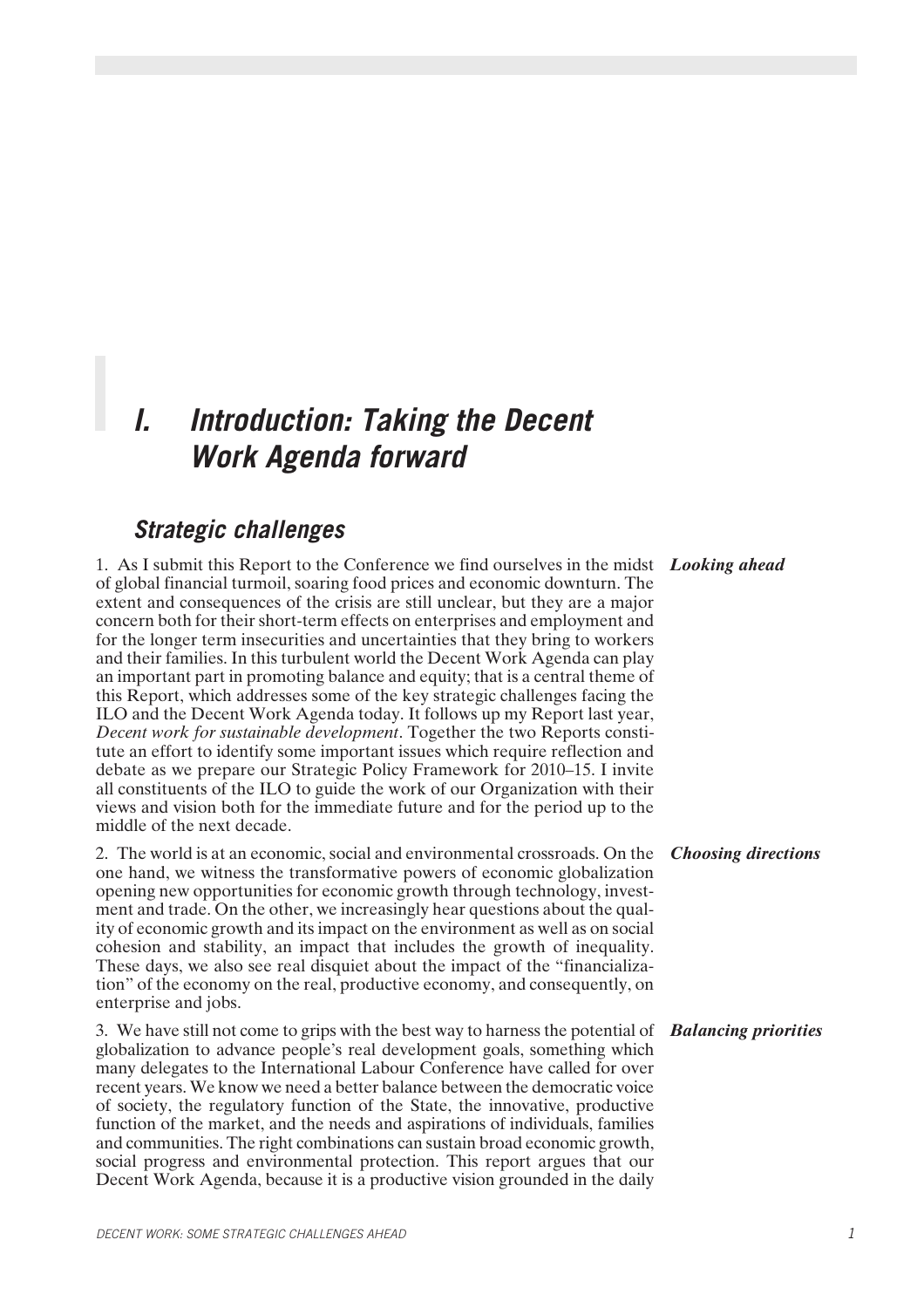working life of women and men all over the world, provides a practical approach to balancing these central political objectives of all our countries and of our evolving system of global governance.

*Poverty reduction: A first step* 4. This reflects the deep-seated aspirations of people for a fair opportunity to move onwards, to leave poverty behind and achieve secure well-being from which they can reach for personal and family hopes and dreams. The Millennium Development Goals (MDGs) are an essential first step on this path. But escaping extreme material poverty cannot be the limit of our ambitions. Economic indicators, such as the growth of gross domestic product (GDP) per capita, no matter how impressive, fail to capture the full extent of people's development goals. Furthermore material progress itself is not sustainable if the values at the core of our idea of decent work – freedom, equity, security and dignity – are not advancing at the same time.

### *Progress on the Decent Work Agenda*

|                                                          | <b>Global support</b> 5. World leaders have heard your call. In the United Nations, in regional<br>for decent work institutions, in debates in your countries, there is strong support for decent<br>work and a fair globalization.                                                                                                                                                                                                                                                                                                                                                                                                                                                                                                                                                                                                                                                                               |
|----------------------------------------------------------|-------------------------------------------------------------------------------------------------------------------------------------------------------------------------------------------------------------------------------------------------------------------------------------------------------------------------------------------------------------------------------------------------------------------------------------------------------------------------------------------------------------------------------------------------------------------------------------------------------------------------------------------------------------------------------------------------------------------------------------------------------------------------------------------------------------------------------------------------------------------------------------------------------------------|
| Decent work: An agenda<br>for our times                  | 6. The political support received by the ILO clearly reflects the fact that<br>decent work is an agenda for our times. What started as an ILO agenda, in<br>my Report to this Conference in 1999, has in just a few years become a<br>sought-after global goal resonating across all regions.                                                                                                                                                                                                                                                                                                                                                                                                                                                                                                                                                                                                                     |
| <b>Evaluating progress</b>                               | 7. As we look forward to 2015, we should also reflect on how far we have<br>taken the decent work idea and the difficulties and limitations we are facing.<br>You have our regular programme implementation report, which enables you<br>to see how we are using the concept to organize our own work more effi-<br>ciently and more effectively. I am proud of the way in which the Office, with<br>our tripartite constituents, is developing and applying the tool of Decent<br>Work Country Programmes (DWCPs). As with any new policy tool, as we<br>move forward we are perfecting it on the basis of the diverse experience of<br>our constituents. Our collaboration with other international agencies is mov-<br>ing to a new level, stimulated by the Toolkit for mainstreaming employment<br>and decent work drafted by the ILO and endorsed by the UN's Chief Execu-<br>tives Board for Coordination. |
| <b>Policy impact</b><br>of the decent work<br>concept    | 8. I observe country after country, each in its own ways, seeking to retool eco-<br>nomic and social policies in search of a balanced outcome. In the reports I<br>receive from ILO staff, in my discussions with many of you, and in my travels<br>to your countries and Regional Meetings, I have noted a deep concern for a<br>strong social focus in economic policies and a sound economic foundation to<br>social policies. Many of you use the decent work concept to build policy con-<br>sensus and organize the implementation of new or extended programmes.                                                                                                                                                                                                                                                                                                                                           |
| <b>Greater policy focus</b><br>on decent work priorities | 9. By comparison with the situation ten years ago there is now greater public<br>policy focus, in more countries, on respect for fundamental principles and<br>rights at work, opportunities for employment through inclusive markets<br>working for all, effective labour market institutions balancing the security of<br>workers and flexibility of enterprises, and broad social protection coverage.                                                                                                                                                                                                                                                                                                                                                                                                                                                                                                         |
| <b>Policy environment</b><br>changed                     | 10. I sense that we have helped shift the policy environment to make it more<br>conducive to the growth of sustainable enterprises and decent work. There<br>is still a long way to go because our goal is not just to change policy objectives<br>but to make working life better everywhere.                                                                                                                                                                                                                                                                                                                                                                                                                                                                                                                                                                                                                    |
| <b>But what is the impact</b><br>on working lives?       | 11. Are we achieving that goal? A priority for the period to 2015 is to build a<br>system for assessing progress by countries across all the dimensions of decent                                                                                                                                                                                                                                                                                                                                                                                                                                                                                                                                                                                                                                                                                                                                                 |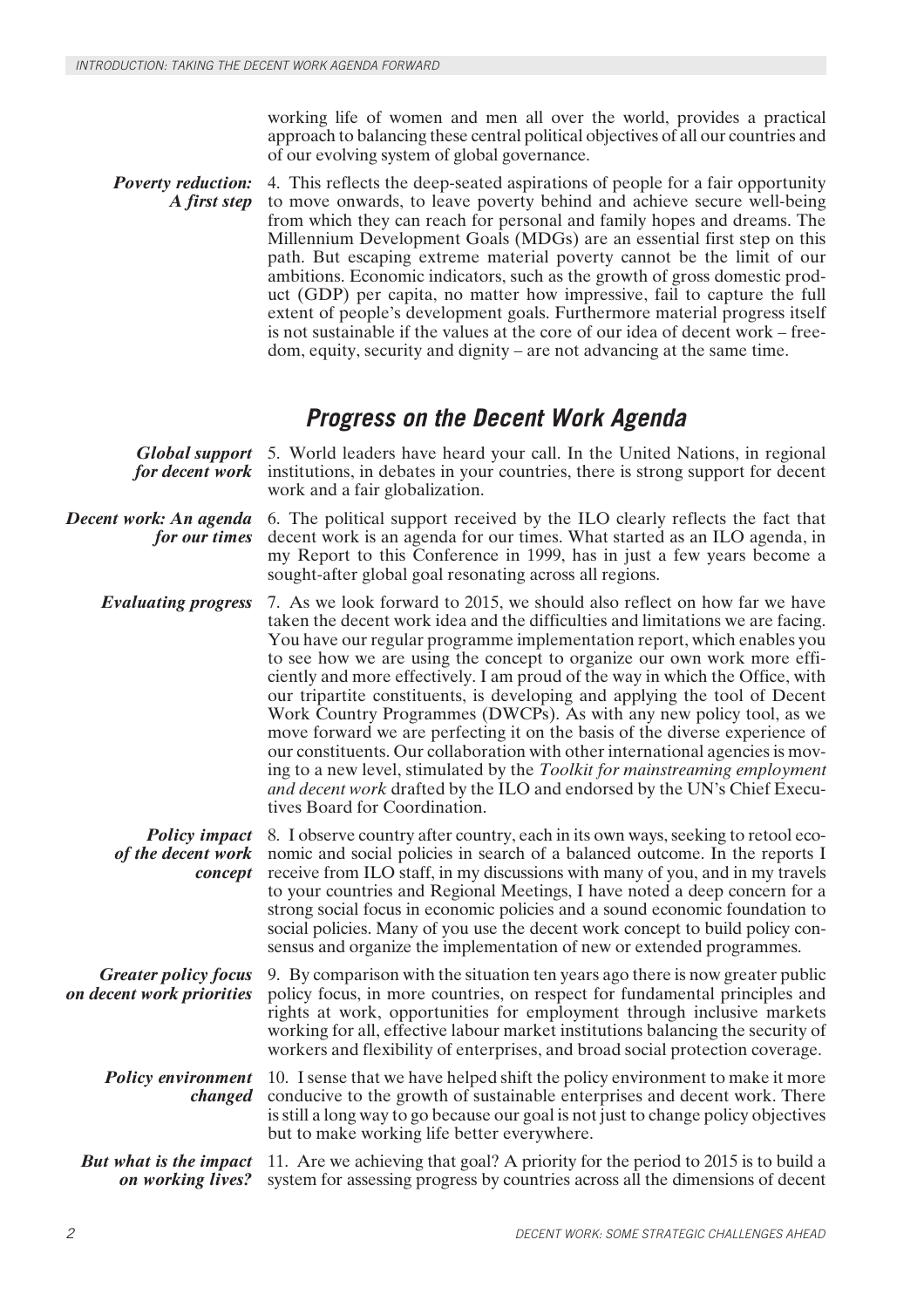work. What you have said in the annual sessions of the Conference and in our Regional Meetings is that some countries are moving ahead on a broad front. Others are experiencing progress in some areas but setbacks elsewhere. A few are regressing alarmingly. All this is set against the background of a rapidly changing world of work and widening social gaps.

12. What I am also hearing is that the times are past when the exclusive concern was to "fix the economy" through structural adjustment in the hope that social problems would thereafter take care of themselves. Trust in the ability of markets to meet the democratic demands of society is waning. Repeated market excesses, including the latest sub-prime crisis, have eroded confidence in poorly regulated markets. Extreme poverty is declining but in a context of rising income inequality in many countries. Furthermore many new jobs are of poor quality. In much of the developing world, most jobs are informal, with street trading the fastest growing occupation. In many industrialized countries precarious work is on the rise, destabilizing the lives of working women in particular.

13. I believe one of the most important features of the Decent Work Agenda is that it enables us to develop pathways through the manifold transitions in the world of work. These pathways can lead towards higher levels of efficiency and innovation, from rural to urban occupations, from agriculture to manufacturing and services, as well as through the various stages of life, from childhood to young adulthood, from school to work, or from work to "active ageing". As the world economy itself moves towards low-carbon production systems, the Decent Work Agenda and social dialogue can help map out pathways for the adjustment of production and employment patterns and the "greening" of workplaces. We must use this dynamic quality of the Decent Work Agenda to the full in the future.

14. We still have many difficulties in translating policies into practice, and ministries of employment, labour and social affairs do not always have the authority and resources they need. We know that policies work better when built on strong social dialogue, with representative and democratic employers' and workers' organizations negotiating design and implementation. But in many countries the wrenching changes in employment structures over the last two decades have required a major reorientation of the social partners' strategies for organizing and representation. Reconfiguring tripartism for the twenty-first century on the basis of the enduring values of freedom of association is yet another challenge.

15. The robust consensus built around the Decent Work Agenda (and all we have achieved together since the approval of the 1998 Declaration) is a tribute to the power of dialogue, itself a hallmark of the International Labour Organization. But in the final analysis it is sound social dialogue at home that is the foundation for international tripartism and for our capacity to be the voice of productive enterprise and employment – the world of work – in the emerging system of global governance.

16. This session of your Conference is considering proposals to strengthen *Strengthening the ILO* the capacity of the ILO to serve its constituents in the context of globalization. A stronger ILO implies continuing reforms on managing resources for effective results, and close collaborations at national, regional and global levels. Across your countries there is a rich and growing body of experience of innovative policies and programmes which provide the elements of decent work pathways. The ILO is an ideal clearing house of information and knowledge on these policies and experiences in the world of work.

17. The ILO has made substantial progress in improving the efficiency of its *Resources* operations. As the implementation report shows, we are delivering more for constituents while standing still in terms of the real value of our budget. We

*Confidence in poorly regulated markets waning*

*Developing pathways towards decent work goals*

*Reconfiguring tripartism for the twenty-first century* 

*Sound national social dialogue: The foundation of the ILO's global role*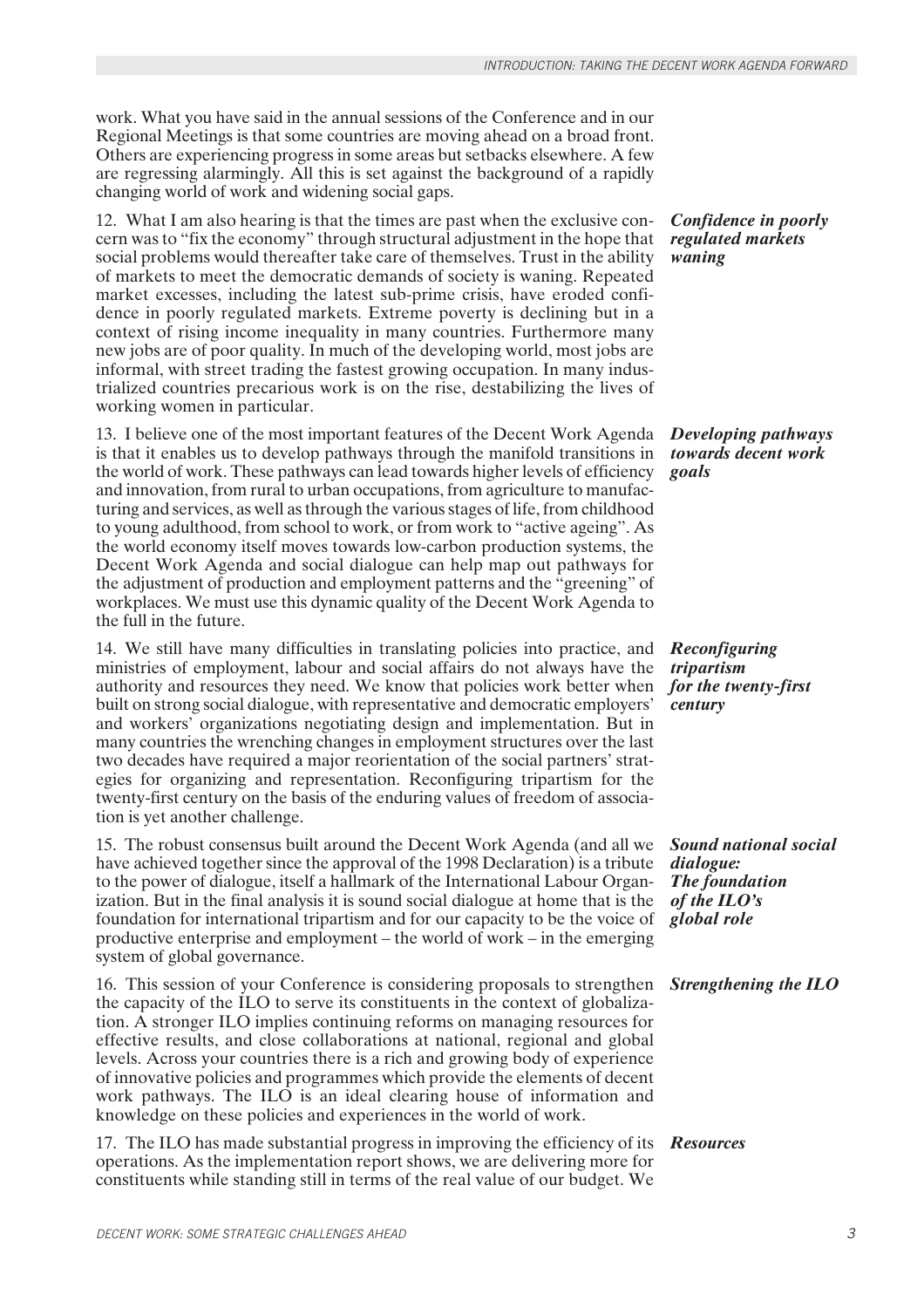will continue to strive for more efficiency but demands for our services continue to rise, to the point where they outstrip our ability to meet justifiable requests for advice or assistance. Inevitably the question of the financial resource base of the Organization will have to be addressed.

- *Moving forward* 18. As we look to the future, we can be confident about the soundness of the reforms we have made together and the reinvigoration of our enduring values and unique tripartite identity that is embodied in the concept of decent work. But we cannot stand still in a world of work that is changing at an unprecedented pace.
- *Planning for the future* 19. The annual June session of the Conference is the apex of the ILO's system of tripartite governance. I hope that this year we will be able to collect a global spectrum of views on where we should be steering our Organization in the period up to 2015. We are building on solid progress. We have a robust, practical and dynamic agenda for advancing decent work as part of the international drive to make development sustainable from economic, social and environmental perspectives. However, the continuing financial turmoil and the risks of a serious slowdown in economic activity in important parts of the world bring new challenges that we must fully take into account.
- *Structure of the Report* 20. The next section of this Report discusses ways in which the Decent Work Agenda can respond to the spreading economic and social impact of the financial turmoil, which was originally triggered by the sub-prime mortgage crisis in the United States and is now threatening to become a full-scale global recession. Recovery measures can pave the way to a more sustainable pattern of global development and a fairer globalization, and will be more effective if they contribute to decent work objectives. The following part of the Report invites discussion on the central role of decent work in social progress both nationally and internationally. This leads to some reflections on how to build a stronger ILO, so as to support constituents in their efforts to enable more working women and men to enjoy decent work.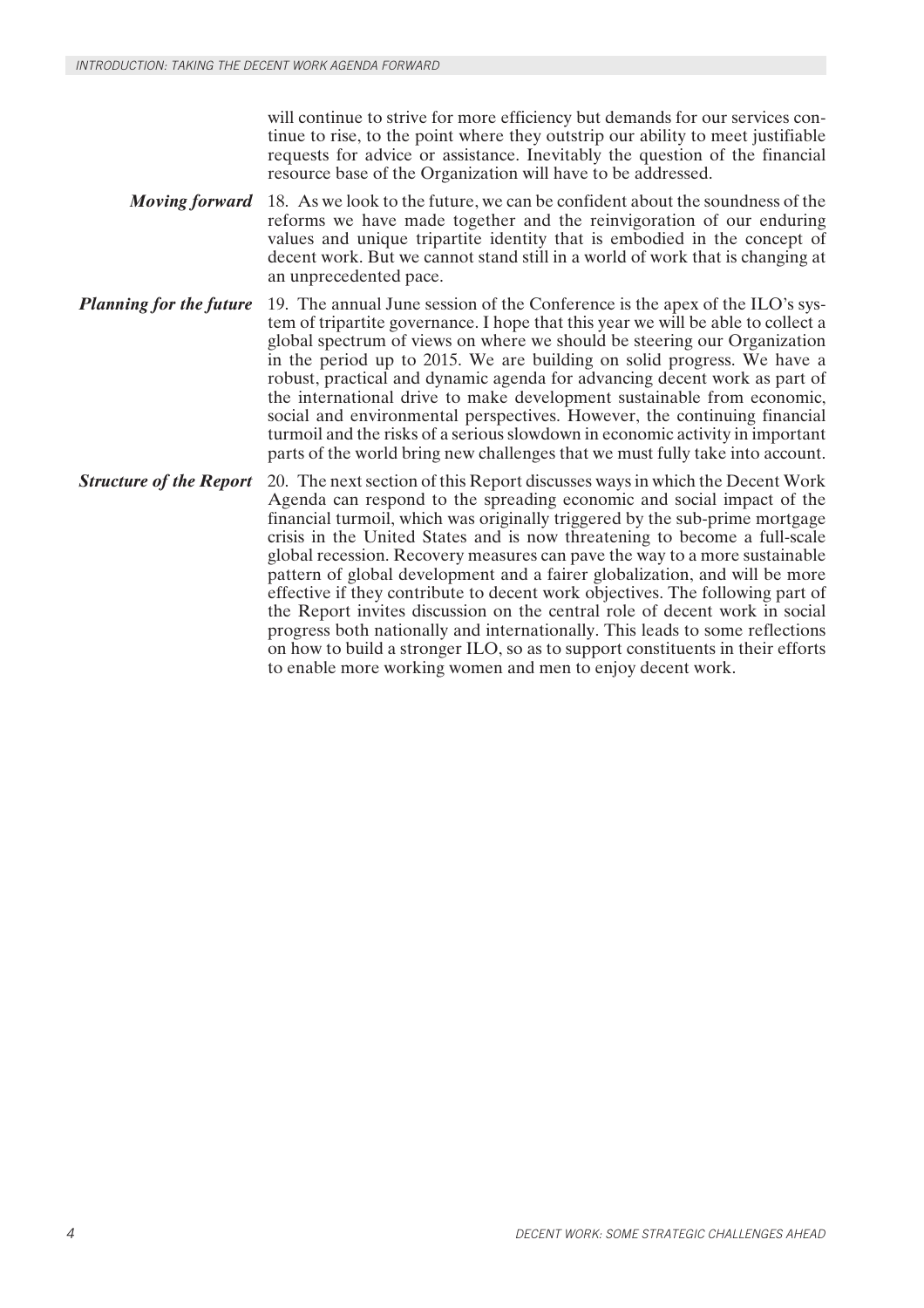# *2. The financial crisis: Origins and consequences*

### *International action needed to limit the damage to the real economy*

21. It is the primary responsibility of other international organizations – the International Monetary Fund (IMF), the Bank for International Settlements, and other forums – to find the appropriate policy solutions to the structural imbalances and the present crisis in the global financial system. But in accordance with the ILO's mandate under the Declaration of Philadelphia to examine and consider the impact of all international economic and financial policies and measures on its values and goals, we must have our own opinion on those issues. It is evident that stability and progress in the world of work is threatened by instability and setbacks in the world of finance. Uncertainty about the cost of access to credit is spreading from the epicentre of the initial turmoil in the United States housing finance sector to other parts of the economy and to other countries. Forecasts of the scale, depth and international reach of the slowdown are increasingly gloomy; the IMF *World Economic Outlook* projects global growth for 2008 and 2009 at 3.7 per cent, and states that there is a 25 per cent chance that global growth will drop to 3 per cent or less in 2008 and 2009, equivalent to a global recession. 1 Unemployment has started to increase in the United States and progress in cutting the numbers of jobless in Europe is likely to be set back. In developing countries, financial crises and economic slowdowns have in the past led to an increase in poverty and informal employment. An added factor this year is the surge in food prices which is hitting low-income groups hard in many countries.

22. The scale of the financial restructuring now under way and the severity of the credit squeeze make the current financial crisis perhaps the most severe since the Great Depression, and may result in markedly slower growth in the United States and other industrialized countries for up to three years. 2 Although major economies in the developing world may have some resilience to deal with the effects of the credit squeeze and slower growth in

### *Threats to stability and progress*

*IMF warns of severity of crisis*

<sup>2</sup> C.M. Reinhart and K.S. Rogoff: *Is the 2007 U.S. sub-prime financial crisis so different? An international historical comparison*, National Bureau of Economic Research, Working Paper 13761, 5 Feb. 2008 version.

<sup>1</sup> IMF: *World Economic Outlook*, Apr. 2008, Executive summary.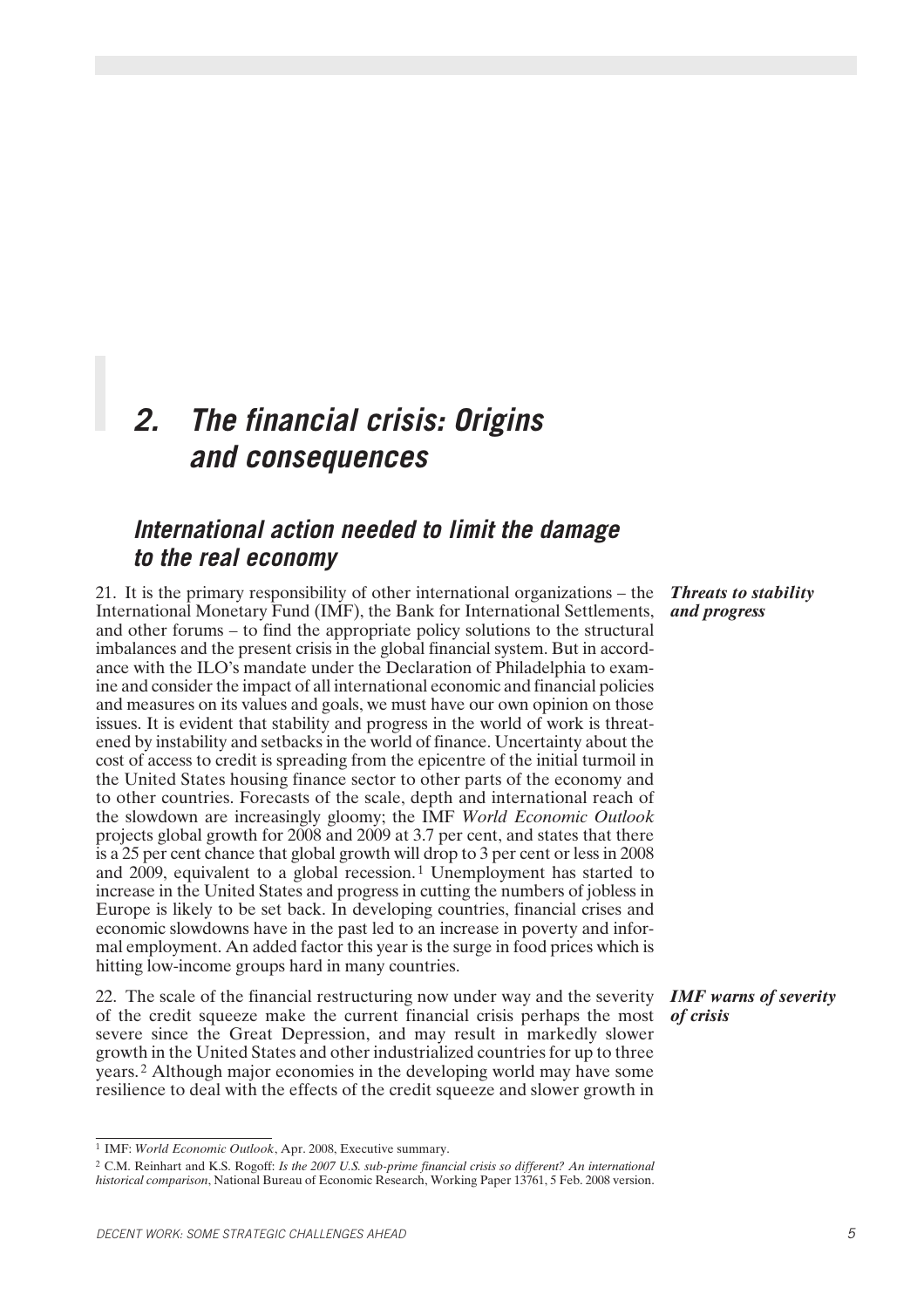industrialized economies, the IMF points out that "the greatest risk comes from the still unfolding events in financial markets, particularly the potential for deep losses on structured credits related to the US sub-prime mortgage market and other sectors to seriously impair financial system balance sheets and cause the current credit squeeze to mutate into a full-blown credit crunch". <sup>3</sup>

### *Inflation of the finance sector destabilizes the world of work*

*Money markets lose contact with reality* 23. The weight of financial assets compared to the value of total output as measured in national accounts has grown significantly in the last few years. In 2006 world financial assets (including stock market capitalization, debt securities and bank assets) were equivalent to four times world GDP. 4 On any one day of April 2007 the average daily turnover of interest rate and non-traditional foreign exchange derivatives contracts reached US\$2,090 billion, 71 per cent higher than three years earlier.<sup>5</sup> That is 50 times the value of one day of world exports. 6 Assets managed in hedge funds have increased from US\$39 billion in 1990 to US\$1,900 billion in 2007. 7 In the United States profits of financial companies reached 41 per cent of total profits after tax in 2007, up from 5 per cent in 1982. 8 In New York, one third of all salaries paid were in the financial sectors. <sup>9</sup>

*Unrealistic profit targets distort productive investment* 24. High levels of profits and salaries have become the norm in the finance sector. One consequence of this inflation of financial "market expectations" has been to put great pressure on productive companies' quarterly results, encouraging short-term tactics to bolster earnings rather than medium-term investment strategies. This "financialization" of the economy has contributed to changing the nature and strategic outlook of enterprises, which in turn has an effect on workers, social dialogue and labour relations and social stability. The attraction of short-term gains from various new financial products and speculative opportunities led to resources being siphoned off from the productive economy. The evolution of the sub-prime crisis into a much wider crisis of structured credits and economic downturn highlights the degree to which large, respectable financial institutions were focused on speculating on pyramids of non-transparent paper transactions to the detriment of the productive economy.

*Exchange rate volatility hurts sustainable enterprises* 25. An added dimension of finance market volatility is evident in the large swings in the exchange rates of major currencies. Disarray among the exchange rates of major currencies directly affects the competitiveness of exports, the trade balances of countries and the sustainability of enterprises. Hard-won joint efforts of managers and workers to improve productivity are seriously affected, with damaging consequences for labour relations and social stability.

<sup>3</sup> IMF: *World Economic Outlook*, Executive summary, op. cit.

<sup>4</sup> IMF: *Global Financial Stability Report*, Washington, DC, 2007, table 10.

<sup>5</sup> R. Stever, C. Upper, G. von Peter: "Highlights of international banking and financial market activity",

Quarterly review, Bank for International Settlements, Basel, Dec. 2007.

<sup>6</sup> WTO: Annual report, Geneva, 2007.

<sup>7</sup> "Plenty of alternatives", in *The Economist*, 1 Mar. 2008.

<sup>8</sup> M. Wolf: "Why it is so hard to keep the financial sector caged", in *Financial Times*, 5 Feb. 2008.

<sup>9</sup> J. Gralla: "US financial sector slices 52,500 jobs in 6 months", 14 Feb. 2008, available at http://www.reuters. com/article/bankingFinancial/idUSN1355313320080214.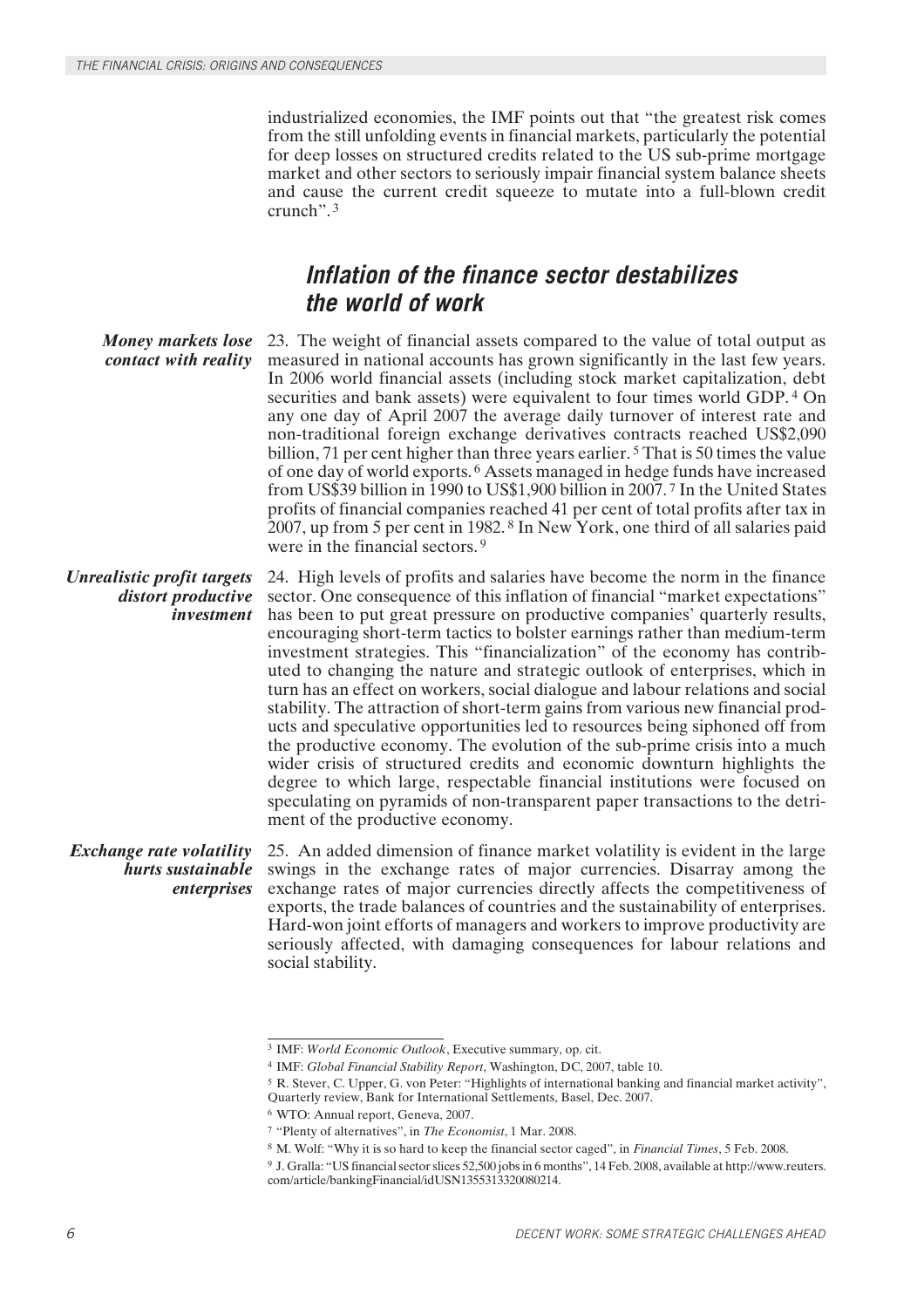26. An unstable, volatile and speculation-prone financial system is bad for growth and productive investment. The ILO's constituents in many ways represent the other side of the coin: the innovative, productive economy that generates products and services for the market and jobs for workers. The "real economy" requires a sound and stable monetary and financial system that delivers low inflation, reasonable interest rates and dependable access to credit for productive investment, and does not transmit its own volatility onto the growth and production cycle. From the point of view of the ILO's tripartite constituents, Bob Lutz, Vice-Chairman of General Motors, may have put it best: "Real economic growth is created by value-added production. You cannot create real economic growth by trading pieces of paper. We have to relearn that lesson over and over again*.*"10

*Less trust* 27. Many reasons can be given as to why all of this happened, but there is one generally accepted conclusion as to the main cause of the situation today: lack of trust. Lack of trust in financial and monetary authorities to detect and deal with a looming crisis in time; lack of trust in the capacity and even independence of rating agencies to evaluate risk; lack of trust among banks to lend to each other, given the absence of transparency as to future potential write-offs; and lack of trust in the self-regulating capacity of financial markets. The result has been a general downturn in consumer confidence.

28. In repairing the damage wrought by financial crisis, fairness is a fundamental consideration. The weakest in society should receive the greatest support. The crisis has prompted many calls for greater transparency, and for better surveillance and regulation of financial markets and institutions, including reforms to the incentives and pay systems of financial institutions. Credit markets are based on trust, and repairing their credibility will require national and international action to deter imprudent lending and encourage investment in sustainable enterprises. Furthermore, recovery measures must address the social, economic and financial imbalances that led to an unstable pattern of global growth.

29. Large international financial flows associated with greater risks of volatility have exposed the economy to new risks. Since the 1970s over 100 systemic financial crises of various kinds have been recorded. Since 1997 we have experienced the Asian crisis, followed by crises in the Russian Federation, Turkey, Brazil and Argentina, the bursting of the "dot-com" bubble in 2000, and now the sub-prime mortgage crisis in the United States and its reverberations throughout the world. That is a lot in just ten years, and suggests that there are fundamental imbalances in the mechanisms of the new global economy that need attention if recovery from the current crisis is to be durable.

*for global response* response to sustain the world economy. We all hope that measures taken by 30. The scale and global nature of the crisis requires a global coordinated the US Federal Reserve, Administration and Congress, will avert a deep and prolonged slowdown, and that action by other industrialized countries most directly affected will prevent the crisis from spreading. According to the Managing Director of the IMF, Mr Dominique Strauss-Kahn, "The world economy has entered a difficult phase, with the financial crisis spreading to the real economy. This has become a global problem that requires a global solution. Emerging markets need to join industrial countries in the macroeconomic and regulatory policy response. Such a collaborative approach offers the best hope for ensuring the stability of the global economy." 11 The Institute of International Finance, which brings together major commercial

*Time for the "real economy" to raise its voice*

*in the financial system*

*Recovery measures should set the course for sustainable development*

### *Escaping from a crisisprone system*

*Global crisis calls*

<sup>10</sup> Quoted in *Newsweek*, 31 Mar. 2008.

<sup>&</sup>lt;sup>11</sup> In a speech to the Indian Council for Research on International Economic Relations (ICRIER), New Delhi, 13 Feb. 2008.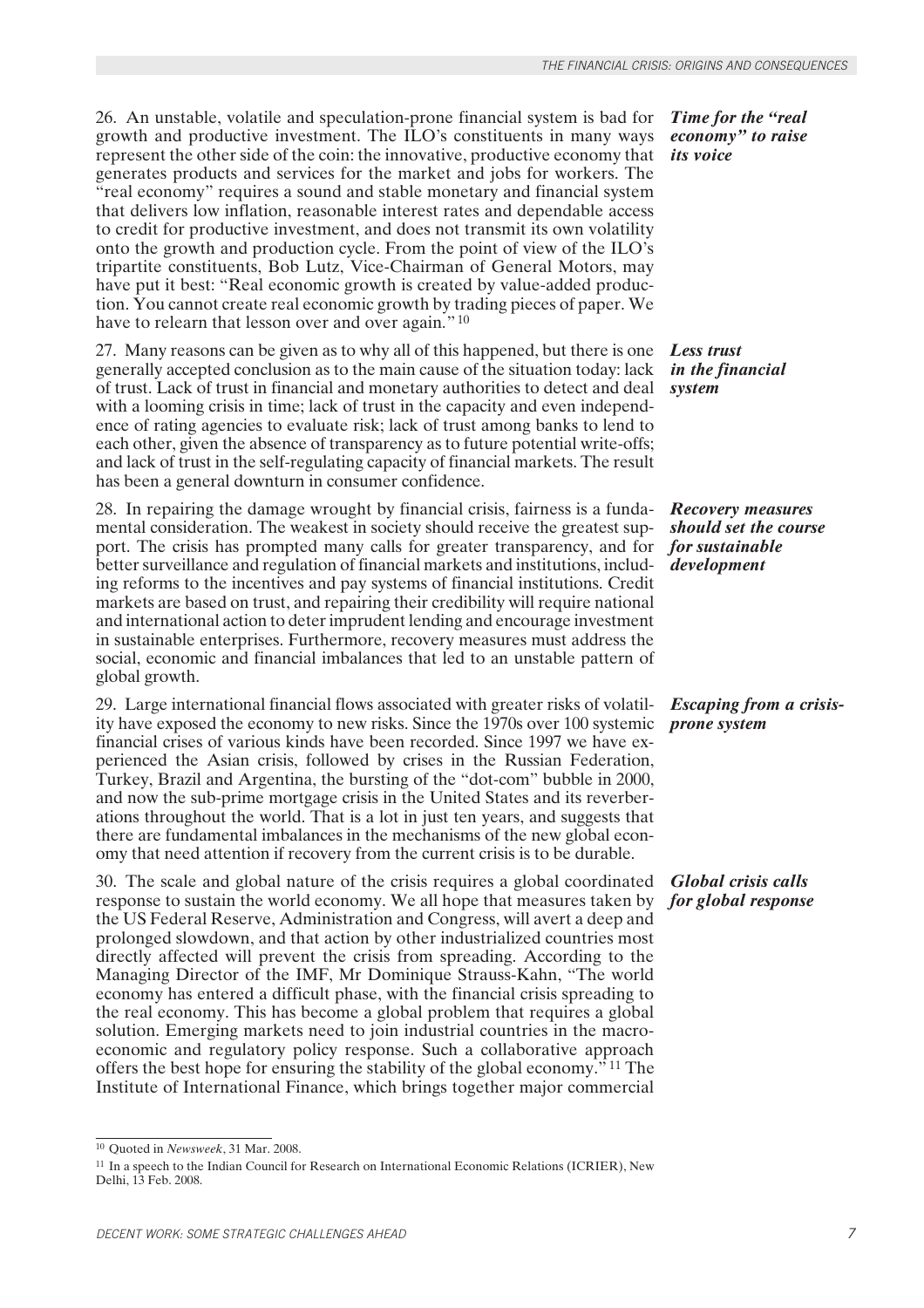and investment banks and other financial institutions, has also called for "firm measures aimed at restoring confidence in financial markets, supporting global growth, and maintaining orderly foreign exchange markets". <sup>12</sup>

*Decent work policy initiatives are part of a coherent response* 31. The capacity of the multilateral system to cooperate in facilitating the emergence of a coherent policy response to a global slowdown is an issue of central importance to the ILO, its constituents and its multilateral partners. Indeed, if the financial turmoil is a symptom of a failure to address global imbalances, a durable recovery will require a much higher degree of international policy coherence than has been achieved in recent years. Policy initiatives within the framework of the Decent Work Agenda could be an important component of such an international policy response. <sup>13</sup>

### *Global growth and the build-up of economic and social imbalances*

*Growth of world economy fuelled by international market opening*

32. In the four years from 2003 and the recovery from the bursting of the dot-com bubble, global growth averaged above 5 per cent. Developing countries averaged between 7 and 8 per cent after 2004, with Asian and CIS countries achieving even higher rates (between 8 and 10 per cent). Exports have grown faster than world GDP, at close to 7 per cent per year. Crossborder direct investments have been growing by nearly 13 per cent per year. The world export to GDP ratio is projected to rise from 20 per cent in 1995 to 30 per cent in 2015. 14 Values on equity markets have registered average gains of over 8 per cent per year. Foreign direct investment (FDI) inflows reached US\$1,306 billion in 2006, a threefold increase over 1996. Developed country enterprises continue to dominate global investment outflows (84 per cent of the total), although the share of FDI outflows from developing regions is rising. <sup>15</sup>

*Big surpluses and deficits build up* 33. During the upswing, however, economic imbalances between countries have grown. Three countries (China, Germany and Japan) account for close to half of all world capital outflows; one country (United States) imports close to 60 per cent of all capital. Emerging markets and developing countries received total capital inflows of US\$993 billion in 2006, but outflows amounted to US\$1,724 billion, leading to a total net transfer of financial resources from emerging markets and developing countries to developed countries of US\$731 billion in 2006. 16 This is more than seven times total official development assistance (ODA). Workers' remittances, at US\$199 billion, also dwarfed ODA in 2006. At the same time official lending declined significantly and repayments on loans from public creditors increased sharply. Many countries have been accumulating large foreign exchange reserves, in some cases to avoid multilateral borrowing in the future. Low-income countries continue to rely on multilateral lending as the principal source of new capital. More imbalances have come about as a result of the recent sharp rise in energy and food prices. African ministers of economy and finance have stated that "the recent hike in international food

<sup>&</sup>lt;sup>12</sup> Policy letter to the Chairperson of the IMF International Monetary and Finance Committee, 3 Apr. 2008, available at: http://www.iif.com/.

<sup>&</sup>lt;sup>13</sup> The Governing Body's Working Party on the Social Dimension of Globalization discussed a paper at its March 2008 meeting on *Current prospects and policies for decent work: The challenge of multilateral cooperation and policy coherence for a fair globalization*, GB.301/WP/SDG/1.

<sup>14</sup> World Bank: *Global Economic Prospects 2008*, Washington, DC, 2007.

<sup>15</sup> UNCTAD: *World Investment Report*, Geneva, 2007, Chapter 1.

<sup>16</sup> IMF: *Global Financial Stability Report*, 2007, op. cit.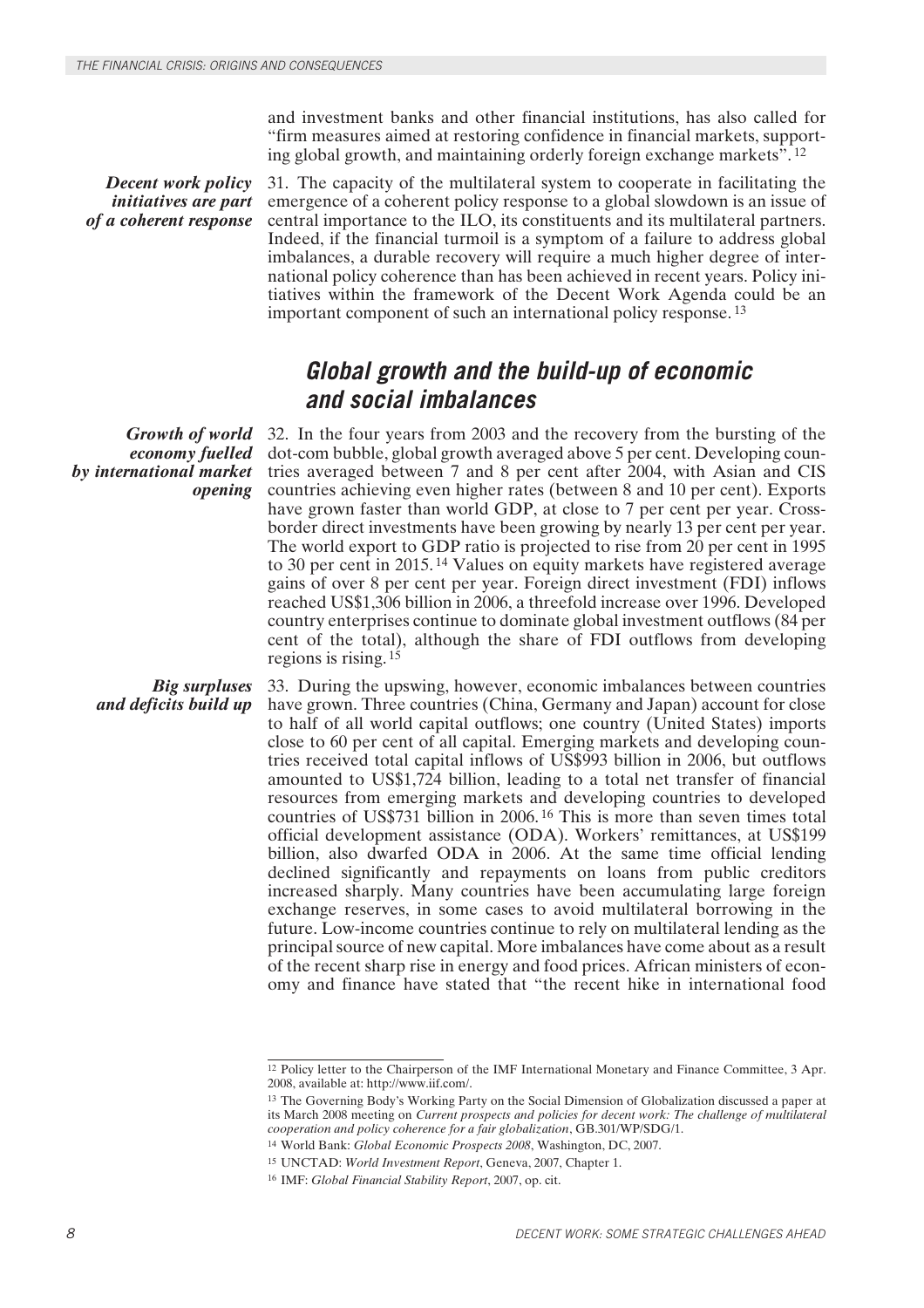prices, which could represent a structural shift with long-term implications, poses a significant threat to Africa's growth, peace and security". <sup>17</sup>

34. Poverty, as measured by the standard US\$1 and US\$2 a day poverty levels, has declined significantly in recent years. Eighteen per cent of the total population of developing regions was estimated to be living on US\$1 a day or less in 2004, down from 28.7 per cent in 1990. 18 The absolute number of people living in poverty is also declining. From 1.2 billion in 1990, the number fell to below 1 billion in 2004. Current projections indicate that the Millennium Development Goal of halving the proportion of persons living in extreme poverty is likely to be met in the aggregate for the world by 2015, although sub-Saharan Africa in particular is unlikely to reach this target<sup>19</sup> and the full impact of rising food prices has yet to be measured. Some food producers will gain from high prices, but the overall effect on poverty will certainly be adverse, with many millions of people pulled back below the poverty line.

35. A growth rate of 5 per cent per year of average per capita income, a rate achieved by developing countries as a group since 1999, implies a tripling of income within a generation (25 years). As we well know, however, average income growth gives an incomplete picture. The number of people living on less than US\$1 per person per day is declining much more rapidly than the number of people living on less than US\$2 dollars. This is to be expected as those escaping extreme poverty join those living on between US\$1 and US\$2 a day. This suggests that even if current projections hold true, we will still witness substantial relative and absolute poverty in 2015, when over 2 billion people will still be living on less than US\$2 a day, that is, one in every three people in the developing world. 20 Furthermore, approximately half of total poverty in poor countries is transient, as opposed to chronic, poverty (people moving in and out of poverty as a result of changing conditions, be it employment, health, life risks or new opportunities). 21 That means that many more people experience poverty, or are vulnerable to it, than are living below the poverty line at any given time.

36. Poverty remains high in developing countries among working-age women and men, especially where the formal economy is small. The number of people working and living with their families on a daily income of less than US\$2 per person is over 80 per cent in sub-Saharan Africa and South Asia, around 50 per cent in South-East Asia, and 22 per cent in Central and South-Eastern Europe and the CIS countries. Most of the working poor are likely to eke out a living in the informal economy. In labour force surveys they are usually counted as "own-account workers", and it is notable that this category has grown faster than employees in recent years, especially in the poorest countries. The average proportion of own-account workers was 33 per cent of world employment in 2006, with the largest numbers in sub-Saharan Africa (48 per cent) and in South Asia (47 per cent). Own-account workers, workers in small and very small enterprises, and casual wage workers, form a large

*Numbers living in extreme poverty fell …*

*… but many in the developing world are still vulnerable*

### *Working poverty remains high*

<sup>&</sup>lt;sup>17</sup> UNECA and African Union Commission, First Joint Annual Meetings of the AU Conference of Ministers of Economy and Finance and the ECA Conference of African Ministers of Finance, Planning and Economic Development, Draft 2008 Ministerial Statement, Addis Ababa, 2 April 2008.

<sup>18</sup> World Bank. Global Economic Prospects 2008, op. cit., Table 1.5.

<sup>19</sup> World Bank: *Global Monitoring Report 2008*: "MDGs and the environment", Washington, DC, 2008. <sup>20</sup> An additional caveat is that global estimates for poverty are calculated using a notional exchange rate called "Purchasing Power Parity", which takes price differences into account. These parities have recently been recalculated using new and more complete information on prices and consumption patterns. New poverty estimates will also be made and are likely to suggest higher figures both for the 1990 base year and recent years. The pace of decline may, however, be similar.

<sup>21</sup> S. Dercon and J. Shapiro: *Moving On, Staying Behind, Getting Lost: Lessons on poverty mobility from longitudinal data,* Global Poverty Research Group, Oxford, Mar. 2007.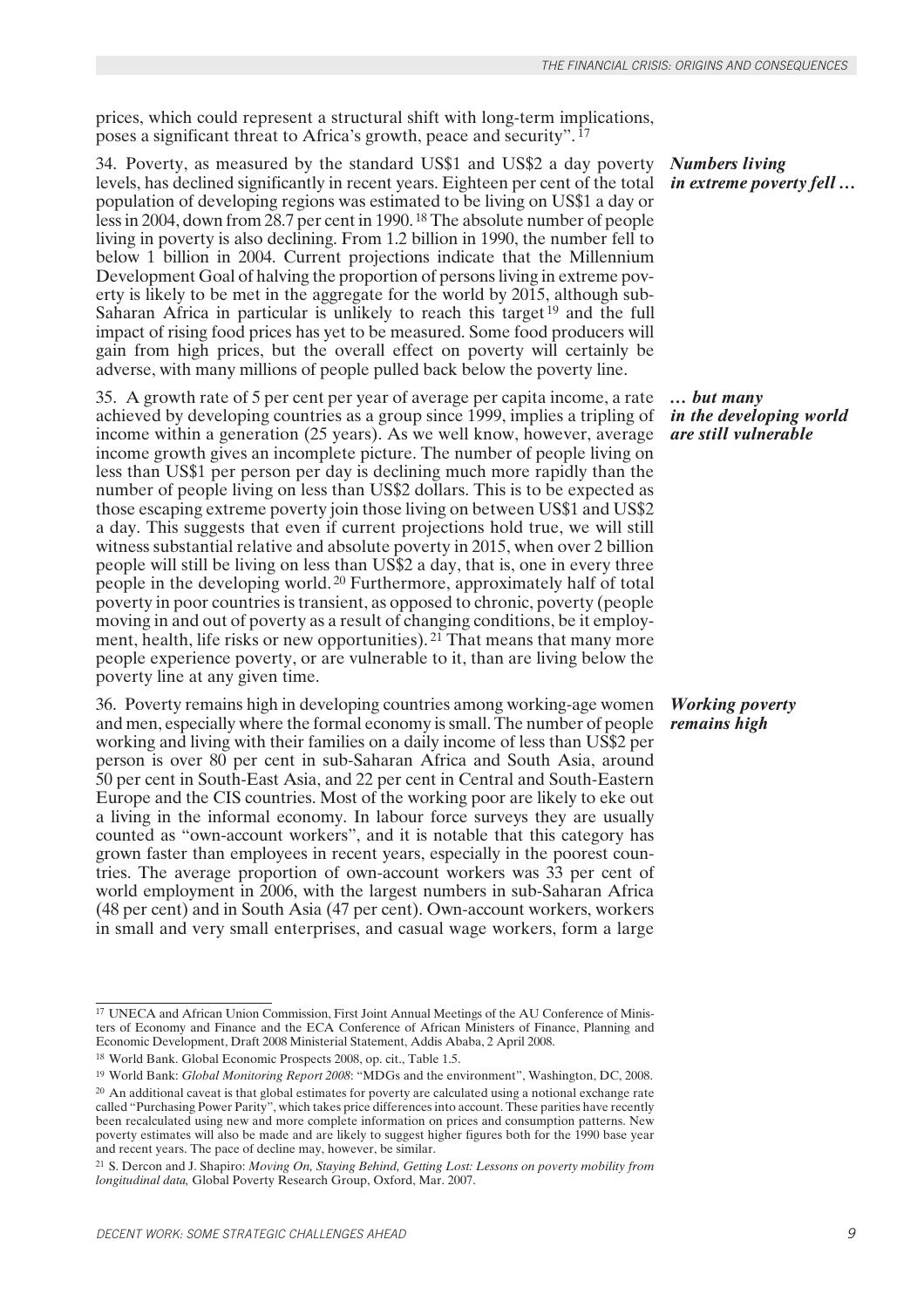majority of those working in the informal economies of the developing world. <sup>22</sup>

*Poverty and low pay persist in some rich countries* 37. In industrialized countries levels of relative poverty (based on a threshold of 50 per cent of the median income 23) reached 10.6 per cent across 20 OECD countries in 2000, up from 9.4 per cent in the mid 1980s. Across 24 OECD countries the incidence of low pay (the percentage of workers earning less than two-thirds of median earnings) has remained above 17 per cent. 24 In the European Union, while employment expanded robustly between 2000 and 2006 at a rate of nearly 6 per cent, over half of the total employment generated was part time.<sup>25</sup> Between 1979 and 2005 pre-tax income for the poorest households in the United States grew by 1.3 per cent a year, middle incomes before tax grew by less than 1 per cent a year, while those of households in the top 1 per cent grew by 200 per cent pre-tax and, more strikingly, 228 per cent post-tax. The result of this lopsided distribution of income growth was that by 2005 the average after-tax income for the bottom fifth of households was US\$15,300, for the middle fifth US\$50,200 and for the top 1 per cent just over US\$1 million. 26 This type of distribution is mirrored in a number of other countries.

### *Growth under finance-driven globalization widens social divides*

*Market pressures and policy shifts cause increase in inequality* 38. Growth, particularly in the last five years of "financialization", has failed to reach working families in many countries, both developed and developing. In some countries, it is the sharp rise in earnings of the highest paid, particularly the top 1 per cent of income earners, that has stretched out pay gaps. 27 Other frequently cited possible explanations for the increasing inequality include skill-biased technological change, trade liberalization and financial openness, including foreign direct investment. It is notoriously difficult to disentangle one element from another, but it would appear that the wage premium for skilled workers in high demand in the labour market has been "bid up", perhaps by a combination of these forces. In addition, labour market reforms designed to promote flexibility and lower labour costs, cuts to welfare benefits, less progressive tax policies, weaker collective bargaining and social dialogue, and the neglect of minimum wages, have all contributed to weakening the position of the lower 50 per cent of income earners in most countries. 28 On the other hand, there have been some positive experiences with the adaptation and modernization of labour market institutions and regulation through social dialogue and the flexicurity approach. We return to these questions in the next section.

*Intensified competition puts pressure on work*

*relations* labour markets. The heterogeneity of employment has increased, weakening 39. The expansion of trade, of global production systems, and of international capital movements, has greatly intensified competition among workers across

<sup>22</sup> Data from ILO: *Key Indicators of the Labour Market*, 5th edition, 2007.

<sup>23</sup> The median income is that income level which half the population is above and half below.

<sup>24</sup> OECD: *Employment Outlook*, Paris, 2007, Table H.

<sup>25</sup> European Commission: *Employment in Europe*, 2007.

<sup>26</sup> J. Bernstein, Senior Economist at the Economic Policy Institute, Washington, DC, in testimony to the Subcommittee on Labor, Health & Human Services, Education, and Related Agencies, 13 Feb. 2008. See http://www.epi.org/webfeatures/viewpoints/20080213\_bernstein\_testimony.pdf.

<sup>27</sup> A. Atkinson: "The distribution of earnings in OECD countries", in *International Labour Review*, Vol. 146, No. 1-2, Geneva, 2007.

<sup>28</sup> Statement by Juan Somavia, Director-General of the International Labour Office, to the International Monetary and Finance Committee and Development Committee (Washington, DC, 20-21 October 2007), available at: http://www.ilo.org/public/english/bureau/dgo/speeches/somavia/2007/imfcdc.pdf.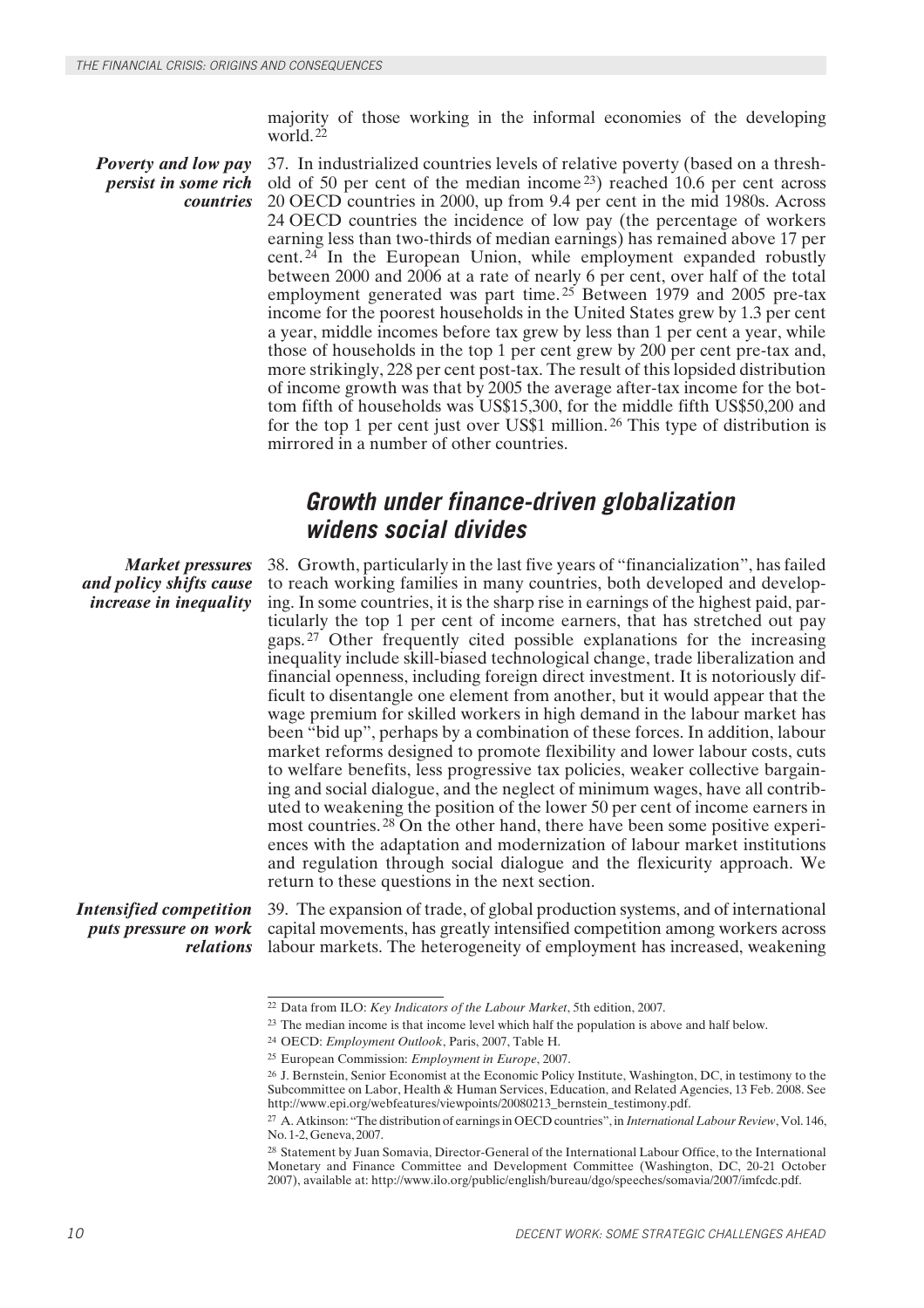by the same token the bargaining position of labour. The balance of power has shifted to the detriment of labour, favouring in particular enterprises that can outsource production. As enterprises face new and more acute competitive pressures, they have become more sensitive to labour costs and to fixed costs in general, particularly in more employment-intensive sectors.

40. Globalization has created important economic channels between countries. These can stimulate growth but also propagate recession. Developments in labour markets are affected by developments in other markets and also influence important drivers of growth such as consumption and saving. Furthermore, trends in developing countries, especially the largest, increasingly interact with those in the G8 and other industrialized countries.

### *Crisis provokes a policy rethink*

41. As the gravity of the financial crisis has gradually become clear, central banks have acted in concert to ensure that banks have access to sufficient liquidity to meet their obligations. In addition, the US Federal Reserve cut official interest rates substantially. Other central banks have also cut their rates, although less sharply, or, in the case of the European Central Bank, refrained from raising them. Lower interest rates may not, however, be enough to stimulate a turnaround in the economy, because with falling demand businesses may not be ready to invest. Similarly, lower interest rates may make it easier for firms and households to scale back their debts but do not necessarily encourage them to spend. Moving towards a more expansionary fiscal policy is therefore another option for governments.

42. On 13 February 2008, President Bush signed an Economic Stimulus Act injecting US\$152 billion into the economy through tax cuts to households and businesses and increases in unemployment and veterans' benefits. This is equivalent to about 1 per cent of US GDP and will start to take effect in mid-year. The package was initially proposed in mid-January and passed rapidly through Congress with bipartisan support. Few other countries have adopted similar measures, although the United Nations has recently argued that "A global demand stimulus will be needed if the slowdown in the United States economy is not to slip into a recession and spill over to the rest of the world".<sup>29</sup> The United Nations suggested among other things stepping up public spending on social security, health and education services, especially those geared to the rural population in countries like China, and an end to monetary tightening in Europe and Japan.

43. Lower interest rates, a fiscal boost and a lower dollar all counteract the slowdown in the US economy, but underlying imbalances, particularly between domestic savings and consumption, the government deficit and the balance of payments current account, may remain, and the US economy may not resume the role of "spender of last resort" in the global economy. 30 This would also call into question reliance on exports as a key driver of growth in a number of developing countries and the extent to which surplus countries will continue to finance the US deficit, not least because returns on government bonds are low and the US dollar is weak.

*Broadening foundations*  44. Exports to the United States and other industrialized countries have been *for global growth* an important component of developing countries' recent surge in growth.

*Roots of crisis in unbalanced globalization*

*Central banks lead concerted action to halt spread of financial bust*

*As threat of recession looms, policies change*

*Preparing for a possible prolonged slowdown in the United States*

<sup>29</sup> United Nations: *World economic situation and prospects*, 2008, pp. viii–ix.

<sup>&</sup>lt;sup>30</sup> The phrase "spender of last resort" has been much used to describe the US economy but was coined in a note for the Levy Institute by Wynne Godley and Bill Martin in 1999 entitled: "How negative can US saving get?".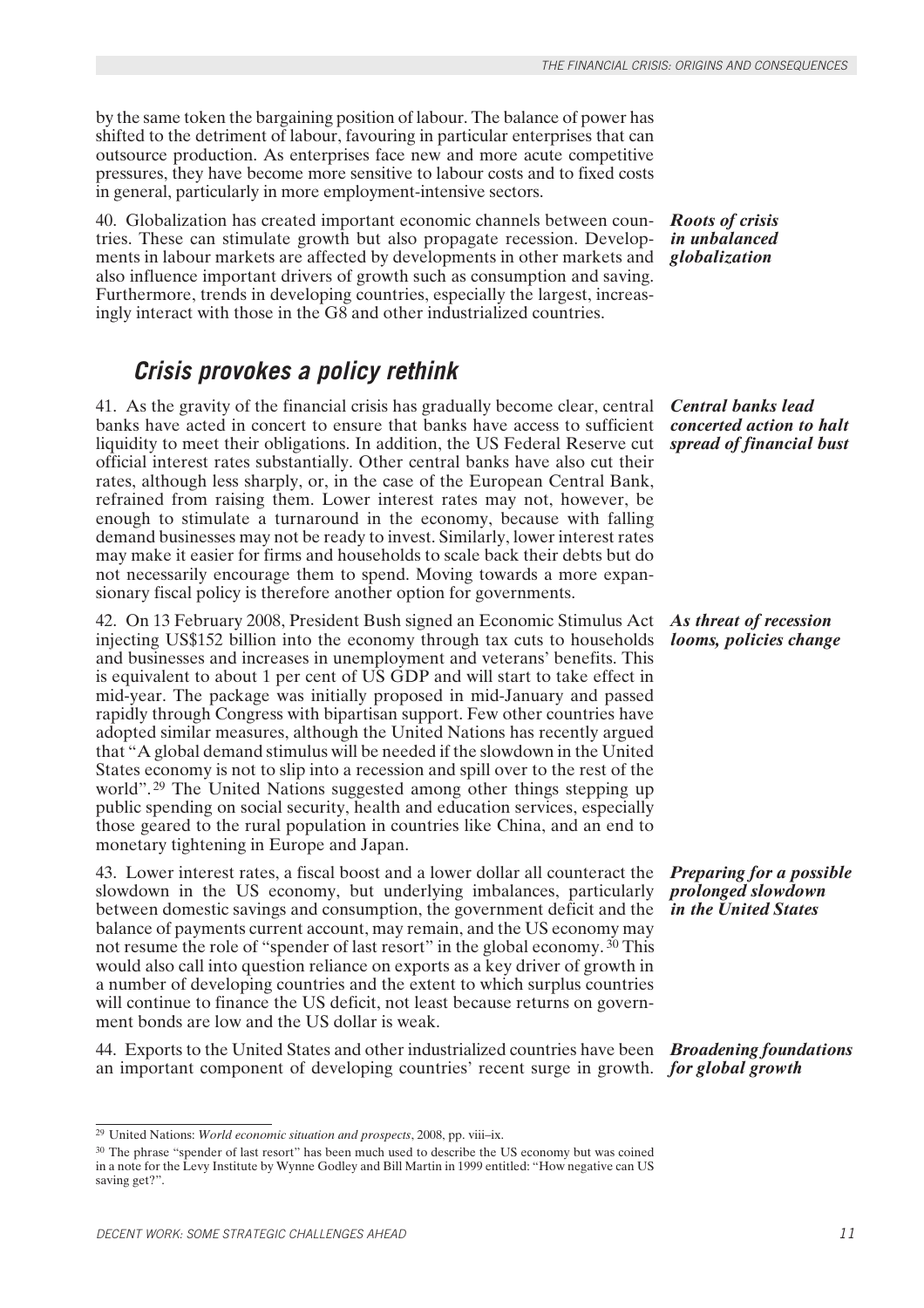China and South-East Asia have gained an important position in the trade of manufactured goods and have also contributed to commodity exporters' growth as a result of their high demand for fuel and raw materials. 31 While other factors have also contributed to the acceleration in developing countries' growth, including policy reforms to stimulate domestic investment and competition, the effect of reduced export markets on overall economic performance is a cause for concern. Looking to the short- to medium-term policies that might reduce and counteract the spillover effects on developing countries of measures to rebalance the US economy, an important role could be played by reducing dependence on exports as a driver of growth by stimulating domestic consumption and job-creating investment, especially in countries with the fiscal and foreign account space to do so. Such policies could also focus on the employment and social protection needs of lower income women and men who, from a macroeconomic perspective, have a high propensity to spend.

*Stabilizing the system* 45. Financial instability affects growth, income and employment not only in the short term but also in the longer term, as we saw, for example, in the aftermath of the Asian financial crisis. 32 Policy initiatives within the framework of the Decent Work Agenda can be an important component of an international policy response. <sup>33</sup>

*Boosting purchasing power of the less well off* 46. Developing social security systems with a wider coverage in developing countries tackles both the social and the economic imbalances that weaken the sustainability of development. Middle-income developing countries, in particular in Asia, have high savings rates (up to 25 per cent of GDP in some cases), in part as an answer to the lack of universal health and old-age insurance, as well as to cover education costs. Well-designed social security systems give better overall protection and release income for consumption, thus stimulating domestic and global demand. Minimum wage fixing policies can also compensate for the weak bargaining position of the lowest paid workers and ensure that the benefits of growth are more equitably shared between workers and employers.

*Policies to promote sustainable enterprises* 47. Side by side with measures to extend social protection, many countries could develop measures to promote an environment conducive to the creation and growth or transformation of enterprises on a sustainable basis combining the legitimate quest for profit – one of the key drivers of economic growth – with the need for development that respects human dignity, environmental sustainability and decent work. The ILO's strategy for the promotion of sustainable enterprises, developed and agreed at the 2007 session of the International Labour Conference,  $34$  could be used by many countries to help ensure that private investment, especially by smaller businesses, is at the heart of strategies to avert recession or stimulate a rapid recovery if it occurs. I believe that the ILC conclusions on sustainable enterprises can play a major role in the policy integration of our four strategic objectives, as well as providing a sound basis for cooperation with other international organizations.

*Human resources development* needs is another important means of preparing economies for recovery. In 48. Investment in human resources development and linking it to enterprise

<sup>31</sup> The United States was the destination of 21.4 per cent of all China's exports in 2005, compared to 8.5 per cent in 1990, according to the UNCTAD *Handbook of Statistics*, 2006.

<sup>32</sup> ILO: *Growth, investment and jobs: The international financial dimension*, Governing Body, 294th Session, Geneva, Nov. 2005, GB.294/WP/SDG/2(& Corr.).

<sup>33</sup> The UN Commission for Social Development in February 2008 adopted a comprehensive resolution on promoting full employment and decent work for all which highlights the interconnection between the ILO's Decent Work Agenda and the UN's International Development Agenda (E/CN.5/2008/L.8).

<sup>34</sup> ILO: *The promotion of sustainable enterprises*, Report of the Committee on Sustainable Enterprises, International Labour Conference, 96th Session, Geneva, 2007.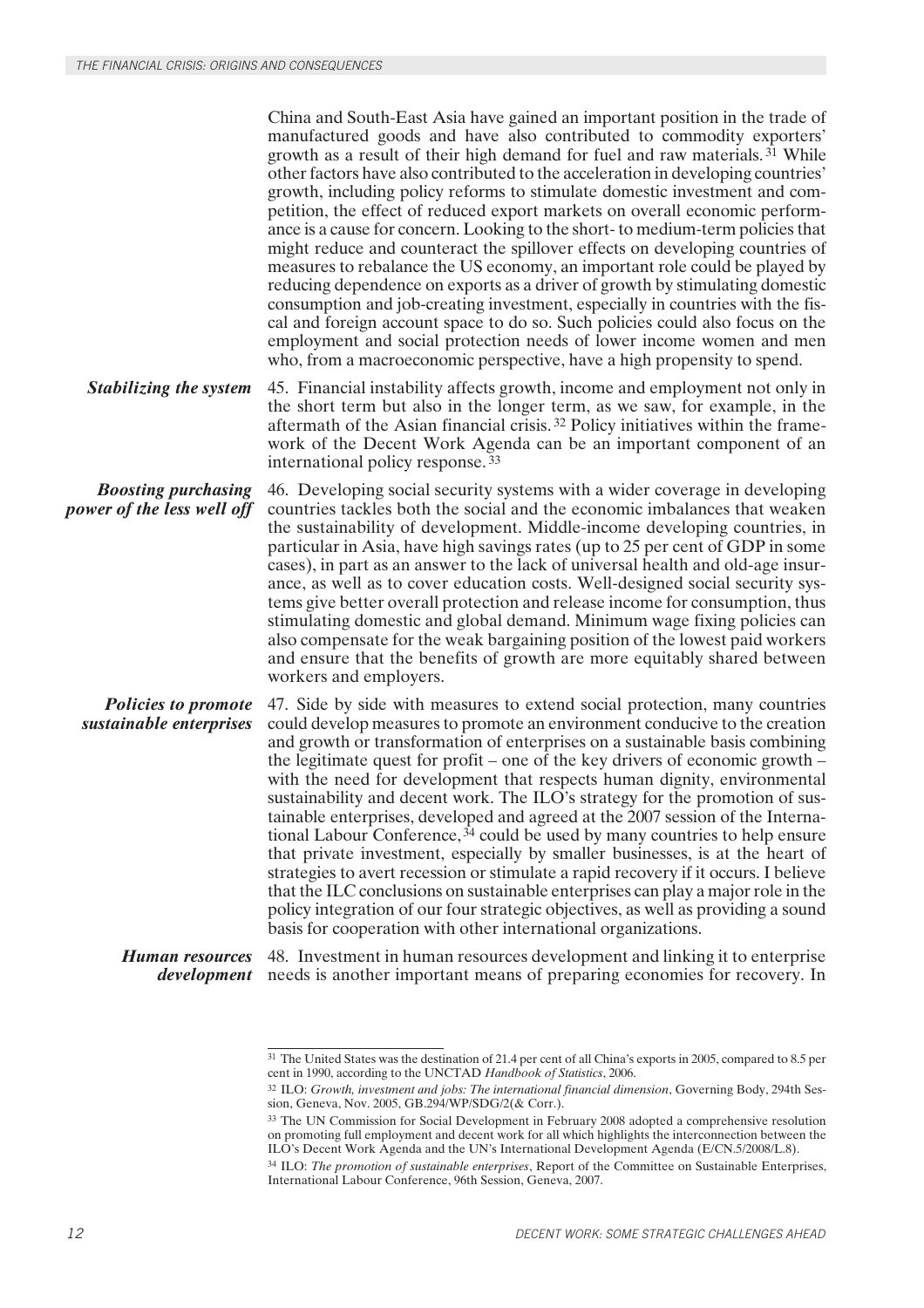many countries skill shortages have been a growing source of imbalance throughout the economic upswing. <sup>35</sup>

49. Infrastructure investment can be an important direct stimulus to employment. Such investment programmes should ideally be initiated early in the downswing to take effect when most needed. Since many countries are looking to renew their infrastructures as part of strategies to reduce greenhouse gas emissions, programmes to create "green jobs" (jobs that are economically and environmentally sustainable) could be part of the strategy to counteract a slowdown. For example, investment in building insulation has proved to be a valuable source of employment in the construction sector as well as making a significant contribution to energy saving. There are similar opportunities in other sectors.

50. Balanced growth within countries makes an important contribution to a more stable international economic environment. At the international level, greater policy coherence between trade, aid, and financial policies is required to address global imbalances, as highlighted by the World Commission in its 2004 report and re-emphasized by many participants at the ILO Lisbon Forum on Decent Work for a Fair Globalization. 36 Financial markets are the most integrated part of the global economy. The credit squeeze is affecting investment and consumption, and thus production and employment, both in the richer countries and, through the trade channel, developing countries. Increased coordination is needed to maximise the impact of policy initiatives. The ILO's Decent Work Agenda offers policy tools that have heightened relevance in a period of slowing growth, such as those developed under the Global Employment Agenda, 37 as well as mechanisms of social dialogue and international labour standards for developing consensus over priorities. In the near term, an important objective for ILO constituents is to embed decent work into both multilateral cooperation and national policy responses to the global downturn. Discussion within national tripartite bodies as well as at the International Labour Conference will contribute to this effort.

*Getting on to a sustainable development path*

*The contribution of the Decent Work Agenda to recovery measures*

<sup>35</sup> This issue is on the agenda of this year's session of the International Labour Conference. Report V *(Skills for improved productivity, employment growth and development)* discusses it in depth.

<sup>36</sup> ILO: *Report of the ILO Forum on Decent Work for a Fair Globalization*, Governing Body, 301st Session, Geneva, Mar. 2008, GB.301/WP/SDG/2(Rev.).

<sup>37</sup> ILO: *Employment strategies for decent work country programmes: Concepts, approaches and tools for implementing the Global Employment Agenda*, Governing Body, 295th Session, Geneva, Mar. 2008, GB.295/ESP/1/1.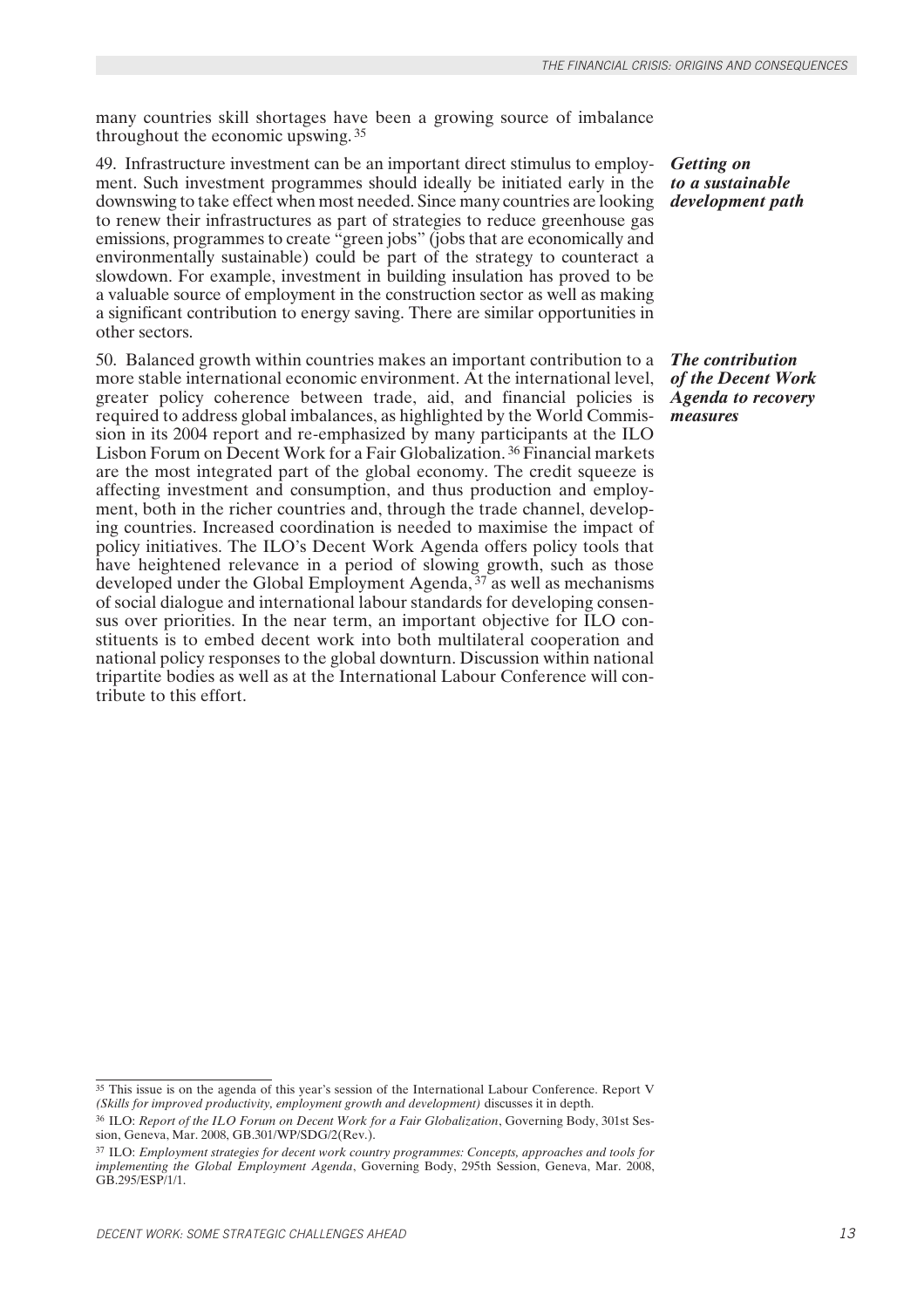# *3. Decent work at the heart of social, environmental and economic progress*

### *connected to many other goals*

*Decent work is* 51. The progress we have made in developing action in favour of decent work now opens new opportunities. We can strengthen and consolidate the Decent Work Agenda by creating connections with many other goals in a wide range of situations. I believe that decent work pathways towards economic growth and social progress exist in all countries. It is a universal, integrated agenda, but one which can be tailored to specific needs – needs which reflect the life cycles of families, the collective aspirations of communities, and the development priorities and goals of countries. Because of its scope and central importance, decent work makes a major contribution to these wider goals. At the same time, by highlighting the centrality of decent work we can make the case that action in other fields should contribute to progress on rights at work, employment, security, representation and dialogue. At a time when the world is looking for new, more stable and equitable approaches to growth and development, the Decent Work Agenda offers balanced alternatives.

*Surveys confirm the widespread demand for decent work*

52. Decent work is a fundamental democratic demand and recent global opinion surveys provide valuable information on the nature of that demand. The 2007 Pew Global Attitudes Survey in 47 countries suggests that job satisfaction plays an important role in explaining overall happiness. 38 The World Values Survey asked representative samples of the population in 79 countries around the world about desirable job attributes. The three most frequently mentioned are a decent income (more than eight persons in ten), employment security (more than seven persons in ten) and intrinsic qualities such as matching the worker's ability, being interesting and offering the individual an opportunity to achieve something (over six persons in ten).<sup>39</sup> Surveys also show that rising inequality is an important concern for a large majority of citizens.

<sup>38</sup> Pew Global Attitudes Project: "Happiness is increasing in many countries – But why?", 24 July 2007, available at www.pewglobal.org.

<sup>39</sup> European Values Study Group and World Values Survey Association: *European and World Values Surveys Four-Wave Integrated Data File 1981–2004*, 2 May 2006.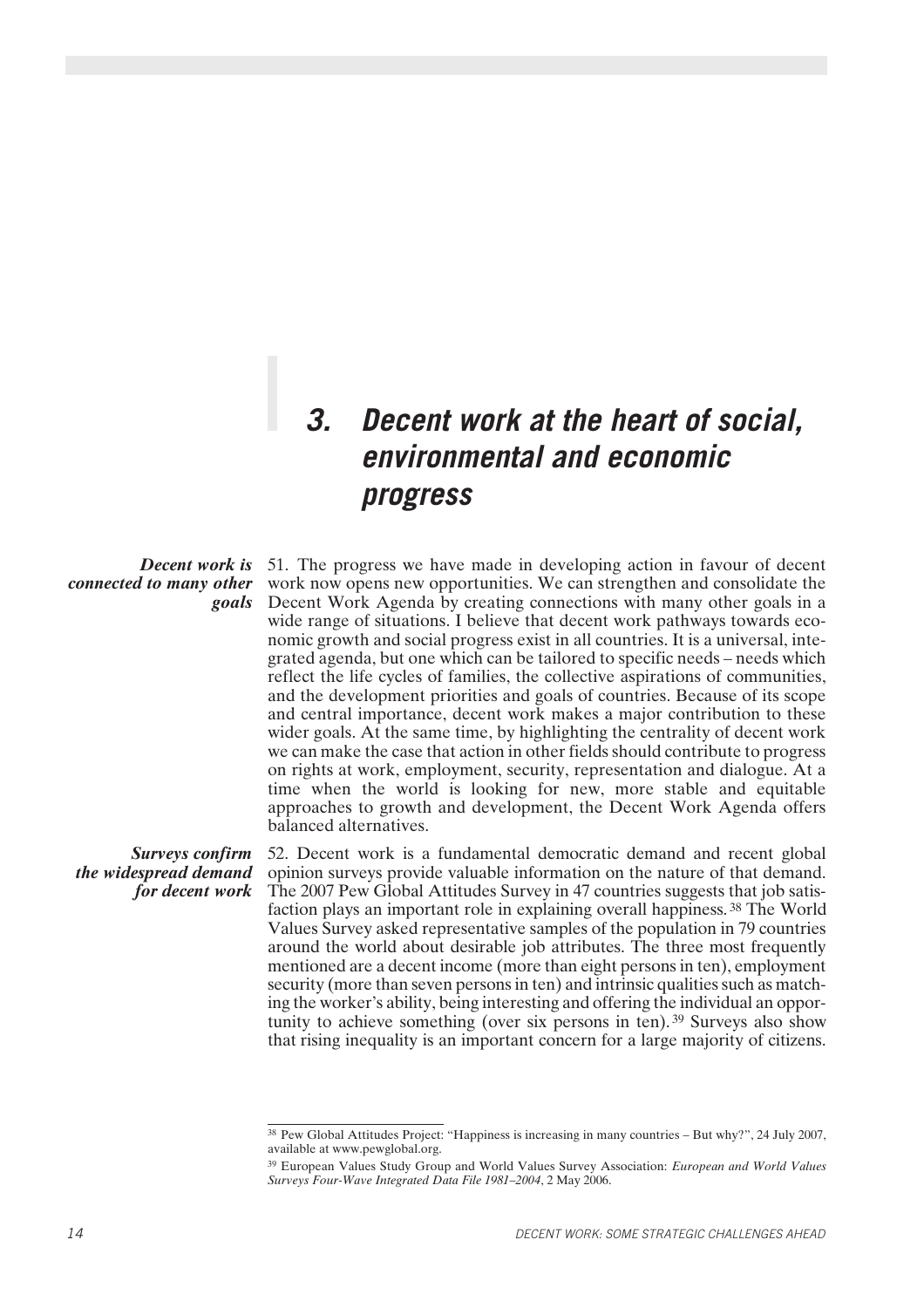In a Globescan public opinion survey of 34 countries in December 2007, some 64 per cent of those questioned considered that the economic benefits of growth have been shared unfairly. <sup>40</sup>

well that people seek to move on in life and build a better future for their *for people everywhere* 53. Such a convergence of views comes as no surprise for the ILO. We know families and themselves, in a fair society which provides opportunities for all. These surveys consistently reveal that decent and productive jobs are a priority for people around the world, in developing and in industrialized countries alike.

### *A life cycle perspective*

54. As we evaluate policy options for the future, I want to highlight one aspect that makes the decent work vision a particularly powerful tool for both developing and developed countries: the life cycle approach.

55. As people and families pass through the different transitions of the life cycle, their needs and aspirations change, and at every stage of our life cycles we can identify critical decent work dimensions. At some stages the priority may be social protection, at others employment; there is always a question of rights, of representation and of gender equality, with a balance that changes over time.

56. At birth and in early childhood, the key decent work issues are protection and the rights of the child and mother. There are vital questions here concerning maternity protection and childcare, and working-time arrangements of both fathers and mothers. There is also the crucial question of social assistance to deal with the financial needs of childbirth and parenthood, as these are times when families can slip into poverty.

57. Throughout childhood, questions concerning the working time of parents remain, reflecting the importance of family responsibilities. Decent work includes a balance between family, society and enterprise. The rights of children then come to the fore, including the right to education and personal development, which is incompatible with child labour. Again, there are issues of social security, including child allowances, or special policies which provide educational alternatives to child labour.

58. The transition from childhood to youth and labour market entry is a crucial one for the Decent Work Agenda, involving as it does the development of skills and capabilities, equitable and non-discriminatory access to labour market opportunities, arrangements for initial work experience and apprenticeships, job orientation and assistance, and respect for a range of basic rights. This is about the pattern of job creation and the ways in which it reflects the needs of young women and men. It is also about ensuring labour market opportunity for groups with particular needs – those with disabilities, for instance.

59. In adulthood, the full range of decent work policies is relevant. It includes respect for rights at work and gender equality, organization, representation and dialogue, adequate policies for conditions of work and safety and health, and social security to deal with the contingencies of working life including ill health and unemployment. It is about realizing aspirations in work and achieving a balance between work and family on the basis of gender equality. It is

*Decent work: A priority* 

*The life cycle approach: A powerful tool*

*The balance of decent work needs changes throughout life*

*At birth and in infancy, protection is needed for children and parents*

*The needs of childhood are incompatible with child labour*

*Labour market entry for young people requires focused policies*

*For adult workers, a range of decent work policies is needed*

<sup>40</sup> BBC: "Widespread unease about global economy and globalisation: Global Poll", London, 7 Feb. 2008.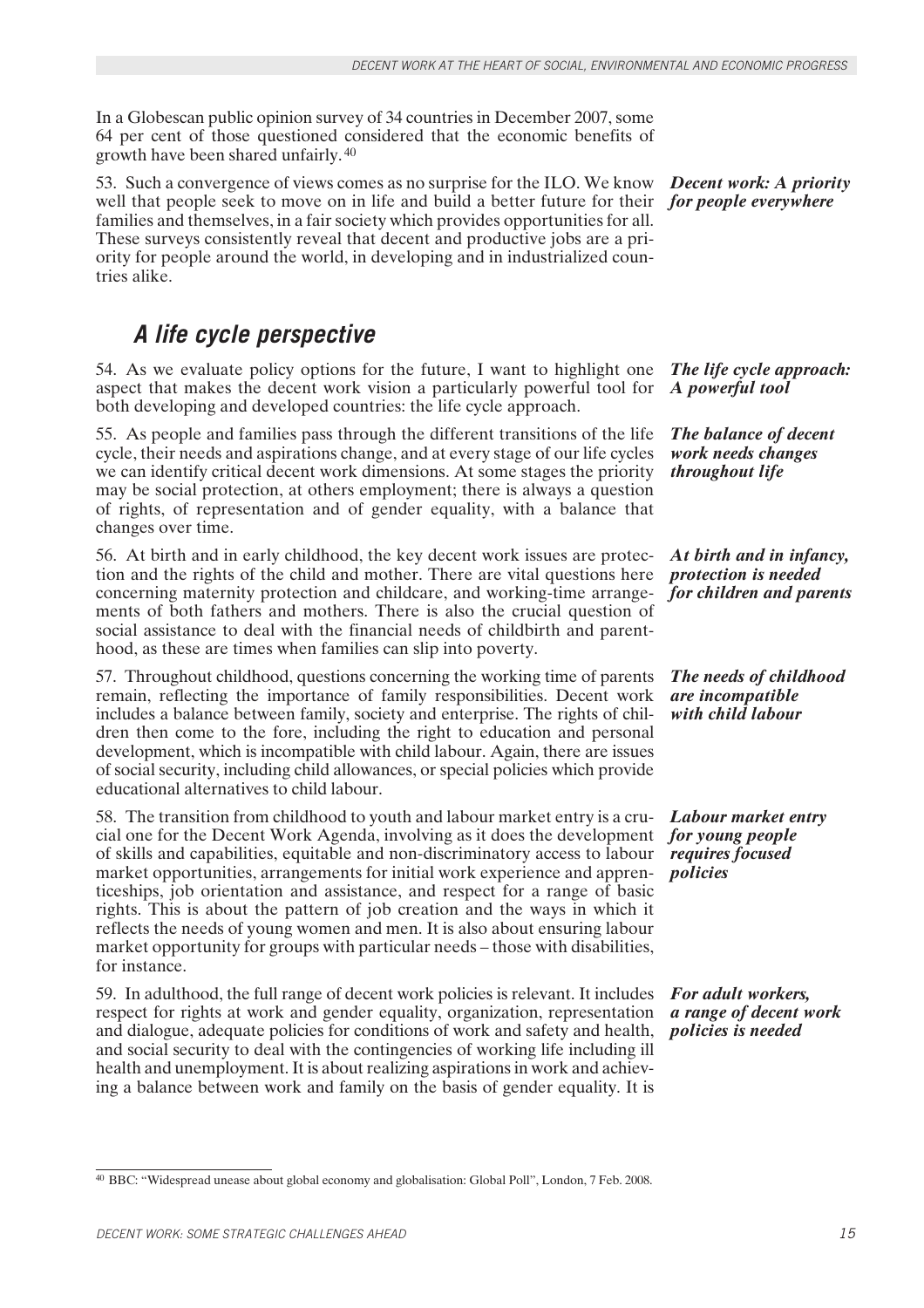about the creation of enough productive and high-quality employment, and providing opportunities for access to all. It may also be about the protection of migrants, the ability to develop and apply new skills, and ways to increase productivity and incomes.

- *Security in retirement* 60. Finally, in the transition to retirement there is a need to ensure adequate pensions and provide adequate care. It may also include the continuation of contributions to the community after retirement, adapted to needs, aspirations and abilities.
- *A coherent, collective response is needed* 61. A decent work approach can and must offer a consistent and balanced response to these different situations because they are interconnected. Child labour undermines subsequent skills development and careers; adequate pensions are closely connected with other social security arrangements throughout an individual's working life. The situations of parents and children, men and women, are interdependent. What is needed is a collective vision that considers these different demands together. That in turn calls for social dialogue, which can reflect the interests, needs and contributions of the different workers' and employers' groups involved, as well as those of the State.

*The ILO offers policies and expertise based on the notion of a productive economy* 62. For all of these stages in working life, the ILO offers gender-sensitive policies and expertise, including key Conventions which address different aspects of the life cycle – maternity protection, child labour, protection of young people, and so on. But most importantly, it believes that all these objectives must be achieved through the workings of a healthy and productive economy in which the promotion of sustainable enterprises is the economic conduit towards more jobs, increased productivity and higher incomes, and forms the foundation of a growth pattern based on an expanding real economy.

### *Sharing in progress*

| Decent work is a vital<br>contribution to poverty<br>reduction | 63. In my recent Reports to this Conference I have emphasized the contri-<br>bution of the Decent Work Agenda to poverty reduction and to the realiza-<br>tion of the MDGs. This is a vital contribution. Employment is the surest way<br>out of poverty. Social security also plays a vital role – and in last year's<br>Report I highlighted the need for a social floor. Respect for rights at work is<br>a precondition for progress, and social dialogue is the means by which the<br>ILO's tripartite actors participate in the development of policy and its imple-<br>mentation.                  |
|----------------------------------------------------------------|-----------------------------------------------------------------------------------------------------------------------------------------------------------------------------------------------------------------------------------------------------------------------------------------------------------------------------------------------------------------------------------------------------------------------------------------------------------------------------------------------------------------------------------------------------------------------------------------------------------|
| but society's goals go<br>much further                         | 64. No one, however, can reasonably argue that development stops with the<br>eradication of poverty. The MDGs, important as they are, are a point of<br>departure, not the point of arrival. Democratic demands as revealed by pub-<br>lic opinion surveys, national election debates, and, sometimes, street pro-<br>tests, point to aspirations for upward social mobility and decent work which<br>go far beyond merely obtaining an income just above the poverty level. A<br>similar observation can be made for national ambitions. Few countries limit<br>them to the mere elimination of poverty. |
| <b>Decent work helps</b><br>spread the benefits<br>of progress | 65. The <i>decent work advantage</i> lies in its ability to contribute across the board.<br>Decent work is vital for poverty reduction. But it is also a means to spread the<br>benefits of progress widely, providing the framework for a balanced, inclusive<br>pattern of growth and development. It is the key foundation of social mobility<br>and the aspiration of millions of people worldwide to achieve and hold on to<br>middle-class well-being.                                                                                                                                              |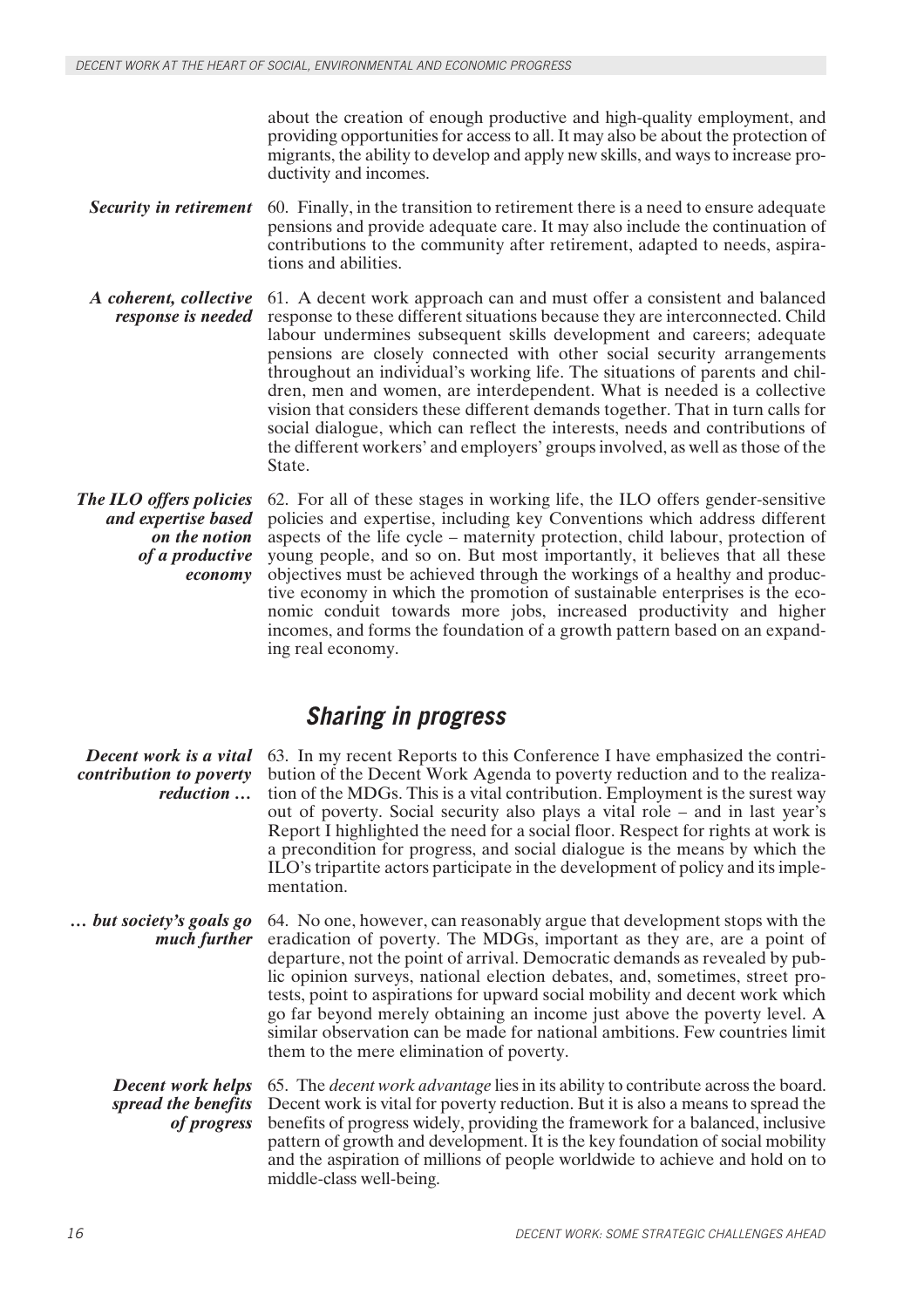### *Dealing with inequality*

66. One of the principal obstacles to social mobility today is rising inequality. There are wide variations in income inequality around the world, as table 3.1 shows. In some regions, especially in continental Europe, inequality remains low, but in many other parts of the world, it is strikingly high. What is more, as I pointed out in the last section, inequality is rising. Regional economic commissions, research institutions, the international financial institutions and the media are documenting a steady rise in income inequality within countries. The trend has also been noted by the IMF, which in its last *World Economic Outlook* commented that: "… income inequality has risen across most countries and regions over the past two decades …". 41 Globally the share in total income of the bottom 80 per cent of the population declined to 53.7 per cent from 56.5 per cent between 1990 and 2000. The United Nations has noted that in developing regions the share in national consumption of the bottom fifth of the population declined from 4.6 to 3.9 per cent between 1990 and 2004. <sup>42</sup> There is also widespread evidence of a declining share of labour in national income. In OECD countries the share declined from 58 per cent in the period 1971–75 to 52 per cent during the period 1996–2000. 43 A declining labour share has also been observed in Latin America since the early 1980s, in Africa since the mid-1970s, and in the Middle East. <sup>44</sup>

67. Countries undergoing rapid economic transformation are particularly vulnerable to increasing income inequality. In China and India, for instance, rates of economic growth, and consequently of income growth, vary significantly between regions. 45 In China, inland regions have performed less well than coastal ones. In India, eastern states have performed less well than western and southern states. In both countries the rate of growth of agriculture has lagged behind that in manufacturing and services. In general, urban areas have seen a more rapid rise in incomes than rural ones – a pattern which is extremely common around the world, and which will be addressed in this session of the Conference in the general discussion on the promotion of rural employment for poverty reduction.

68. Public policy has paid particular attention to two issues: raising the in- *Public policy is needed* comes of those in extreme poverty, and reducing inequality through progressive taxation. On the first, the IMF report quoted above notes that average real incomes of the poorest segments of the population have increased in all regions, which would be consistent with some degree of policy success. But on the second issue, there is clear evidence that tax systems are becoming less, rather than more, progressive, 46 and high income inequality poses important wider policy issues in its own right. Less inequality would make faster poverty reduction possible, because a larger share of the benefits of growth would reach the poor. In addition, social cohesion is increasingly undermined by extreme income polarization, with potential threats for the future. This is true both for countries with historically high income inequality as well as for countries where inequality is increasing rapidly.

<sup>45</sup> S. Chaudhuri and M. Ravallion: *Partially awakened giants: Uneven growth in China and India*, World Bank Policy Research Working Paper No. 4069, Nov. 2006.

*Levels of inequality are high in many regions and generally rising*

### *Rapid economic transformation is a factor*

<sup>41</sup> IMF: "Globalization and inequality", in *World Economic Outlook*, Washington, DC, Oct. 2007.

<sup>42</sup> United Nations: *The Millennium Development Goals Report*, New York, 2007, p. 8.

<sup>43</sup> A. Guscina: *Effects of globalization on labor's share in national income*, IMF Working Paper (IMF, Washington, DC), 2006.

<sup>44</sup> M. Lübker: *Labour shares*. Policy Integration Department, Technical Brief No. 1, ILO, Geneva, 2007.

<sup>46</sup> See for instance R. Torres: *Towards a socially sustainable world economy: An analysis of the social pillars of globalization* (ILO, Geneva, 2001).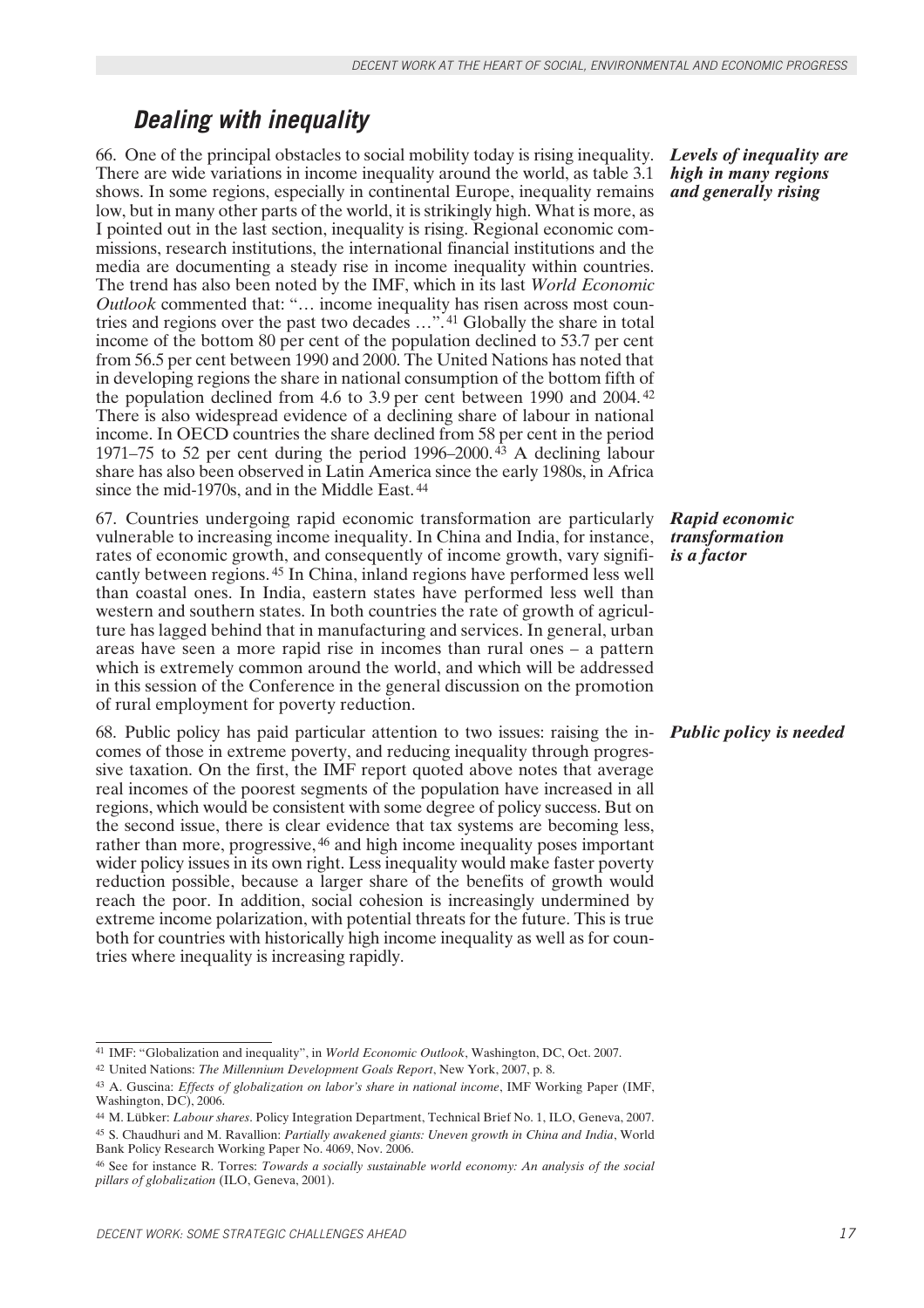| Gini coefficient * | Degree of inequality | Regional pattern                                                             |
|--------------------|----------------------|------------------------------------------------------------------------------|
| < 0.3              | Low                  | Mainly central, north and northwest continental Europe                       |
| $0.3 - 0.4$        | Moderate             | Mainly southern Europe, "Anglo-Saxon" countries, Baltic states, some in Asia |
| $0.4 - 0.5$        | High                 | Other CIS countries, many countries in Asia, Latin America and Africa        |
| >0.5               | Very high            | mainly Latin America and Africa                                              |

### **Table 3.1. Inequality has a strong regional pattern**

\* The table is mainly based on data from the Luxembourg Income Study, Key Figures (version of 31 December 2007), and the UNU–WIDER World Income Inequality Database, Version 2.0b, May 2007. It uses the most popular measure of inequality, the "Gini coefficient", which was first introduced almost 100 years ago by the Italian statistician Corrado Gini (1884-1965). The coefficient summarizes the extent of inequality in a single number that can theoretically take any value between zero (perfect equality, everybody has the same income) and one (perfect inequality, all income goes to a single person). All estimates are based on national coverage of the entire population and refer to disposable incomes, after taxes and social transfers; the income-sharing unit is the household, and the unit of analysis the person. These coefficients do not take account of the availability of public goods (education, health) which vary between countries and income groups.

*There is intense media* 69. Media headlines echo such concerns. Between 18 August 2007 and 18 Feb*interest in this subject* ruary 2008, some 1,936 articles and news features were published on income inequality in 24 major newspapers using the three working languages of the ILO. That makes for an average of over three articles per week per newspaper. According to a recent article in the *Financial Times* on growing inequality, "This is potentially dangerous territory. For as Bill Gross, managing director for Pimco, the world's biggest bond fund, has argued: 'when the fruits of society's labour become maldistributed, when the rich get richer and the middle and lower classes struggle to keep their heads above water as is clearly the case today, then the system ultimately breaks down; boats do not rise equally with the tide; the centre cannot hold".<sup>47</sup>

*The Decent Work Agenda can play a constructive role*

70. Discussion of inequality is usually confined to the issue of income and to overall measures such as the Gini coefficient. But much more can be learned if we open this box and improve our understanding of the different components of inequality and the factors behind it. The Decent Work Agenda helps us to do exactly that. Inequalities in access to work and employment, in its remuneration, in rights at work and in social protection, go a considerable way towards explaining income inequality. And social dialogue among the actors concerned can help establish common perspectives on how to move towards greater equality. Progress towards decent work goals can therefore make an important contribution to equity objectives. We can see this by considering a number of important components of the Decent Work Agenda.

### *Public transfers for social assistance and social security*

*Social protection and social assistance mitigate inequality*

71. Successful policies have shown that redistribution through progressive taxation and social transfers can have important impacts. On average, the tax and transfer systems of industrialized countries reduce Gini coefficients by some 0.16 points. 48 In middle- and low-income countries the impact is less – for example, in Latin America tax and transfer systems reduce the Gini coefficient only marginally, on average by 0.02 points (from a starting point of much higher inequality). Nevertheless social transfers play an important role in that region. Programmes such as "Bolsa familia" in Brazil and "Oportunidades" in Mexico, for example, provide a means to target social transfers at

<sup>47</sup> J. Plender: "Mind the gap", in *Financial Times*, 7 Apr. 2008.

<sup>&</sup>lt;sup>48</sup> The Gini coefficient in industrialized countries would typically be in the range 0.38 to 0.48 before tax, 0.22 to 0.35 after tax. See V.A. Mahler and D.K. Jesuit: "Fiscal redistribution in the developed countries: New insights from the Luxembourg Income Study", in *Socio-Economic Review*, Vol. 4, pp. 483–511, 2006.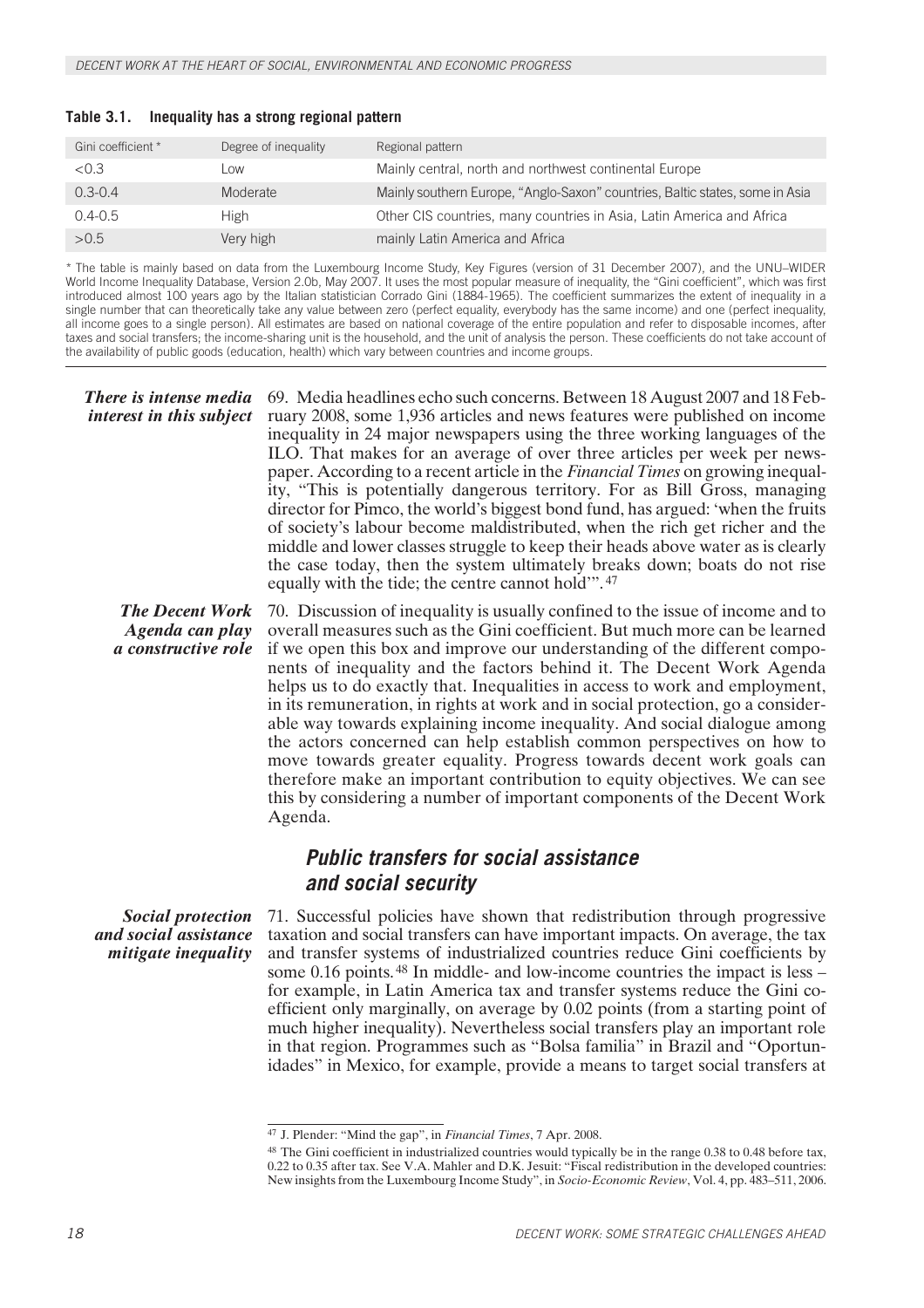the poorest. It is estimated that one fifth of the observed reduction in income inequality between 1996 and 2004 in these countries can be attributed to these programmes. 49 Data from the Economic Commission for Latin America and the Caribbean (ECLAC) indicates that on average in Latin America, for the bottom 20 per cent of households, half of total income is accounted for by transfers and half by income earned through work. The share of transfers gradually declines for subsequent quintiles from 30 per cent in the second, 22 per cent in the third and 16 per cent in the fourth.  $50$  Data from Chile show a sharper decline, from 63 per cent in the bottom decile to less than 10 per cent above the sixth. <sup>51</sup>

72. In other words, state transfers in these countries play a significant role in compensating for the failure of the market to deliver sufficient income to the poor. 52 And while it is often argued that low-income countries cannot afford universal social security systems, ILO research, on which I reported to the Conference last year, shows that a basic package could be delivered for 3 to 7 per cent of GDP in low-income Asian and African countries, with a considerable positive impact on poverty, equity and growth.

### *Action against discrimination and child labour*

73. While we cannot put figures on the outcomes in this area in the way that we can for social security, action against discrimination is by its very nature action to reduce unacceptable inequality. Gender inequality is a particularly important source of inequality overall, and is often poorly measured. Child labour is clearly a cause of subsequent labour market inequality because it prevents those who suffer it from acquiring education and vocational skills. Eliminating these labour market inequalities therefore helps to reduce inequality overall.

### *Inequalities between formal and informal work*

74. An important component of inequality in many developing countries lies in the differences in productivity, incomes and standards of working life between formal and informal work. Evidence from India suggests that over 98 per cent of those below the US\$1 per day poverty line were in the unorganized sector, as opposed to 80 per cent of those living on more than US\$2 per day. 53 In Brazilian cities, wages in informal work were 35 per cent lower than in formal work in 2005. <sup>54</sup>

75. Raising standards and incomes in informal work is a central challenge for the Decent Work Agenda. This is not easy, but there are many innovative approaches being developed at the ILO, through microcredit, small enterprise development, training, organization and other forms of action. Taken together, these have the potential to make an important contribution to equality objectives as well as directly to the employment, productivity and incomes of those concerned.

*This is affordable even in low-income countries*

*Action against discrimination reduces unacceptable inequality*

*The formal–informal divide is an important dimension of inequality*

*The Decent Work Agenda must meet this challenge*

<sup>49</sup> R. Veras Soares et al: *Evaluating the impact of Brazil's Bolsa Familia: Cash transfer programmes in comparative perspective*, Evaluation Note No. 1, International Poverty Centre, Brasilia, Dec. 2007.

<sup>50</sup> ECLAC: *Social Panorama of Latin America*, preliminary version (summary), Santiago, 2007.

<sup>51</sup> CASEN survey, Ministry of Planning, Chile, 2006.

<sup>52</sup> The relatively small impact on the overall measure of inequality can no doubt be largely traced to tax systems that are much less progressive than in industrialized countries.

<sup>53</sup> A. Sengupta, K.P. Kannan and G. Raveendran: "India's common people, who are they, how many are they and how do they live?", in *Economic and Political Weekly*, 15 Mar. 2008.

<sup>54</sup> Fundaçao SEADE: "Pesquisa de Emprego e Desemprego", Sao Paulo, 2005 (http://www.seade.gov.br/ produtos/ped/metropolitana).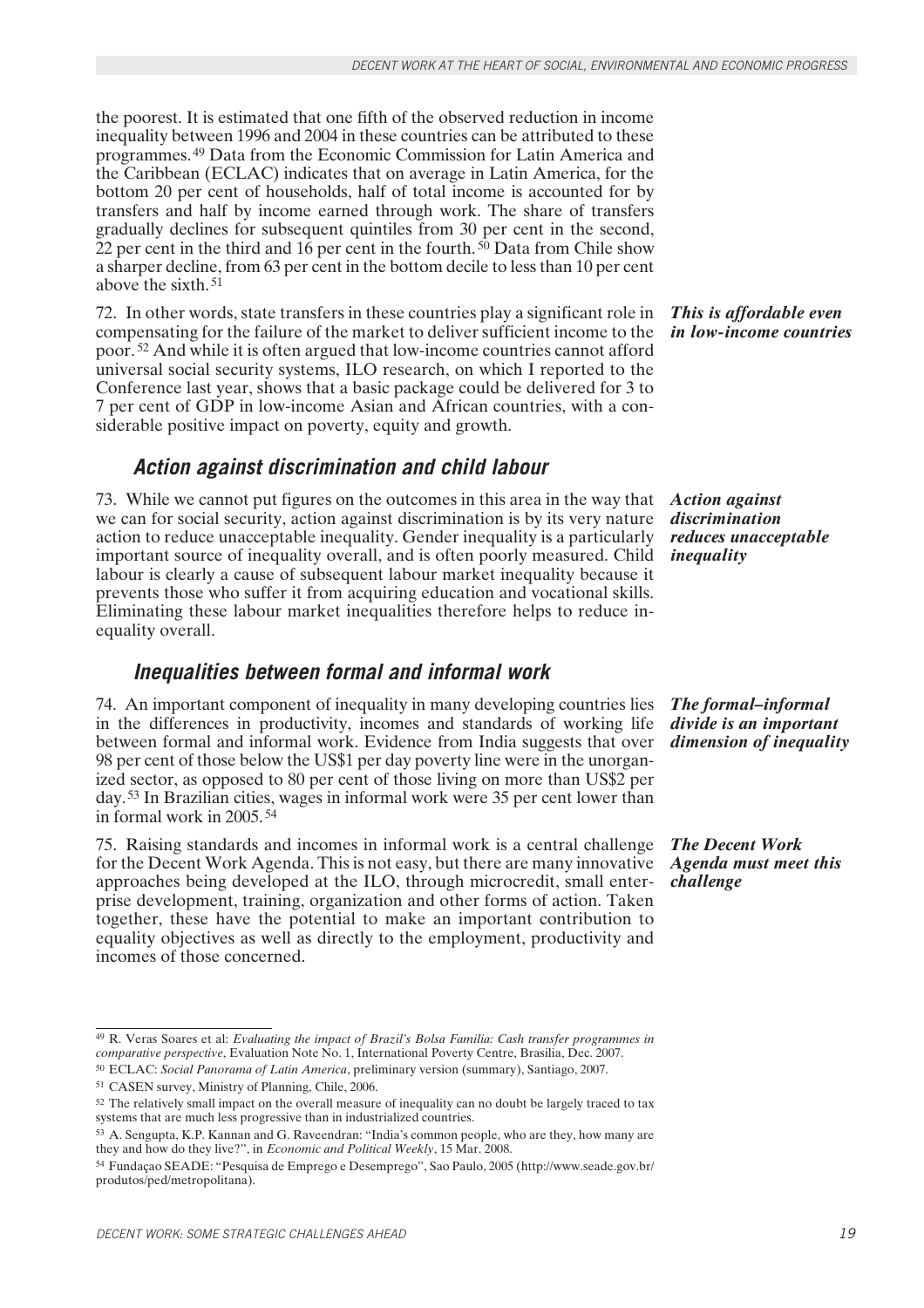### *Unequal skills and capabilities*

*Equal access to capabilities are also important*

76. Another important source of inequality lies in the distribution of skills and capabilities in the workforce. As noted above, the pattern of global growth seems to be biased towards higher skills, tending to concentrate benefits on a small proportion of workers. But above all, in most countries the educational and training qualifications of the workforce are very uneven. More equitable training systems and better education would certainly make a considerable contribution to reducing income inequality. These issues will be addressed in the Conference discussion on skills for improved productivity, employment growth and development.

*Tripartite commitment to decent work therefore makes an important contribution to equity goals* 77. I could continue to give examples. Many aspects of the Decent Work Agenda contribute directly to a fair and egalitarian pattern of growth and development. Greater emphasis on decent work can therefore provide additional support to this objective. As always, the key element is social dialogue. Tripartite commitment to decent work policies which would reduce inequality or prevent its increase can make an important contribution to more equitable development paths, and differences in this commitment among countries may be part of the reason for the regional pattern of inequality we are now seeing.

### *Broad-based prosperity and the growth of the middle class*

*The emergence of a middle class …* 78. It is commonplace to point to the emergence of a middle class in China, India and other fast-growing developing countries. This development replicates a process which occurred much earlier in already industrialized countries and in higher-income parts of Latin America.

*… creates new social perceptions and aspirations* 79. For the large numbers of poor and "near poor", the horizon of upward social mobility is shaped by their perception of an attainable middle-income status. It is about moving "up the ladder". At the same time, for large numbers of middle-income families in high-income countries there is an underlying fear of social regression or moving "down the ladder". One of the most recurrent comments in this respect is the fear that "my children will not have the same quality of life that I have". Economic and social policies need to respond to these goals and perceptions.

*How large is the middle class?* 80. There are as many estimates of the size of the middle class as there are authors. This is by definition a relative notion which will vary from one country to another. One approach is to consider that it refers to a middle-income group clustered around the median income. By one measure, the proportion of the population with incomes of between 75 and 125 per cent of median income (in a given country) ranges from a low 22 per cent of total population in Latin America to a high of 35–40 per cent in OECD countries, with other regions in between. <sup>55</sup>

*Between 20 and 40 per cent of people might be considered "middle income"*

81. Another way is to consider that the middle class starts above the US\$2 a day poverty line. According to one study of 13 developing countries, between 23 and 40 per cent of the population has an income of between US\$2 and 4 per day or annual per capita income of between US\$730 and 1,460. 56 In low and

<sup>55</sup> N. Birdsall: *Reflections on the macro foundations of the middle class in the developing world*, Working Paper No. 130, Center for Global Development, Washington, DC, Oct. 2007, available at www.cgdev.org. The middle class is much more than simply the middle-income group, but that group is a useful first reference point for thinking about how prosperity spreads throughout societies.

<sup>56</sup> A. Banerjee and E. Duflo: *What is middle class about the middle classes around the world?* MIT, Cambridge, MA, Dec. 2007.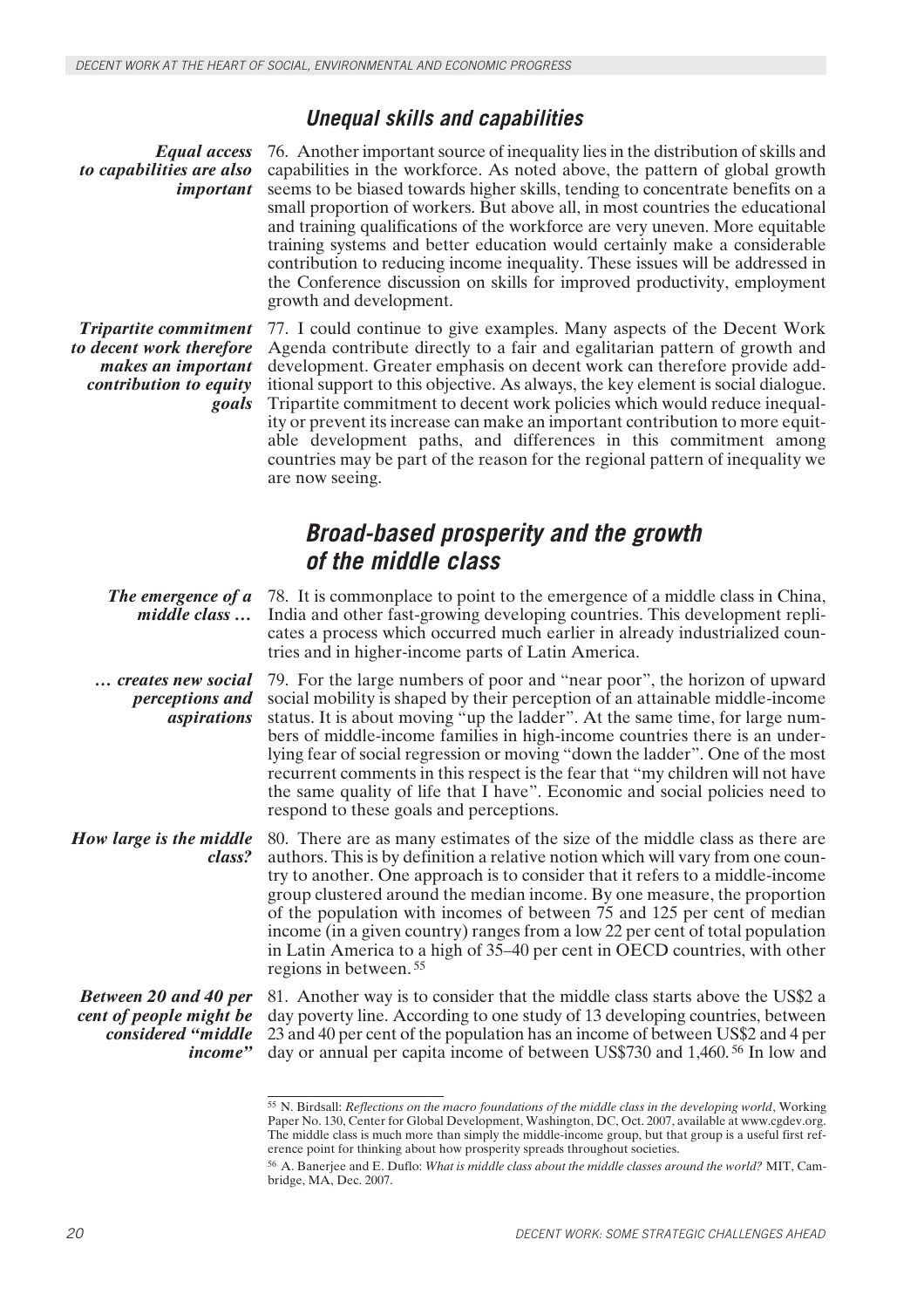lower middle income countries this tracks closely the 75–125 per cent of the median income referred to above.

82. Whatever the exact numbers, the middle class is large and growing. The construction of a broad-based prosperity is to a significant extent dependent on upward mobility into this group, and on its share in the benefits of growth and development. This presents particular policy challenges for the Decent Work Agenda.

83. First, as the data on income transfers show, as people move from low to middle incomes, reliance on state transfers is likely to decline and market mechanisms tend to become more important. At the same time, the middle class is more likely to be effectively protected by minimum wage policy, to meet working conditions standards or to benefit from (contributory) social security. In Latin America, the middle quintile receives twice as much from social security as the bottom quintile, and the top quintile four times as much as the middle one. 57 A balance of decent work policies is required to meet the needs of the different groups concerned and support upward movement. Policy experience in combining the productivity of markets with active social and labour policies therefore provides a key knowledge base for equitable and balanced economic and social policies.

84. Second, as a group the middle class is likely to be better educated, more articulate and better organized than the poor. But its demands will depend on the occupational profiles of those concerned. Public sector workers are likely to have different needs and aspirations from those of private sector white collar workers or skilled workers in the formal sector.

85. Third, the middle class, too, is disadvantaged by high inequality because the benefits of growth are often concentrated at the top of the income scale. Moreover, some groups of middle-income workers are particularly vulnerable to changing global markets. Insecurity for them may be a new life circumstance, while insecurity for the poor is a permanent fact of life. A balance is required in redistributive policies to take account of the needs of both the bottom and the middle groups.

86. Sharing the benefits of growth widely is not a substitute for an agenda of poverty reduction but an indispensable complement to it. The growth of the middle class in already industrialized countries has been an important political and economic stabilizer, and a means to spread wealth and participation. This can be seen, for example, in the long period of sustained growth in Western Europe after the Second World War until the 1970s, a period characterized by falling unemployment, widening participation, a sharing of productivity gains, supportive state policy and cooperation between workers, employers and governments. The ILO's constituents have played an important role in such situations throughout the history of the ILO, by improving conditions of work, establishing conditions for socio-economic security, universalizing rights and building participation and dialogue. There is now a need to defend these advances in the face of global pressures, while ensuring that similar progress is embedded in development paths.

87. This has important implications for the International Development Agenda and the reduction of poverty. The MDGs must continue to be a central objective of international cooperation, but not the only one. As seen by many, the MDGs are minimum development goals that must give people a strong social floor as they move up the ladder of opportunity. We probably

*Challenges for decent work*

*The need for balance between the roles of the State and the market*

*The middle class may be better organized and represented, with diverse demands*

*It may also be disadvantaged by the pattern of distribution*

*Need for reflection by the ILO's constituents on how to respond to these challenges*

*The MDGs should lead to a ladder of opportunity*

<sup>57</sup> ECLAC: *Social Panorama of Latin America,* 2007, op. cit.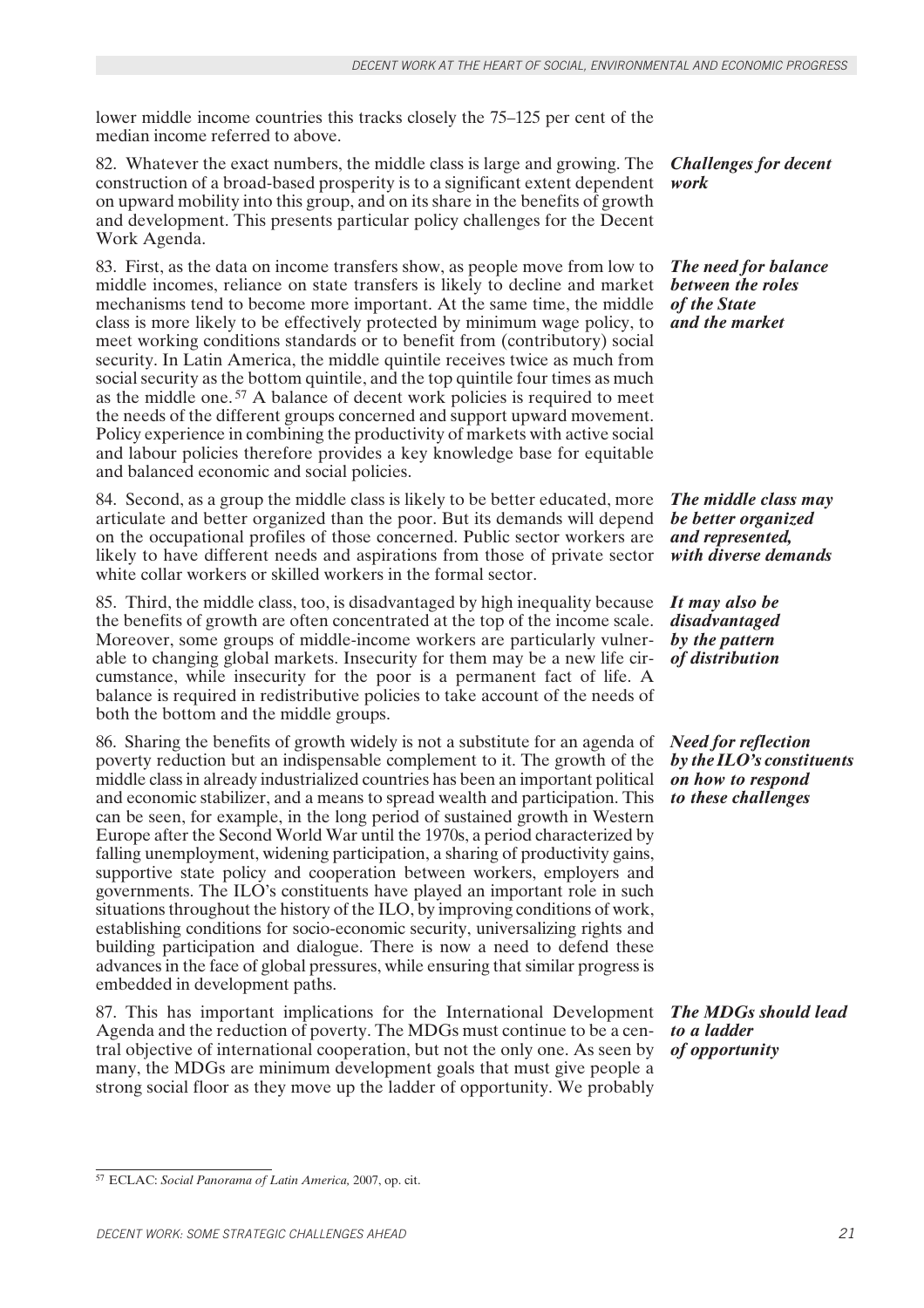have to start thinking, when we review the MDGs in 2010, that the international community should also set a path towards developing a strong global middle class.

### *Realizing rights at work*

*The central importance of rights at work* 88. The foundation of an equitable pattern of progress lies in the realization of human rights, and rights at work are among the most important of these. *Now is a good time to examine progress on the exercise of key rights* 89. We have the privilege this year of celebrating the 60th anniversary of the 1948 Universal Declaration of Human Rights, the 60th anniversary of the Freedom of Association and Protection of the Right to Organise Convention, 1948 (No. 87), and the tenth anniversary of the 1998 Declaration on Fundamental Principles and Rights at Work. This provides a unique opportunity to look into the exercise of these rights. The principles of freedom from slavery, freedom of association, the right to social security, free choice of employment, and equal remuneration for work of equal value, are all well established in internationally ratified instruments, in much national legislation and in even more national practice. *Accelerated ratification of fundamental international labour Conventions …* 90. In early 2008 the eight fundamental Conventions had registered a total of 1,293 ratifications, a 50 per cent increase over the 859 ratifications (of what were then seven fundamental Conventions) registered in 1998. We are just 155 ratifications away from universal ratification of all the fundamental Conventions by the 181 member States of the ILO. Over 70 per cent of ILO member States have ratified all eight fundamental Conventions and over 80 per cent have ratified at least one in each of the four groups of fundamental Conventions. *… testifies to increased commitment* 91. The significance of this hugely encouraging outcome must be fully appreciated. In 1998 the intent of the Declaration on Fundamental Principles and Rights at Work was to promote broad application of the principles concerned, even in the absence of formal ratification of the relevant Convention. But in practice, more and more countries are accepting the commitments implied by ratification, and where they need help to meet their obligations they are turning to the ILO for assistance. The strength of our supervisory machinery, coupled with practical guidance through technical cooperation, is regularly praised. The Office must obviously continue to ensure the highest level of professional integrity, competence and transparency in servicing the supervisory machinery. *This is unfinished business but there are grounds for optimism* 92. Freeing the world from the scourge of forced labour and the worst forms of child labour remains unfinished business. The number of people in forced labour was estimated in 2005 at 12.3 million. 58 In 2004, ILO estimates suggested that 218 million children aged 5–17 years were still trapped in child labour – a declining trend but still an enormous problem. As more and more women enter the labour market, traditional sources of discrimination tend to weaken but new sources emerge, typically linked to the functioning of the

labour market. The fundamental democratic right to freedom of association is regularly flouted. But we can legitimately look forward to the day when massive exploitative and abusive employment will be a thing of the past.

<sup>58</sup> ILO: *A global alliance against forced labour*, Global Report under the follow-up to the ILO Declaration on Fundamental Principles and Rights at Work, International Labour Conference, 93rd Session, Geneva, 2005; *The end of child labour: Within reach*, Global Report under the follow-up to the ILO Declaration on Fundamental Principles and Rights at Work, International Labour Conference, 95th Session, Geneva, 2006.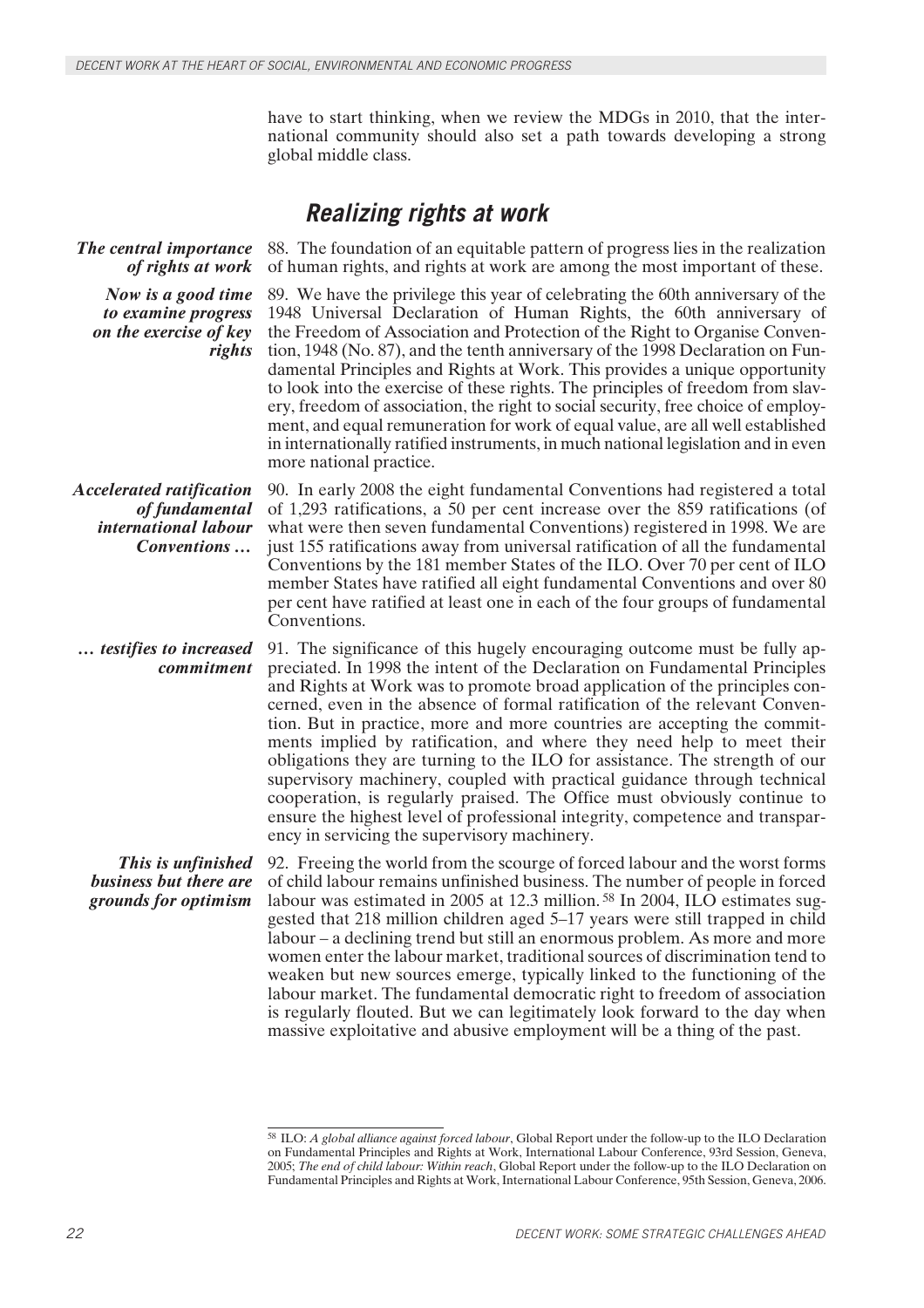93. The role of the ILO is to bring together the will of countries intent on action with international expertise and the resources of donor countries needed to achieve this. Your strong support for the programmes to eliminate child labour and forced labour bears this out.

94. In view of what remains to be achieved, I propose that we together set a goal of universal ratification of the eight fundamental Conventions by 2015. I know this raises different types of problems in different countries, but it would be an extraordinary assertion of collective commitment by the ILO's tripartite constituencies.

95. But we know that ratification is not enough. If these fundamental rights are to fully play their role at the heart of shared economic and social progress, at the core of the Decent Work Agenda, they must reach all workers. A basic cause of inequality is unequal respect for rights – in many parts of the world, rights are truly applied only in a relatively small formal sector. A first priority, then, must be to guarantee respect for these rights in the informal economy, through new and imaginative measures. Unequal respect for rights at work also particularly concerns women, migrants and indigenous peoples, among others. But the fundamental rights are universal rights, and their application must be universalized. That is now the challenge.

### *Creating opportunities for all through sustainable enterprises and inclusive labour markets*

96. In Brazil, the Government has recently launched a debate on "inclusive markets" and "policies of inclusion", including through the market. Facilitating access for the many Brazilian entrepreneurs working in small businesses to training, technology, knowledge, credit and networks is an important element of that policy. In the words of Roberto Mangabeira Unger, Minister for Strategic Affairs: "That's what we have to do in many dimensions of national life, not simply regulate or compensate for the inequalities of the market but reinvent and reorganize the market to make it inclusive … an industrial policy of inclusion is an early move in that direction". <sup>59</sup>

97. The Conference discussion and resolution on sustainable enterprises last year provides an important frame of reference. It sets out 17 essential conditions to provide a favourable environment for the growth of sustainable enterprises, through the promotion of entrepreneurship, fair competition, investment, technology, skills and responsible governance. The resolution points out that "business tends to thrive where societies thrive and vice versa. This requires social and economic inclusiveness, as well as equity in the distribution and access to resources. Women's economic empowerment is crucial for sustainable societies. It requires equal access to entrepreneurship opportunities, financial services and labour markets". <sup>60</sup>

98. The ILO is active in many of these areas, including support to small and medium-sized enterprises, microfinance, training and the integration of sustainable enterprise policies in Decent Work Country Programmes. These are powerful means to support an equitable, broad-based pattern of growth and development built around productive and inclusive markets.

99. Inclusive labour markets also call for effective labour institutions which support enterprises and the market economy in ways compatible with demands

*The ILO plays an important role with your support*

*Target: Universal ratification of the fundamental Conventions by 2015*

*Beyond ratification: ensuring respect for rights throughout society*

*A Brazilian initiative calls for more inclusive markets*

*The 2007 session of the ILC: Discussion of sustainable enterprises provides guidance*

*Existing ILO action in this field*

*The need for balanced labour institutions*

<sup>59</sup> Interview transcript in *Financial Times*, 10 Dec. 2007.

<sup>60</sup> ILO: Report of the Committee on Sustainable Enterprises, *Provisional Record* No. 15, International Labour Conference, 96th Session, Geneva, 2007.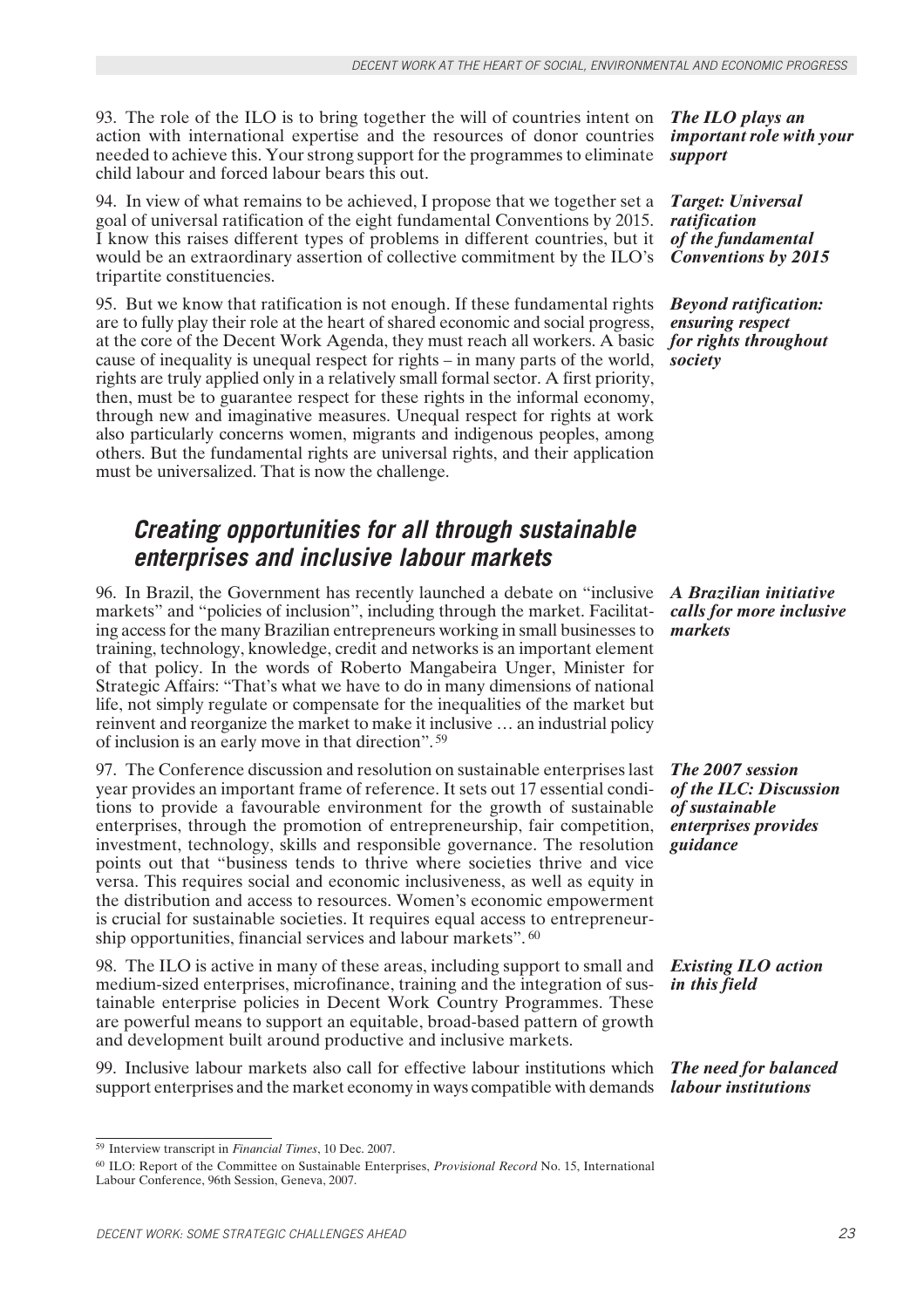for freedom, equity, security and dignity. The issue is to seek out the right balance between democratic voice, state regulation, and the power of the market to promote efficiency and production. The goal, as stated in the Brazilian policy, is a market which *includes*. Much inequality comes from exclusion from opportunity, or from markets which concentrate benefits on a few. Shared progress must come through widespread market opportunity, on terms which are fair.

*The positive role of labour institutions is insufficiently recognized* 100. It is therefore surprising that in much economic literature and political debate, labour market institutions are better known for their costs and their alleged inflexibility than for the protection they provide and their inherent adaptive capacity. The literature showing that various labour institutions have a positive effect on distributional outcomes (their intended purpose), but no significant effect on aggregate levels of output or employment, is much less prominent. <sup>61</sup>

*They are required for both efficiency and security* 101. Labour market institutions, in a broad sense, are there to provide voice, stability and legitimacy, and so permit enterprises to operate efficiently in open market economies subject to rapidly evolving and competitive environments; and they provide workers and families with the protection and security they need and are entitled to. It has been said that such institutions are to markets as language is to communication – the one does not work without the other.

*Building balanced labour institutions is a major focus of the ILO's work* 102. Much of the ILO's work is about establishing, through tripartite negotiation, a balanced set of labour institutions and helping to put them in place. This includes much protective legislation, regulations to support good practice or prevent unacceptable behaviour, patterns of organization, policies and programmes. It covers labour law, collective bargaining, occupational safety and health regulations, working time and periods of rest, trade union representation, employment protection and unemployment benefits, as well as skills development and social protection in a broad sense, public works and employment guarantee programmes.

*This must be based on social dialogue among tripartite actors*

*The ILO's focus on effective institutions to support decent work goals* 103. Balance in these institutions can be achieved only through dialogue between governments, legislative authorities, and representative organizations of employers and of workers, using the flexibility that characterizes ILO Conventions and Recommendations in the light of national and local conditions. This is not always easy and in many countries dialogue is blocked, but only such dialogue and negotiation can ensure that labour institutions, like any other institutions, respond to changing circumstances.

104. What is the issue here? First, it is that for most people, sharing in progress comes through participation in enterprises and markets; second, that those markets depend on a variety of institutions if they are to function well; third, that the institutions should be deliberately inclusive, widening access rather than narrowing it, limiting inequality and promoting wide representation. At the same time, institutions imply costs, and may serve the narrow interests of particular groups. There may be trade-offs. Employment protection may, for example, imply less employment creation, and excessive regulation may inhibit enterprise development. The ILO's work must explore these issues in greater depth. We must not be trapped in polemics about institutions being "good" or "bad". What we need to do is to identify and develop those institutions which most effectively support decent work goals and sustainable enterprises, and that requires a strong empirical research programme to back up our operational instruments.

<sup>61</sup> R. Freeman: *Labor market institutions around the world*, NBER Working Paper 13242, July 2007, Cambridge, MA. See also D. Kucera and J. Berg (eds): *In defence of labour institutions*, Palgrave/ILO, 2008.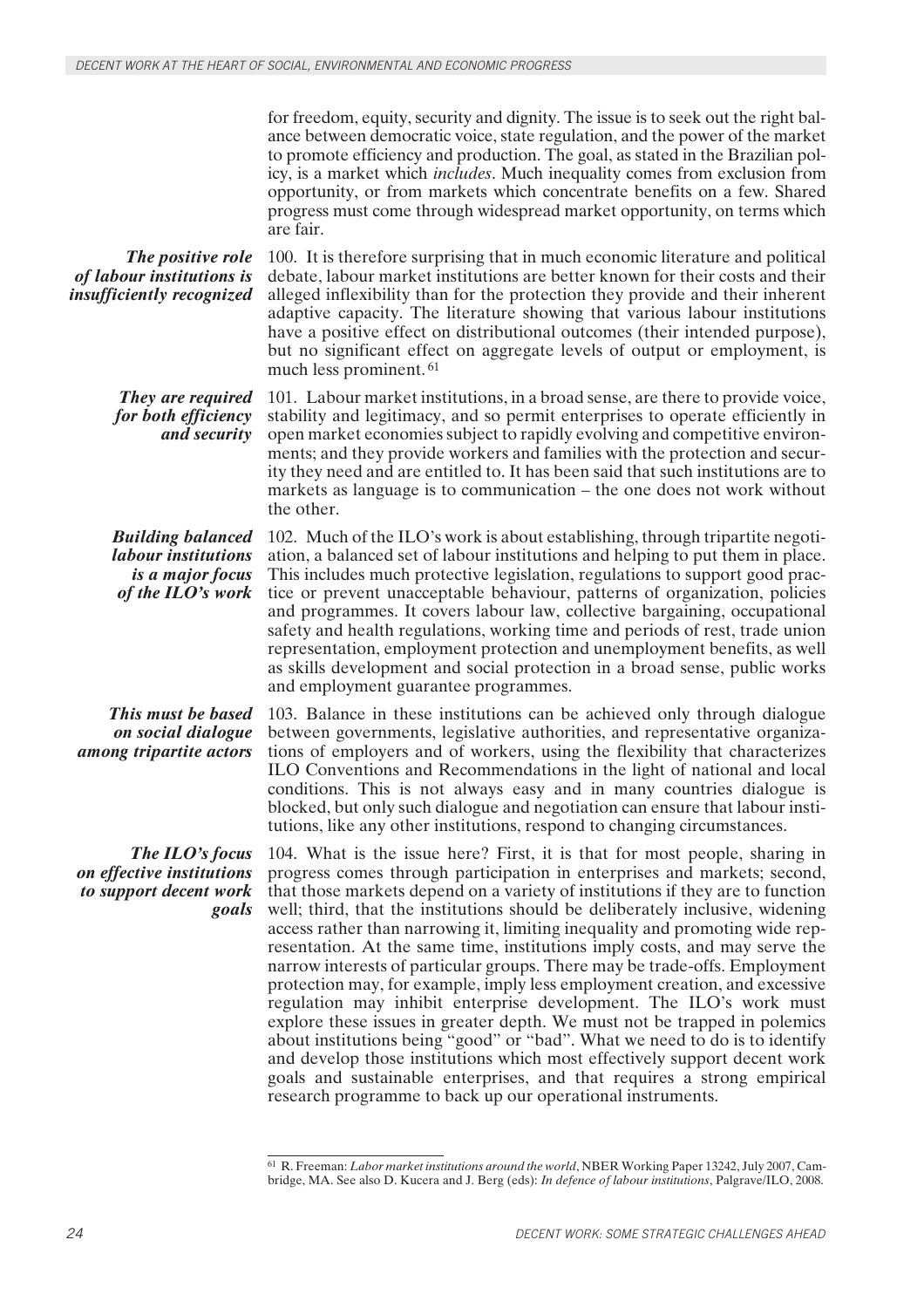### *Decent work and the green agenda*

105. The ILO has been consistently advocating sustainable development and linking its social, economic and environmental dimensions. I represented the Economic and Social Council of the United Nations at the Earth Summit in Rio de Janeiro in 1992 and subsequently represented the ILO at the "Rio+10" Summit in Johannesburg in 2002, arguing for sustainable production and consumption patterns. Over the last decade the world has been in denial about both sustainable development and social justice, wanting to believe that these problems would somehow resolve themselves through economic growth and globalization.

106. The ILO has no mandate on climate change per se. But the profound changes in the economy will have major impacts on employment and the way people earn a living. I addressed this issue in my Report last year. The reality of climate change and the recognition of the "inconvenient truth" – that it is due to human activity and unsustainable production and consumption patterns – are bringing the imperative of sustainable development to the fore in public opinion, in policy-making, and increasingly in business circles.

107. In the ILO we are already active, in this area. For example, we are helping people to recover after natural disasters which are becoming more frequent and more severe. ILO-supported public works programmes are helping to create jobs by restoring natural resources, thereby making rural communities and coastal areas less vulnerable. We have gathered valuable experience of economic diversification in order to provide alternative livelihoods for the most vulnerable through small enterprises, local economic development, cooperatives and microfinance. Our experience with the combination of grass roots and national social security systems will be very relevant to averting large-scale disruption and environmental migration in the future. <sup>62</sup>

108. Green jobs are not a passing fashion. They are part and parcel of the transformation of our economies. The very notion of green jobs signals the opportunity presented by the changes that are needed. The numbers of new green jobs in sectors like renewable energy, recycling or natural resource management should make a transition possible in which more jobs are created than lost. This is essential. Otherwise the transition would almost be socially impossible. For industrialized countries, much research has been done and we can be reasonably confident. But a lot more work will be needed to trace such a transition path for developing countries and show that it is compatible with economic growth, poverty reduction and social development. The essence of our approach is that the axis, the centre of the transition towards a greener economy, will be the enterprise. And we believe that the transition – which may be a complex and difficult one – can be made smoother and more stable through social dialogue and a strong tripartite approach. That, I believe, can be the ILO's most important contribution.

109. The most important condition will probably be the full participation of the ILO constituents in making and implementing decisions at international and national level. Their involvement leads to more informed decisions and more effective policies and programmes. It also helps to resolve conflicts and builds the consensus and social support that is indispensable for staying the course.

*The environmental pillar of sustainable development*

*Climate change and the world of work*

*From environmental crisis reconstruction ...*

*... to green jobs and sustainable enterprises*

<sup>62</sup> For more information, see ILO: *Global challenges for sustainable development: Strategies for green jobs*, background note for G8 labour and employment ministers' meeting, Japan, May 2008.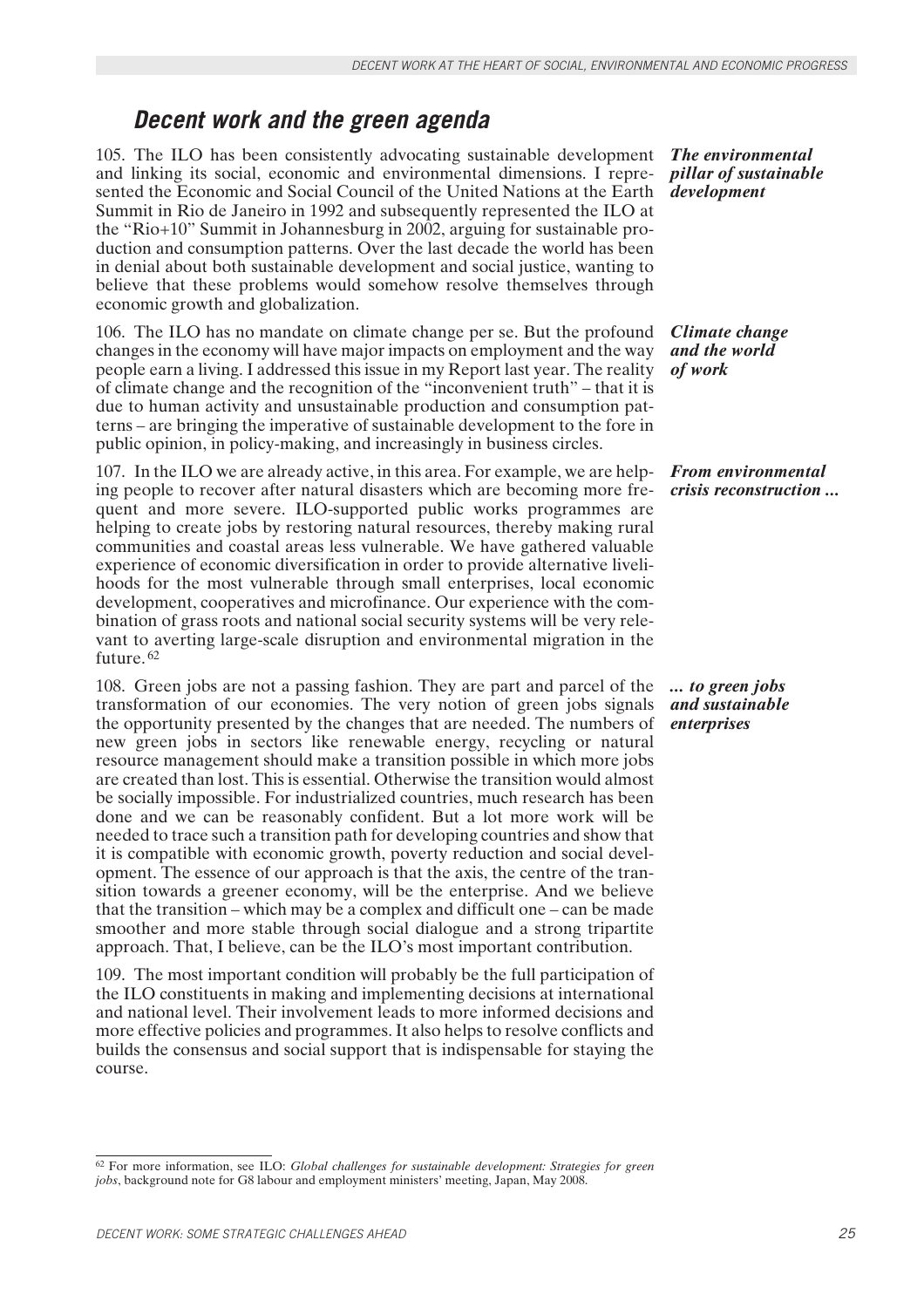### *Building coherence*

*The ILO has been promoting coherent economic and social policies*

110. By virtue of its tripartite composition and mandate anchored in the productive system, the ILO has consistently placed a particular premium on coherent economic and social policies. The ILO-convened World Commission on the Social Dimension of Globalization was among the first in 2004 to call for new initiatives to strengthen global policy coherence in support of decent work in the context of the new challenges posed by globalization. It was recognized that for the Decent Work Agenda to prosper and become a strong pillar for a fair globalization, policies, action and institutions directly related to labour markets are not enough. What is needed, at global and country levels, is the convergence of mutually reinforcing policies in a whole range of spheres that impact on production, enterprises and workers: financial, fiscal, economic, trade, investment, technology, agriculture, health, education, housing, and many others.

*This has high-level political support* 111. Progress has certainly been made. Over the last few years we have witnessed overwhelming support for decent work at the highest political level, from the leaders who subscribed to the 2005 World Summit Outcome, from regional institutions, and from the UN Economic and Social Council. In June 2007 the leaders of the G8 called for greater coherence in global policies to deal with the social dimension of globalization.

*Coherence at the heart of the ILO involvement in UN reform* 112. The ILO has been fully involved in United Nations system reform, from global and regional policy initiatives and alliances, to joint operations at country level. We have been relevant partners contributing our expertise and our tripartite constituency. A series of policy coherence initiatives has been organized at the initiative of the ILO in collaboration with the main multilateral organizations, and a *Toolkit for mainstreaming employment and decent work*, developed in collaboration with the UN system, provides a practical instrument to screen economic and social policies in terms of its contribution to the goal of decent work for all. The *Toolkit* fosters policy coherence as well as knowledge sharing and mutual learning and capacity building.

### *National coordination*

*of national partners is needed in this endeavour*

*This will often call for upgrading of labour ministries*

*A wider range* 113. In order to make further progress in reassessing economic and social policies to achieve full employment and decent work for all, we must recruit more players to our team. I am thinking in particular of our colleagues who influence, design and implement critical macroeconomic, trade and industry policies. Increased collaboration is required between labour ministries and ministries of finance, economy and planning, to ensure that flexibility with regard to fiscal, monetary and other policy parameters is maintained in the longer term and that these policy instruments are adjusted and focused on jointly determined employment and labour market targets.

> 114. In many countries enhanced collaboration between finance and labour ministries will be feasible only if the technical skills and resources of the latter are substantially upgraded. Labour ministries require access to adequate economic expertise to expand collaboration with their colleagues in the key macroeconomic ministries. This would entail increased financial resources for labour ministries but probably also alterations in the skill profiles of staff and improved access to training and retraining for existing staff.

*Employment impact analysis of macroeconomic policy is needed*

115. As the necessary skills are acquired, labour and finance ministry officials should jointly make employment-impact analysis an explicit element of macroeconomic policy decision-making. This would mean that governments systematically assess, and inform the general public of, the expected short- and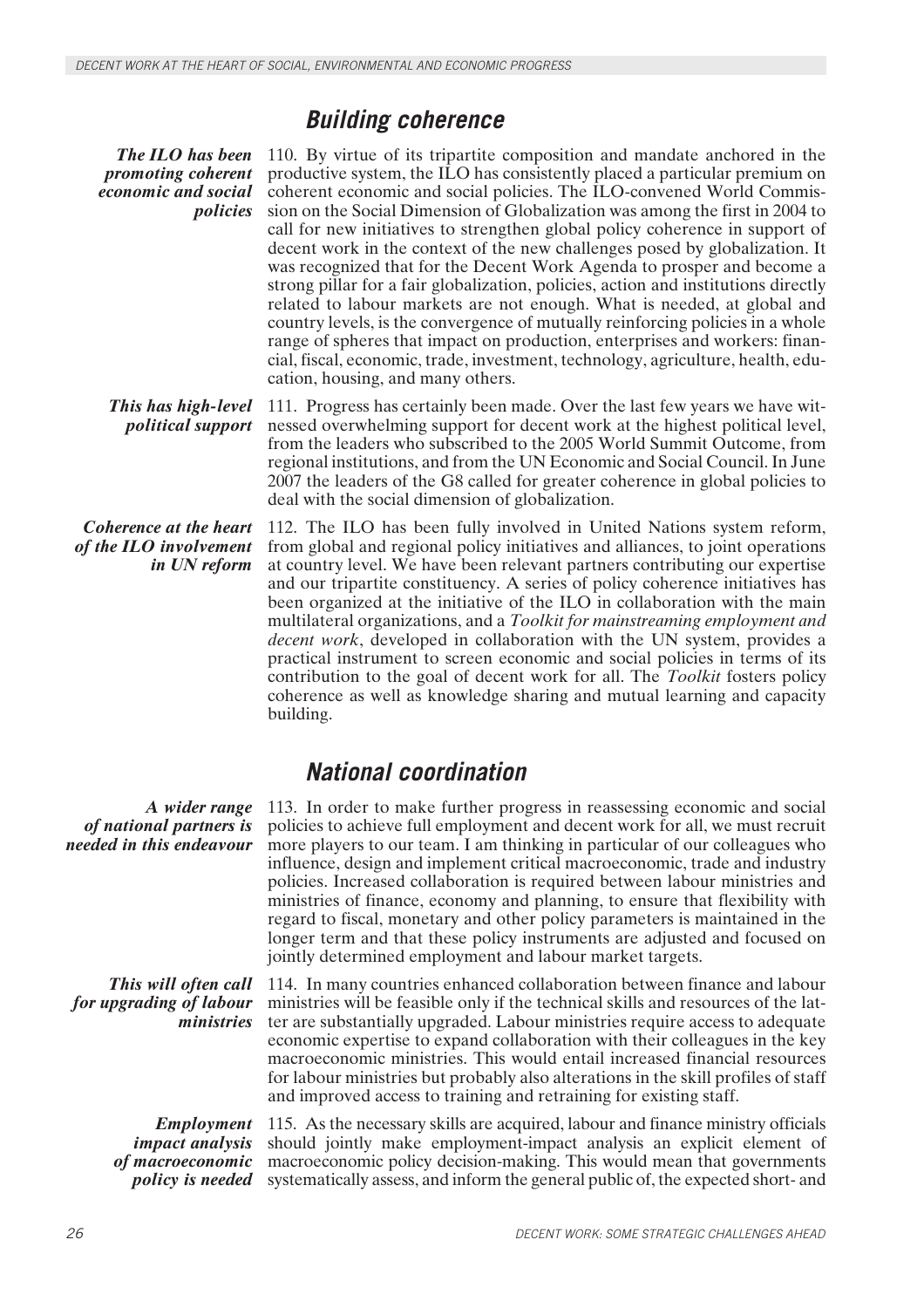long-term implications for employment and social protection of the various domestic economic policy options. Implementation of this recommendation would require development of the necessary analytical tools to measure both the initial and second-order employment effects of policy reforms.

### *Global coherence*

terized by fair globalization, full employment and decent work, was a critical *policies at global level* 116. Achieving international consensus that we should have a world characfirst step. President Zoellick of the World Bank has called this an "inclusive, and sustainable globalization". The challenge now is to transform this goal into a set of workable and deliverable policies and measures, both globally and in each country.

117. This, too, will require a team effort. Fortunately the signs of greater cooperation are multiplying. Over the last few years the ILO and the UN Department of Economic and Social Affairs have worked in close collaboration on a number of subjects. Work is ongoing with UNIDO on small enterprises. The ILO and UNEP are jointly engaged in the promotion of "green jobs". As I mentioned before, the transition to clean energy has immense implications for industry. The technical expertise of UNEP and that of the ILO, coupled with social dialogue, could greatly assist enterprises, workers and governments in preparing for this major transition.

118. The Bretton Woods institutions are paying more attention to fundamental principles and rights at work in their policy and operational work. The procurement policies of the World Bank now include requirements to abide by the ILO's fundamental Conventions. The International Finance Corporation (IFC) and the ILO are partners in a project now being implemented in several countries to promote the application of the fundamental Conventions and improve working conditions in global supply chains. On the other hand, there are still some difficulties to be resolved regarding the labour component of the World Bank–IFC *Doing business* reports.

119. Many of you have welcomed the close collaboration between the WTO secretariat and the ILO. The labour market challenges of trade liberalization are now better understood. Openness to trade undeniably leads to considerable labour market adjustments, with employment gains and losses. Alongside the detailed ongoing negotiations of the Doha Development Round many countries are better prepared to grasp the likely adjustments required in the labour markets. Much more work is needed to support countries with up to date knowledge and experience so that they can tailor labour market policies and measures to support expansion in some sectors and manage contraction in others. Skills shortages are a common occurrence, as are industrial restructuring, closure of enterprises and opening of new ones.

120. The ILO and WTO could work together to provide training, knowl- *... and could be extended* edge and other support, to improve evaluation of actual or potential consequences for the labour market of trade agreements, including bilateral ones. For example, they might consider establishing a joint research programme and forum to discuss objectively the impact of proposed trade reforms on the quantity and quality of employment in all countries that would be affected by such reforms.

121. New approaches might likewise be developed with the IMF and World Bank to review the employment consequences of far-reaching international financial and development reforms. Closer integration across relevant international institutions should help to maximize the positive global employment implications of international policy shifts.

*Need for workable* 

*Teamwork in the UN family is growing*

*The international financial institutions are part of this effort*

*Existing collaboration with the WTO has been fruitful ...*

*There are similar possibilities with the World Bank and the IMF*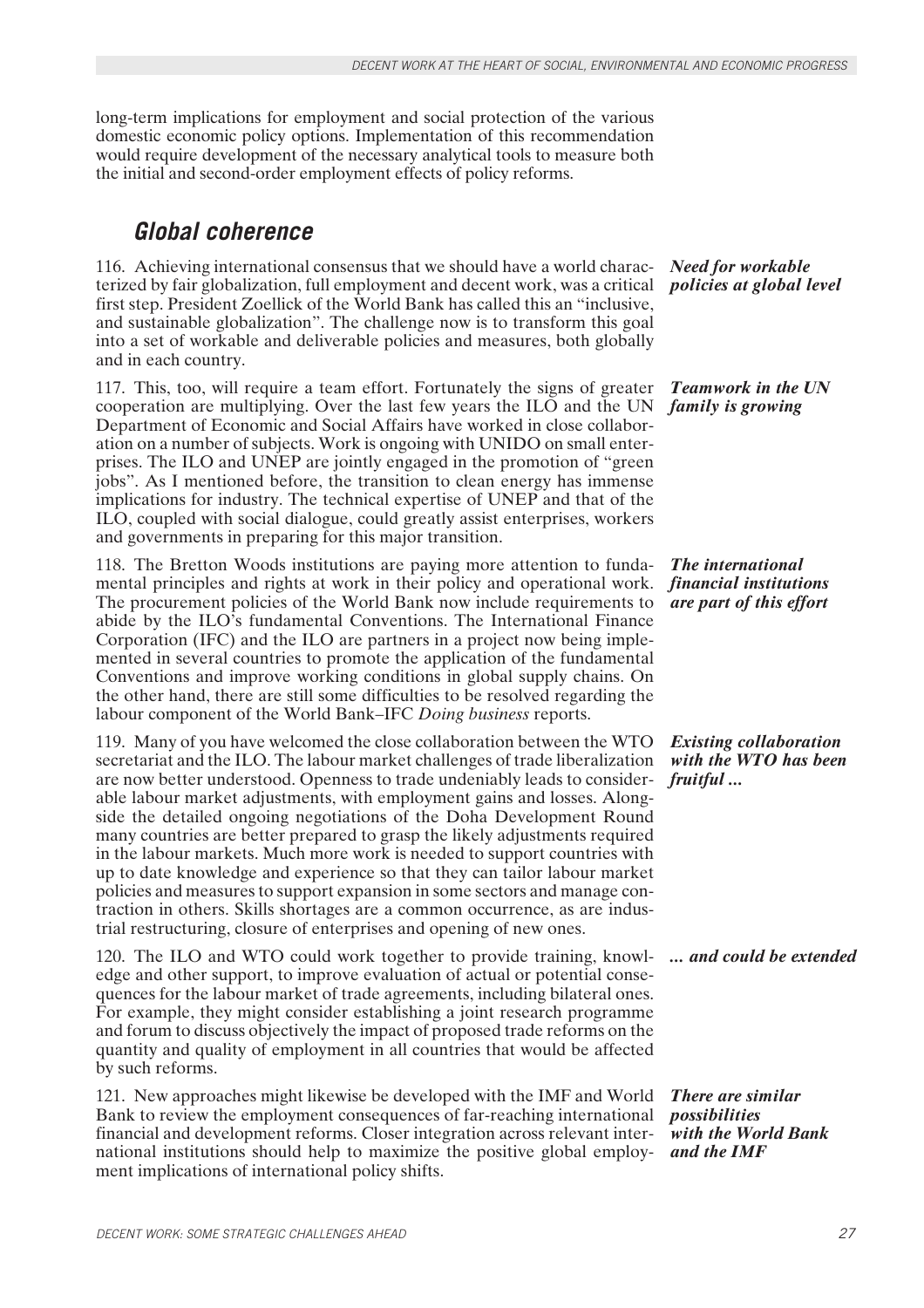## *4. A stronger ILO*

*Strengthening ILO capacity is an ongoing priority*

122. Strengthening the ILO's capacities has been a central priority ever since we introduced strategic budgeting and results-based management in the 2000–01 budget. Since then, I have regularly reported to the Governing Body on advances made in ILO reforms – many of them suggested by constituents. But as we know, there is always an ongoing process to further refine and reform the ILO's tools and institutional framework.

### *Strengthening the ILO's unique tripartite governance*

*For a stronger tripartite ILO …* 123. This session of the Conference will continue a debate initiated last year on strengthening the ILO's capacity to assist its Members' efforts to reach its objectives in the context of globalization. As I indicated in my Preface to last year's Report V, this debate considers "how the tripartite mechanisms of the Organization can be used with added strength in the twenty-first century".

*… we must use the full potential of the ILO's mandate and mechanism* 124. The issue can be put as follows. The ILO has a formidable mandate, of obvious relevance to today's main economic and social policy issues. The tripartite ILO offers a unique mechanism for debate and follow-up on critical issues with an impact on decent work, globally, regionally and within countries. The central question is this: how are we to use the full potential of both mandate and mechanism to accelerate progress towards decent work?

*Strength comes from debate leading to guidance …*

*… so we must widen the scope and impact of debate*

*Improvements in the Conference should be followed by similar improvements in the Governing Body*

125. The Organization's ability to engage in topical, substantive tripartite debates that lead to practical guidance is a fundamental strength. We can resolve to make full use of this authority.

126. The space for in-depth policy discussions must be expanded to enable the Organization to develop more proposals for national constituents to consider. The links between the Conference, the Governing Body and national tripartite discussions must be made more visible. At each level the discussion should lead to a clear and traceable result, including follow-up on the part of the Organization and the Office.

127. The structure and functioning of the Conference has recently been reviewed and adapted. There is a broad consensus on the new format. A similar exercise is required for the Governing Body. The mandates of its committees, procedures for setting the agenda, the scope of decisions and their followup, as well as procedures for informal consultations, all require analysis and consultations in order to improve the functioning of the Governing Body.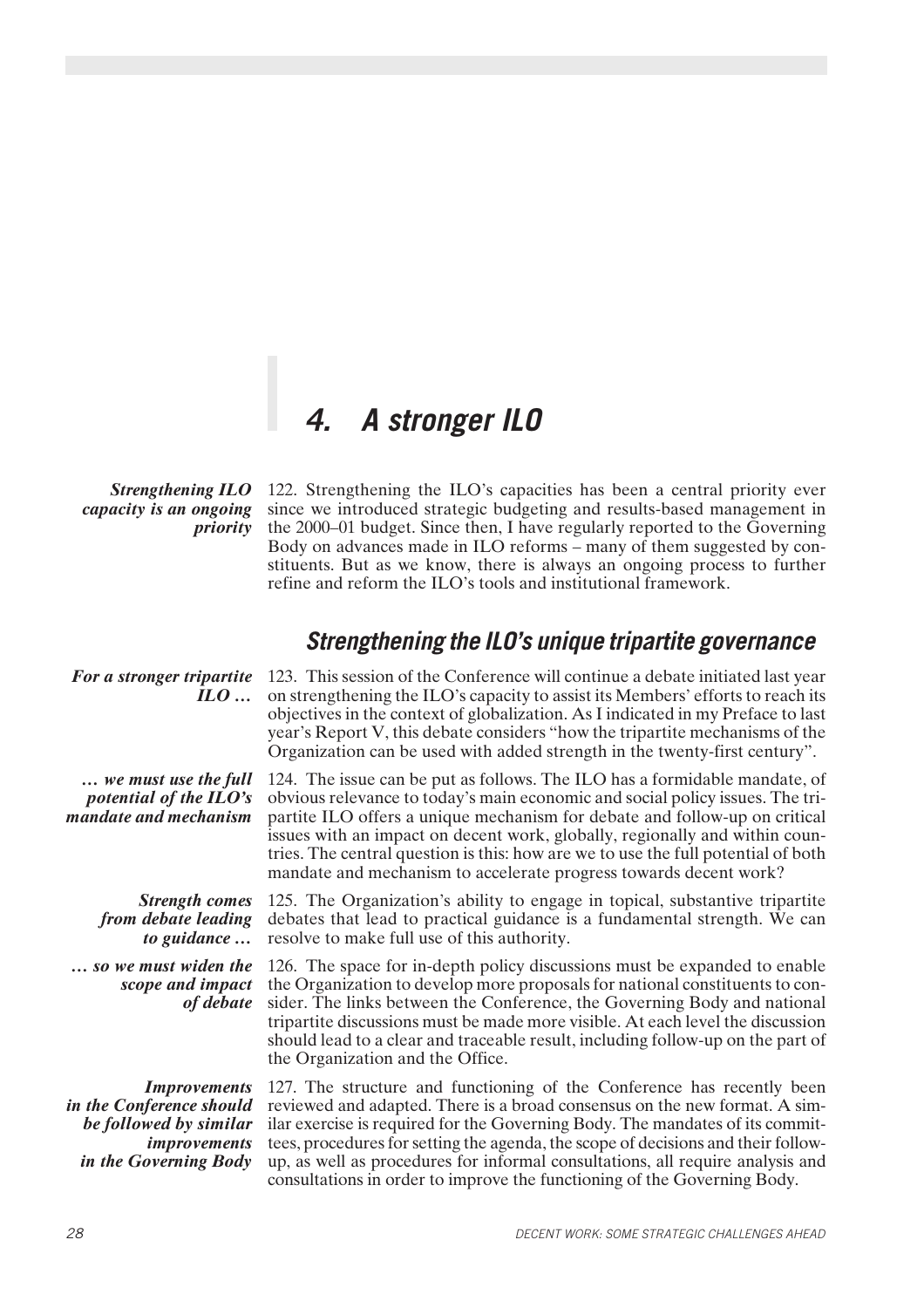128. A key responsibility of the Governing Body is to review the results achieved through the ILO programme and budget. The Governing Body has recently made suggestions as to the kind of information and reporting it requires to fully exercise this responsibility. This includes both summarized information on targets achieved and resources expended and more in-depth analysis of the impact of ILO action.

### *A stronger knowledge base for the ILO's work*

129. At the 2007 session of the Conference, the Committee on Strengthening the ILO's Capacity concluded that:

The ILO must improve its knowledge, skills base, data-gathering and processing as well as analytical capacities in all areas, both at headquarters and in the regions. The ILO's research and policy development should be of the highest quality and should be tested against impact consistent with its objectives and delivery of the Decent Work Agenda. By these means, the ILO will enhance its efforts to become a global centre of excellence. The tripartite structure of the ILO gives it a unique comparative advantage and credibility in drawing lessons from its research and the results of country studies.

- 130. Within the ILO, different activities require different types of knowledge.
- Much of the ILO's work is built around the development or promotion of particular policy instruments in areas ranging from microfinance to anti-discrimination law. The need here is for accurate knowledge on the impact of such policies.
- Support to sustainable enterprises requires adequate knowledge of the relationships between investment, skills, productivity, employment creation and other decent work outcomes in enterprises of different sizes and types – particularly the connections between good economic, social and environmental performance.
- The development of Decent Work Country Programmes points to another type of need, because such programmes comprise a package of activities aimed at different dimensions of decent work. They therefore need to be based on an understanding of how policy interventions in different fields interact, and which constellations of policies are most effective in generating progress towards decent work goals.
- The development of international policy perspectives requires understanding of a different order, covering broader economic and social relationships such as the factors responsible for change in the global economy and the implications for employment or poverty.
- The development of international labour standards calls for analysis of a different type – identifying gaps in legal and regulatory frameworks, exploring ways in which they might be filled, designing the corresponding international instruments and investigating how they can be better applied.

131. The ILO is heavily dependent on an adequate foundation of research to deliver this knowledge. At the same time, the labour and social policies at the heart of the ILO's agenda raise complex and often poorly understood issues. Questions such as the conditions under which universal social protection or full employment can be achieved, the optimal design of legal instruments for labour market regulation, or the development of institutions to increase the synergy between economic and social goals, are central concerns for the ILO's constituents, but the knowledge base and resources which the ILO can use to address them are insufficient and need to be reinforced.

132. The ILO therefore needs both to consolidate existing knowledge and *Clear goals should be set* to try to fill gaps in that knowledge. It needs to strengthen its capabilities, in

*An important role of the Governing Body is to review results*

*The 2007 session of the ILC underlined the need for an improved ILO knowledge base*

*Different types of knowledge are needed*

*This calls for adequate research*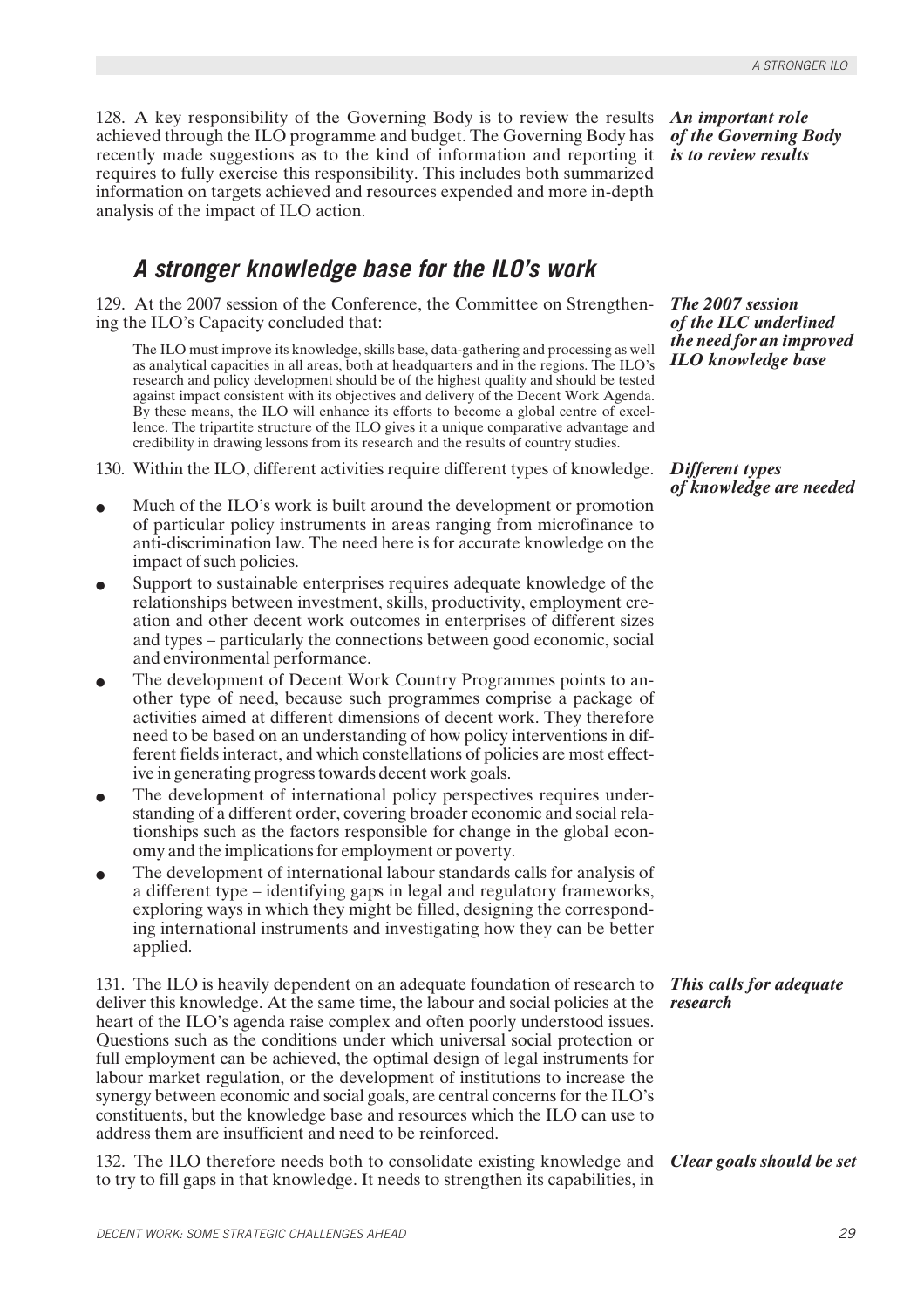terms both of staff capacities and of the external networks on which it can draw. We should aim at the following:

- Better knowledge to guide organizational strategy and policy development.
- Improved knowledge support to ILO operations, policy advice and technical assistance, especially at country level, including providing the means to assess progress towards national decent work goals.
- Global recognition of the ILO as a centre of excellence in all areas of its mandate.
- Improved research capacity on labour and social policy issues among constituents and at national level.

### *Managing ILO resources effectively*

| Managing the $ILO's$<br>resources: The priorities                                    | 133. Managing the human and financial resources of the International Labour<br>Office in support of the Decent Work Agenda presents sizeable challenges in<br>the current context of rapid technological change, new geopolitical patterns<br>and increasing sophistication of public debates on social, economic, labour and<br>environmental matters. I identify four main areas here.                                                                                                                                                                                                                                                                                                                                                               |
|--------------------------------------------------------------------------------------|--------------------------------------------------------------------------------------------------------------------------------------------------------------------------------------------------------------------------------------------------------------------------------------------------------------------------------------------------------------------------------------------------------------------------------------------------------------------------------------------------------------------------------------------------------------------------------------------------------------------------------------------------------------------------------------------------------------------------------------------------------|
| <b>Ensuring that a new</b><br>generation of high-<br>calibre staff can take<br>over  | 134. The first is to manage the generation change in ILO staff. As staff born<br>in the late 1940s and early 1950s pass into retirement, a new generation is<br>coming up to take their place. Attracting young and talented people from<br>diverse geographical backgrounds and offering them good career prospects<br>through 2030 and beyond is an overriding objective. The skills profile of ILO<br>staff should be adapted to the future requirements of the Organization.                                                                                                                                                                                                                                                                       |
| <b>Improved means</b><br>of delivering the $ILO's$<br>knowledge                      | 135. The second challenge is to confirm the ILO's position as the pre-eminent<br>service organization delivering information on the world of work. Analysis,<br>data, reports, fact sheets, reviews of recent trends and online databases, are<br>among the web-based knowledge products and services in which the ILO must<br>continue to invest, drawing on the knowledge strategy outlined above. Ease of<br>access to ILO knowledge will be a primary consideration.                                                                                                                                                                                                                                                                               |
| <b>Improving</b><br>the transparency<br>and relevance of result-<br>based management | 136. Results-based management is the established methodology for the ILO's<br>programme and budget and for reporting on achievements. The third chal-<br>lenge is to deepen and refine this approach, and this includes simplifying it.<br>The Strategic Policy Framework and the programme and budget should be<br>built around stable and simple indicators of desirable end results. It should<br>be easy for anyone to understand what the ILO does, how resources are used<br>and what results have been and can be achieved. It is essential to ensure that<br>constituents' guidance is effectively incorporated into this process, through the<br>Conference, the Governing Body and Regional Meetings, and Decent Work<br>Country Programmes. |
| <b>Deepening effectiveness</b><br>and efficiency                                     | 137. The fourth challenge is to deepen effectiveness and efficiency in ILO<br>operations, broadly defined as transforming human and financial resources<br>into services and products to enable constituents to achieve identifiable<br>results with strong impact. High-quality, cost-effective services to constitu-<br>ents should be the overriding goal. The paramount tasks include:<br>Achieving an optimal structure of offices in regions and countries.<br>Controlling the balance between administrative and technical expend-<br>iture.<br>Harmonizing ILO business practices with those of the wider UN system,<br>where this is justified and feasible.<br>Adapting the size and composition of programmes to future requirements.       |
|                                                                                      |                                                                                                                                                                                                                                                                                                                                                                                                                                                                                                                                                                                                                                                                                                                                                        |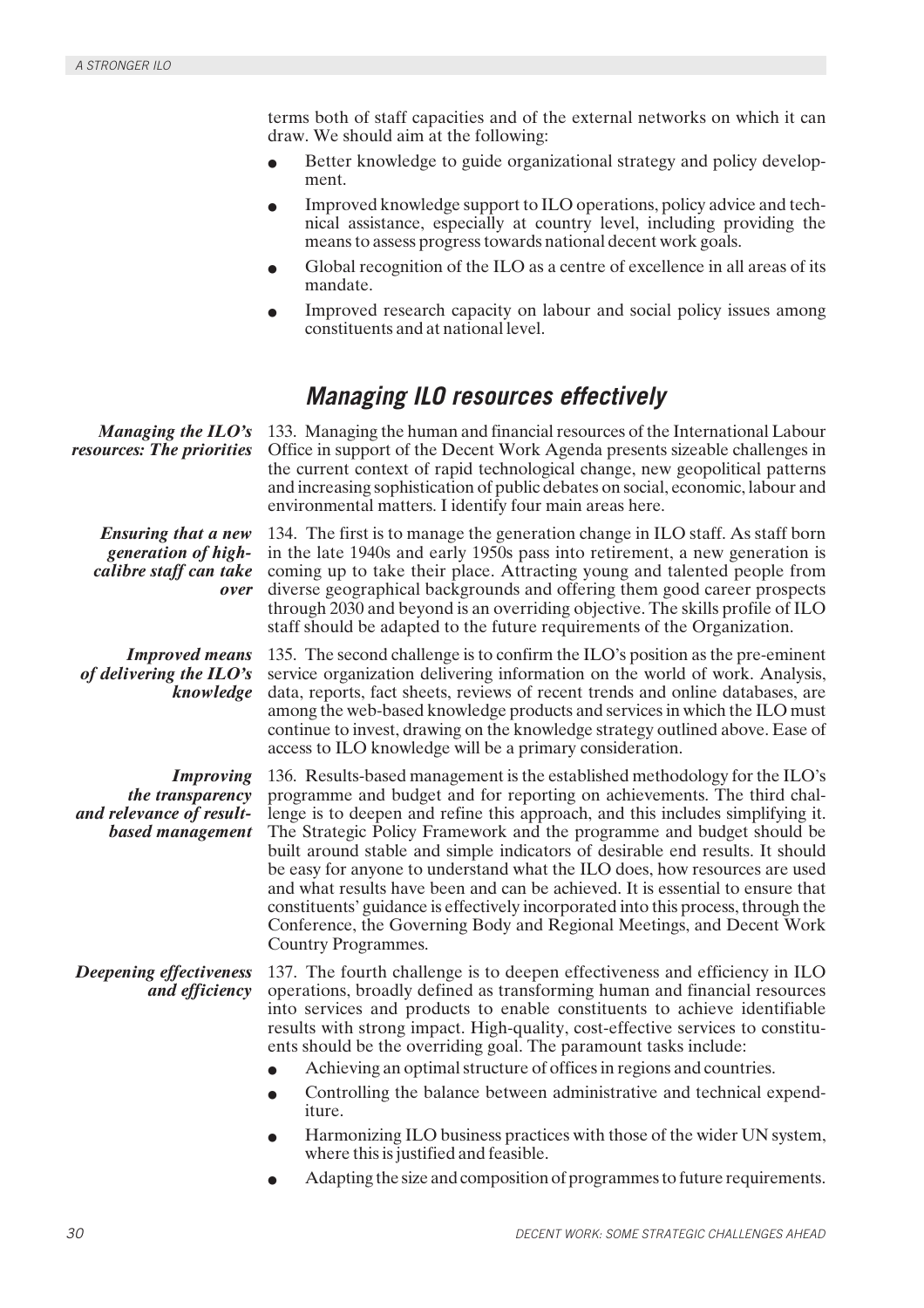### *A resource base commensurate with the ILO's role*

138. In the ILO Governing Body there is a long-standing debate on the Organization's resource base. The "zero real growth" discipline of the ILO regular budget has been in effect for more than a decade. Total resources of the Organization have increased only through additional extra-budgetary resources, including the newly established Regular Budget Supplementary Account.

139. The broader question remains as to whether the ILO's resource base is adequate for the role constituents want it to play. Total contributions to the UN system for operational activities amounted to US\$15.7 billion in 2006. Some 68 per cent of that total went to four agencies (in decreasing order of importance: UNDP, WFP, UNICEF and UNHCR). The ILO's share (combining core and non-core contributions) was just under 3 per cent. The distribution of expenditure in 2006 by broad programme categories gives priority to health, humanitarian assistance, general development assistance and education, which together account for 64 per cent of the total. The share allocated to employment was 0.7 per cent and to social development 2.4 per cent. <sup>63</sup>

140. It is hard to escape the conclusion that the priority defined by the UN Economic and Social Council, of making full and productive employment and decent work a central objective of relevant national and international policies, is inadequately reflected in actual expenditure across the UN system.

141. Budget allocations express priorities. It is our common responsibility to reflect together on how to ensure that the priorities of the ILO and its constituents are given the appropriate weight.

### *Celebrating the ILO's 90th anniversary*

142. The year 2009 will mark the ILO's 90th anniversary, and I have taken advantage of this occasion to launch the ILO Century Project. This looks back at the achievements of the ILO, examines the factors which have enabled our Organization to make progress towards its goals of social justice and decent work, and looks forward to the decade leading up to the ILO's centenary in 2019. The ILO has played a vital role in developing and supporting national and international policies in very different circumstances. Its tripartite capability, the strength of its values and the power of its instruments, have made it a central actor through boom and depression, war and peace, decolonization and globalization, progress and setbacks. The ILO has shown a remarkable capacity to adapt to changes in the global and national environment – changes which it has in turn influenced in no small measure. It must maintain this capability if it is to continue to play the same crucial role in the coming decades.

143. The ILO Century Project is based at the International Institute for Labour Studies, but commits the Organization as a whole – both Office and constituents – to promoting better understanding of our knowledge base and to ensuring that our actions, methods and successes are widely known, not least among those who participate in our meetings and Conference. We should reach the centenary with a consolidated foundation on which to build further into the twenty-first century.

*The ILO's resource base is static …*

*… and small as a proportion of the overall UN effort*

*This expenditure pattern does not reflect the priority given by ECOSOC to decent work*

*We need to consider how to redress this situation*

*The ILO Century Project celebrates the 90th anniversary by looking forward in the light of past achievements*

*This project engages the whole Organization*

<sup>63</sup> Based on UN General Assembly, Economic and Social Council: *Comprehensive statistical analysis of the financing of operational activities for development of the United Nations system*, doc. A/62/74-E/2007/54, 3 May 2007.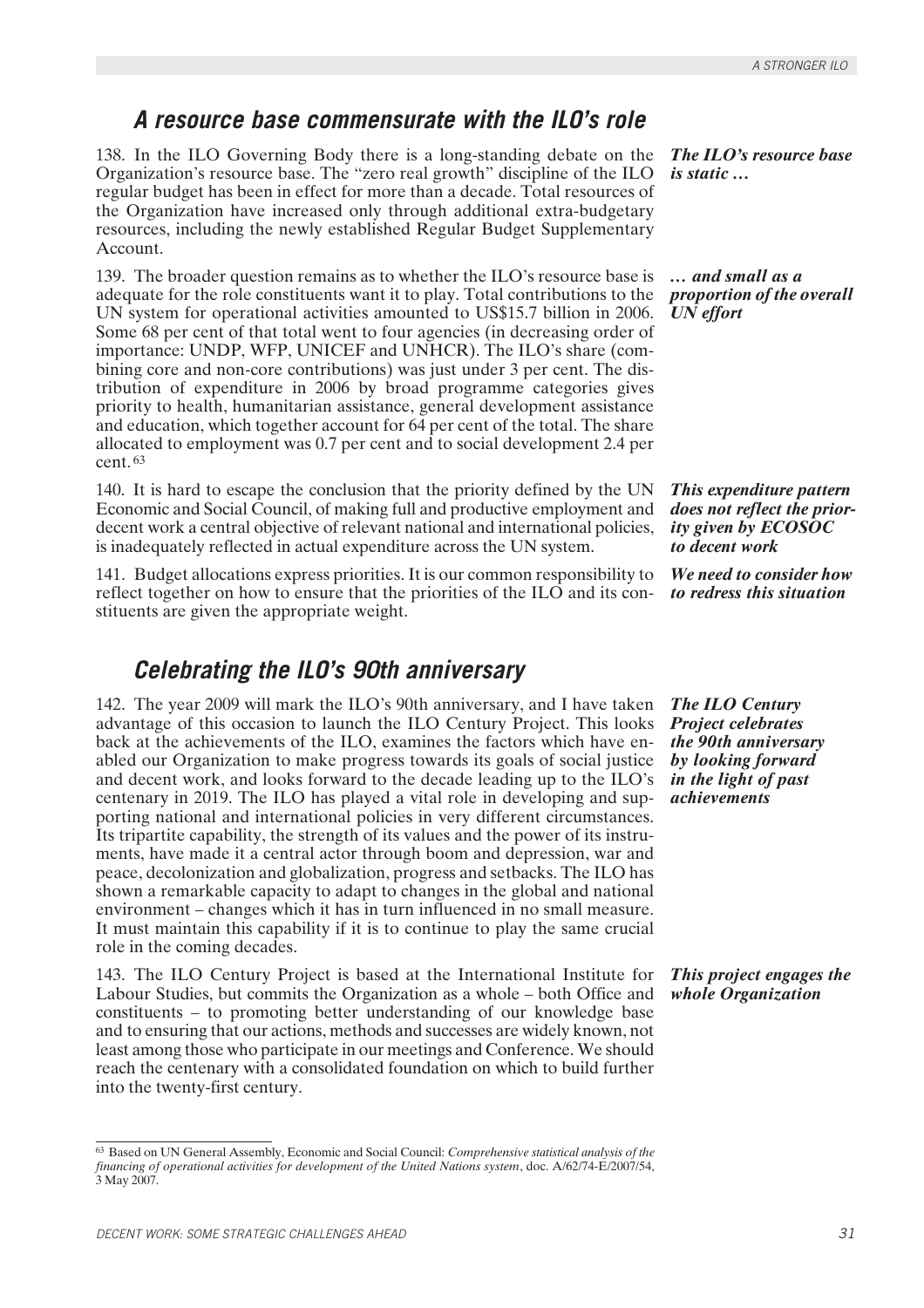*For April 2009, I propose a worldwide programme of tripartite events* 144. The last week of April 2009 will be the 90th anniversary of the final approval by the Versailles Peace Conference of the ILO's Constitution. During that week, I am inviting all constituents to hold high-level tripartite events and debates within each country on issues of interest to you within the general framework of "Social dialogue for decent work and a fair globalization", and to bring the conclusions to the 2009 session of the Conference. This global celebration on the contemporary meaning of our mandate will continue our tradition of building perspectives and solutions through dialogue. By being concentrated in a single week, it could have a truly global impact.